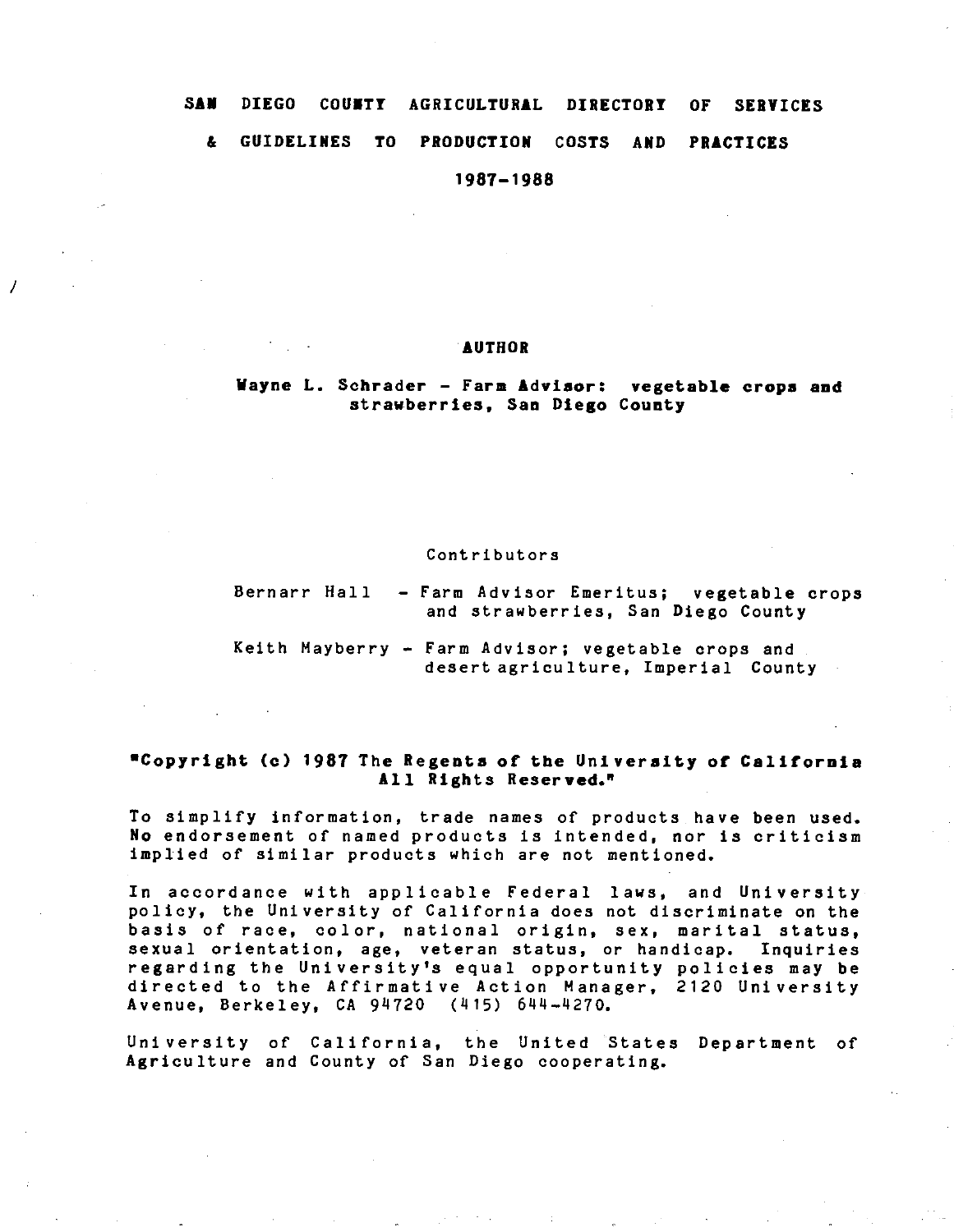**Contents** 

| Forward<br>Introduction to San Diego Agriculture                                                                                                            |                 | 1<br>ii           |
|-------------------------------------------------------------------------------------------------------------------------------------------------------------|-----------------|-------------------|
| Agricultural Services and Resources<br>County Agricultural Production Areas<br>County Climate<br>County Soils                                               |                 | 1<br>8<br>9<br>10 |
| Vegetable Crops                                                                                                                                             |                 | 11                |
| plant/harvest schedule                                                                                                                                      | 12 <sub>2</sub> |                   |
| production practices and costs                                                                                                                              | 13              |                   |
| 14<br>beans<br>16<br>cabbage<br>18<br>cauliflower<br>20<br>corn<br>22<br>cucumbers<br>24<br>peppers<br>26<br>squash<br>28<br>strawberries<br>30<br>tomatoes |                 |                   |
| rotations                                                                                                                                                   | 32<br>٠,        |                   |
| row covers and mulches                                                                                                                                      | 33              |                   |
| irrigation practices                                                                                                                                        | 37              |                   |
| fertilizer practices                                                                                                                                        | 38              |                   |
| production cost management<br>$\bullet$                                                                                                                     | 41              |                   |
| $\ddot{\cdot}$<br>marketing                                                                                                                                 | 44              |                   |
| organic agriculture<br>$\bullet$                                                                                                                            | 54              |                   |
| postharvest handling<br>$\bullet$                                                                                                                           | 56              |                   |
| useful references                                                                                                                                           | 58              |                   |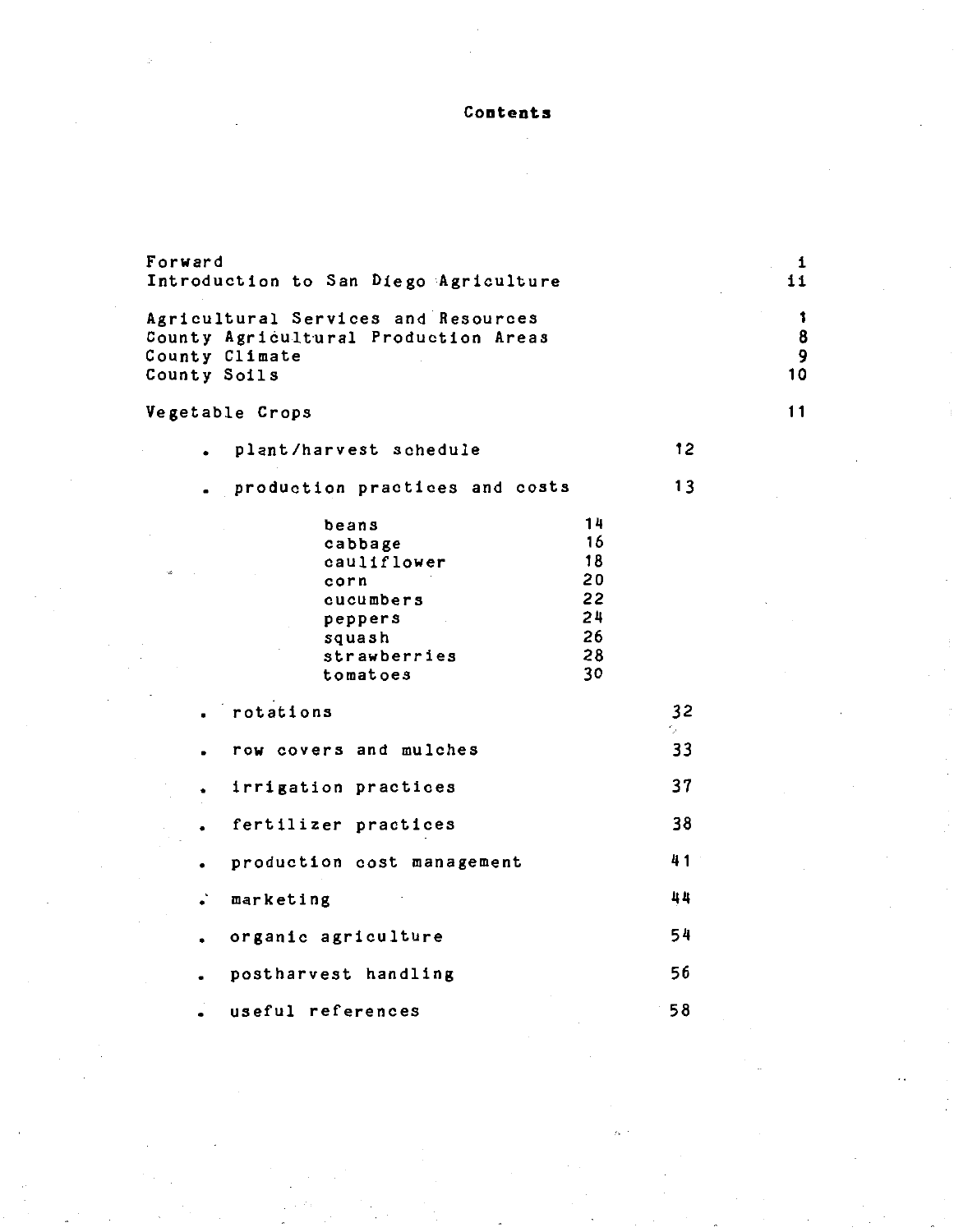### Forward

# San Diego Agriculture - Billion Dollar Industry

San Diego agriculture in its many forms is a billion dollar a<br>year industry. Agricultural endeavors include: brush and year industry. Agricultural endeavors include: grazing land management; the production of eggs, flowers, fruit, livestock, nursery plants, small grains and vegetables; and related support business. This agricultural business complex not only makes a significant economic impact on the county, but also contributes to the beauty and diversity of life in the region.

### Ag Directory - Reference Guide

This publiaation was prepared as a directory and reference guide for growers, shippers and handlersof agricultural products, bankers, investors, and agricultural suppliers within San Diego County. It can also be useful in developiug an understanding of production costs and techniques utilized in this area.

### County Production Practices

Crop production practices outlined in this publication have evolved to meet the unique needs vf vegetable production in San Diego County. They reflect resource constraints of water costs, topography, and soil type and should be viewed in the context of those constraints.

### County Production Costs

Figures used in production cost sheets were developed by farm advisors based on information supplied by growers, pest control advisors, fertilizer and seed companies, and independent contractors. These figures should be regarded as estimates of average costs. Production costs for individual growers and seasons will depend on factors such as: soil type, pest management, labor cost, size of production unit, and management practices.

The overhead expense, estimated as 10% of preharvest cost and land rent, includes office, utilities, insurance, finance charges, supplies, transportation and administrative expenses. Land rents are based on gross acreage; and water costs on an average of district charges (\$400/acre foot). These factors, therefore, must be considered when comparing the attached cost sheet figures to individual operations.

i

Nayne 1.1 chili

Wayne L. Schrader, Farm Advisor

B. Viane Wallace B. Diane Wallace, County Director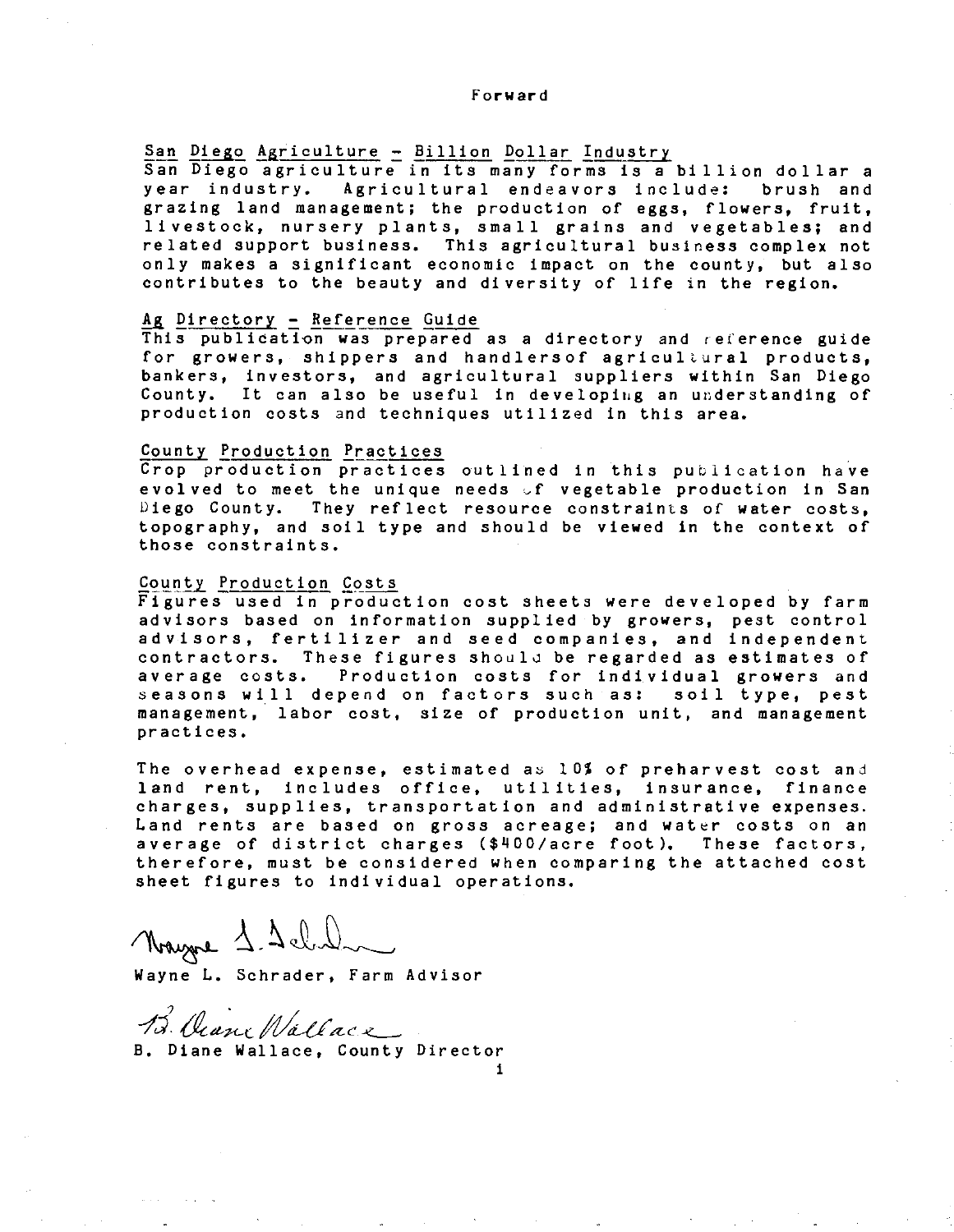### Economic Impact

In 1985 U. c. Berkeley Agricultural Economists evaluated the impact of San Diego's agriculture to the county economy. Their findings show that:

- 1) agricultural production and processing in San Diego County created over 23,500 full time equivalent jobs;
- 2) San Diego agriculture generated 475.4 million dollars of personal income; and that
- 3) San Diego's agricultural output generated 1.33 billion dollars in the economy.

### Diversity

In addition to the economic benefits of flower, plant, fruit, vegetable, and livestock production, San Diegans enjoy the green belts that are preserved by agricultural enterprises. The unique climate found in San Diego County makes it a world center for agricultural diversity. Nowhere else do people enjoy the yearround variety and quality of San Diego's locally grown ag products.

### Technological Innovation

University of California researchers working with progressive local growers in this unique setting have made San Diego County a center for agricultural technology as well as production diversity. The commercial use of drip irrigation systems was pioneered in San Diego and the largest producers of drip irrigation systems are headquartered here. County agriculture irrigation systems are neadquartered nere. County agriculture<br>has gained the title as the most efficient agricultural water user in the United States. The use of plastics for crop protection also developed in response to San Diego agriculture's needs and is another example of a special local technology which has spread throughout the country.

### Future Prospects

Agriculture is not dying in San Diego County but is changing from an industry based on the production of a few major commodities for interstate trade to a diversified and responsive industry serving local needs as well as interstate and international markets.

San Diego agriculture is struggling to respond to changing markets, local needs, urbanization, rising water costs, and difficult competition from Mexico and Florida. With support and understanding from San Diego's residents and government, agriculture can continue to be a vital part of San Diego County's economic base, diversity, and charm.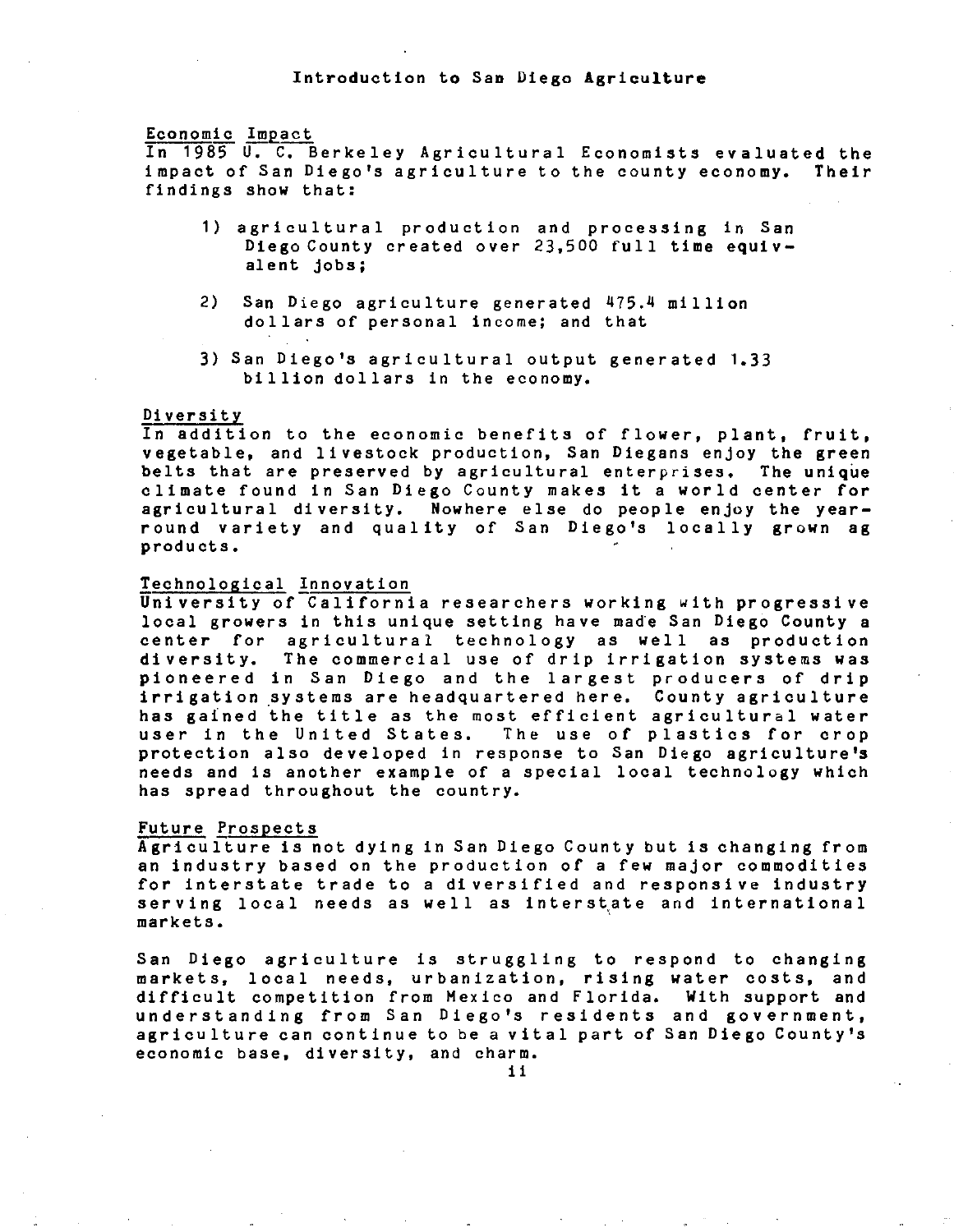### AGRICULTURAL RESOURCES OF SAN DIEGO COUNTY

# University of California Cooperative Extension 5555 Overland Ave., Bldg. 4, San Diego Ca 92123 565-5376

University advisors consult on specific agricultural questions and problems via phone and farm visits, conduct local field experiments and demonstrations, introduce new methods of plant and animal production, and seek solutions for local agricultural problems. The Extension office distributes agricultural literature published by the University of California.

| Cooperative Extension Staff                                                                     | Office Day              |
|-------------------------------------------------------------------------------------------------|-------------------------|
| County Director<br>B. Diane Wallace, Extension Director<br>Telephone 565-5110                   | by Appt.                |
| Avocados, Citrus, and Deciduous Fruit<br>Gary S. Bender, Farm Advisor<br>Telephone 565-5387     | Tuesday                 |
| Brushland & Environmental Management<br>Walter L. Graves, Farm Advisor<br>Telephone 565-5378    | Monday                  |
| Cut Flowers & Indoor Decorative Plants<br>Seward T. Besemer, Farm Advisor<br>Telephone 565-5379 | Monday                  |
| Dairy, Livestock, Forage Crops<br>Herbert W. Weisheit, Farm Advisor<br>Telephone 565-5383       | Thursday                |
| Home Gardening<br>Master Gardener Volunteers<br>Telephone 565-5571                              | Mon.- Fri.              |
| Limited Scale Agricultural Enterprises<br>Faustino N. Muñoz, Farm Advisor<br>Telephone 565-3535 | Wednesday               |
| Nursery Crops, Turf, and Landscaping<br>position vacant, Farm Advisor<br>Telephone 565-5376     |                         |
| Urban Horticulture, Pest Management<br>Vincent F. Lazaneo, Farm Advisor<br>Telephone 565-3983   | Wednesday<br>$1 - 5$ pm |
| Vegetables & Strawberries<br>Wayne L. Schrader, Farm Advisor<br>Telephone 565-5385              | Monday                  |
|                                                                                                 |                         |

 $\mathcal{L}(\frac{1}{2\pi})$  .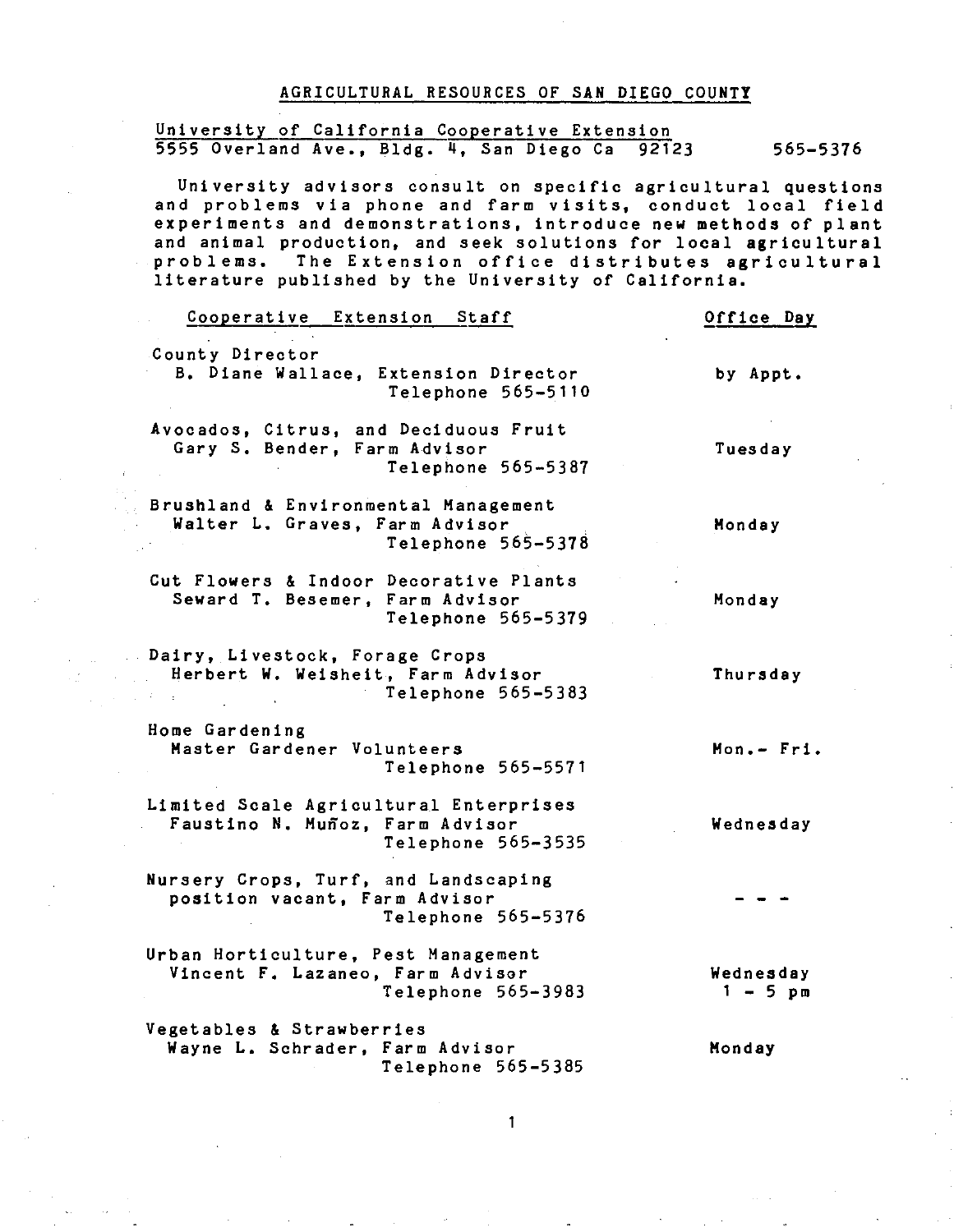### County Aaricultural Commissioner/Weights and Measures

The county agricultural commissioner conducts agricultural commodity inspections and enforces California state agricultural laws and regulations. Provides agricultural pest inspection, identification, and quarantine, and information on pesticide use.

| Area Office:                                  |          |
|-----------------------------------------------|----------|
| 5555 Overland Ave., Bldg 3., San Diego 92123  | 565-5764 |
| Agricultural Commissioner - Kathleen Thuner   | 565-5789 |
| Exclusion/Quality Control - Omar Beck         | 565-5747 |
| Pest Detection/Eradication - George Opel      | 565-5763 |
| Plant Pathology/Nematology - Ken Sims         | 565-5778 |
| Asst. Sealer/Commissioner (acting) - Ken Sims | 565-5781 |
| Pesticide Use Information/Enforcement -       |          |
| Marilyn Corodemas or Carolyn Nielsen          | 565-5764 |
| Field Offices:                                |          |
| El Cajon - 250 E. Main St. 92020              | 579-3440 |
| Escondido - 600 E. Valley Parkway 29025       | 741-4406 |
| Fallbrook - $130$ E. Alvarado St. 92028       | 728-7488 |
| Ramona $-$ 1420 Montecito Rd. 92065           | 789-1340 |
|                                               |          |

### Soil Conservation Service - USDA

Vista - 855 Williamston St. 92083

The USDA Soil Conservation Service provides information on soil, land and water use, conservation practices, and erosion control. Helps farmers and ranchers determine the type(s) of soil they are working with and supplies soil maps of their area.

758-6366

| County Field Offices:                          |              |
|------------------------------------------------|--------------|
| El Cajon - 1132 N. 2nd St. 92021               | 442-0559     |
| $Fallbrook - 1181 E. Mission 92028$            | $728 - 1332$ |
| Escondido - 1523 East Valley Parkway, Ste. 205 |              |
| 92025                                          | 745-2061     |
| Ramona - 1416 Montecito Rd. 92065              | 789-1800     |

### National Weather Service

Climate data for San Diego County. •

Area Office: 2980 Pacific Highway, San Diego 92101 297-2107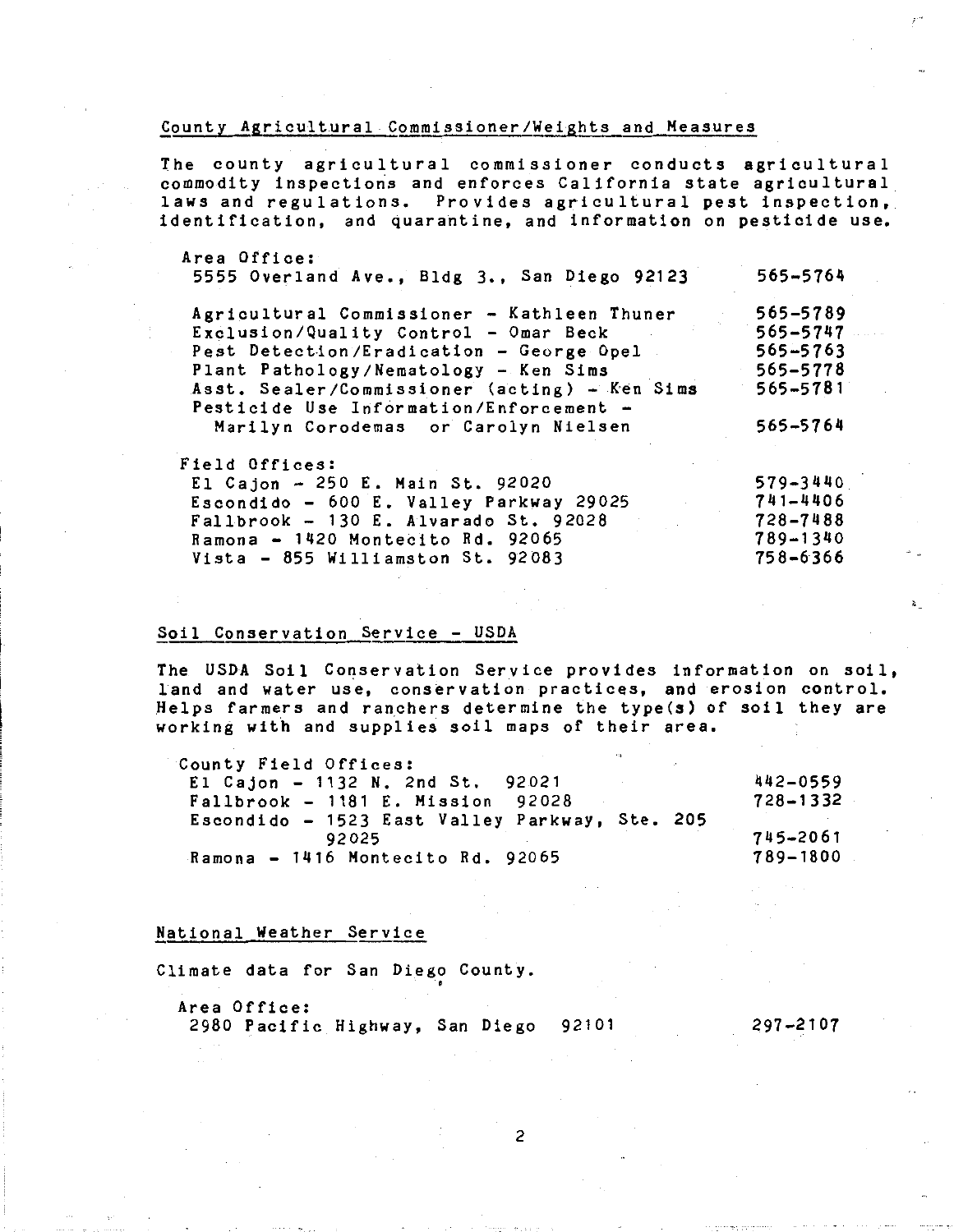### Agricultural Weather Information:

162.40 VHS Weather Radio agricultural reports Every Day from,  $10$  to  $11:00$  am and  $4$  to  $5:00$  pm

107.1 FM KAVO Fallbrook During frost season; noon, 6:00, and 11:00 pm Daily Report is at 6:30 am

1450 AM KOWN Escondido During frost season; 6:00 and 7:00 pm Daily Reports; 6:30 am, noon, and 5:00 pm

Latest Weather Forcast

 $\sim 10^{11}$  m  $^{-1}$ 

### 289-1212

### AGRICULTURAL MARKETING INFORMATION

Federal-State Market News Service 1220 N. Street, Sacramento 95806

916-445-5721

Provides information on market prices, supply, demand, movement, quanity, and quality of agricultural commodities.

Area Offices: Fruits and Vegetables 1320 East Olympic Blvd., Suite 212 Los Angeles, CA 90021 213-894-3077

395 Broadway, Produce Exchange Building El Centro, CA 92244 352-3562

Livestock, Grain, Feed, and Poultry 5600 Rickenbacker Rd., Section A, Bldg. 7, Bell, CA 90201 Livestock& Meat Hay, Grain & Feed Eggs & Poultry

Foreign Agricultural Services USDA Information Division, Washington, D.C. 20250

202-447-3448

213-267-6736 213-620-3473 213-267-6880

Provides statistical information and reports on foreign agricultural trade. Works to maintain and expand export sales. Cooperates with State departments of agriculture, and non-profit trade associations.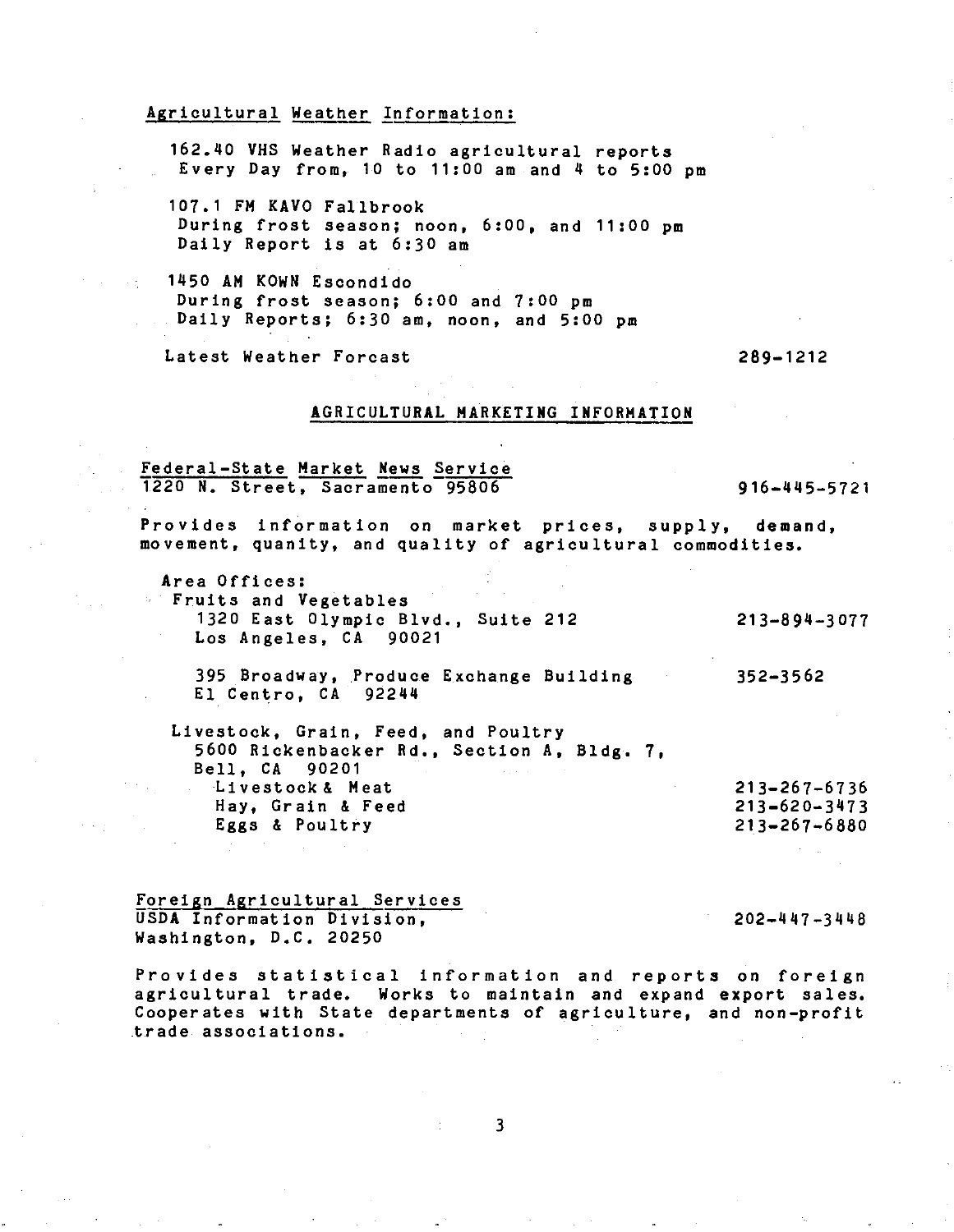Gives information to farmers on how to market products directly to consumers, prints farmer to consumer directory, and instructs farmers how to start a certified farmer's market.

### California Crop and Livestock Reporting Service P.O. Box 1258, Sacramento 95806 916-445-6076

Estimates of production and value for agricultural products.

California Department of Food and Agriculture-Bureau of Agricultural Statistics: 1200 N. Street, Room 243, Sacramento 95814

|        | Vegetables  |  |  | 916-445-4313       |
|--------|-------------|--|--|--------------------|
|        | Field Crops |  |  | $916 - 445 - 6082$ |
| is Cit | Fruit Crops |  |  | $916 - 445 - 3214$ |
|        | Livestock   |  |  | 916-445-6788       |
|        |             |  |  |                    |

U.S. Agricultural Economic Reports-Economics Statistics and Cooperative Service: USDA, Washington, D.C. 20250

202-447-4230

ù\_

### AGRICULTURAL LOANS AND ASSISTANCE RESOURCES

Agricultural Stabilization and Conservation Service (ASCS), USDA, 83-203 Highway 86, Suite 6 Indio 92201 347-3675

Price support programs for honey and wool, Dairy Liquidation Program, and Production Adjustment Program for wheat.

California State Department of Veterans Affairs Room 6060, 1350 Front Street, San Diego 92101 237-7682

Home and farm loans to California veterans.

Federal Land Bank Association of Riverside 210 s. Juniper, Suite 101, Escondido 92025

745-5901

Long term farm loans.

Santa Contract

213-749-5775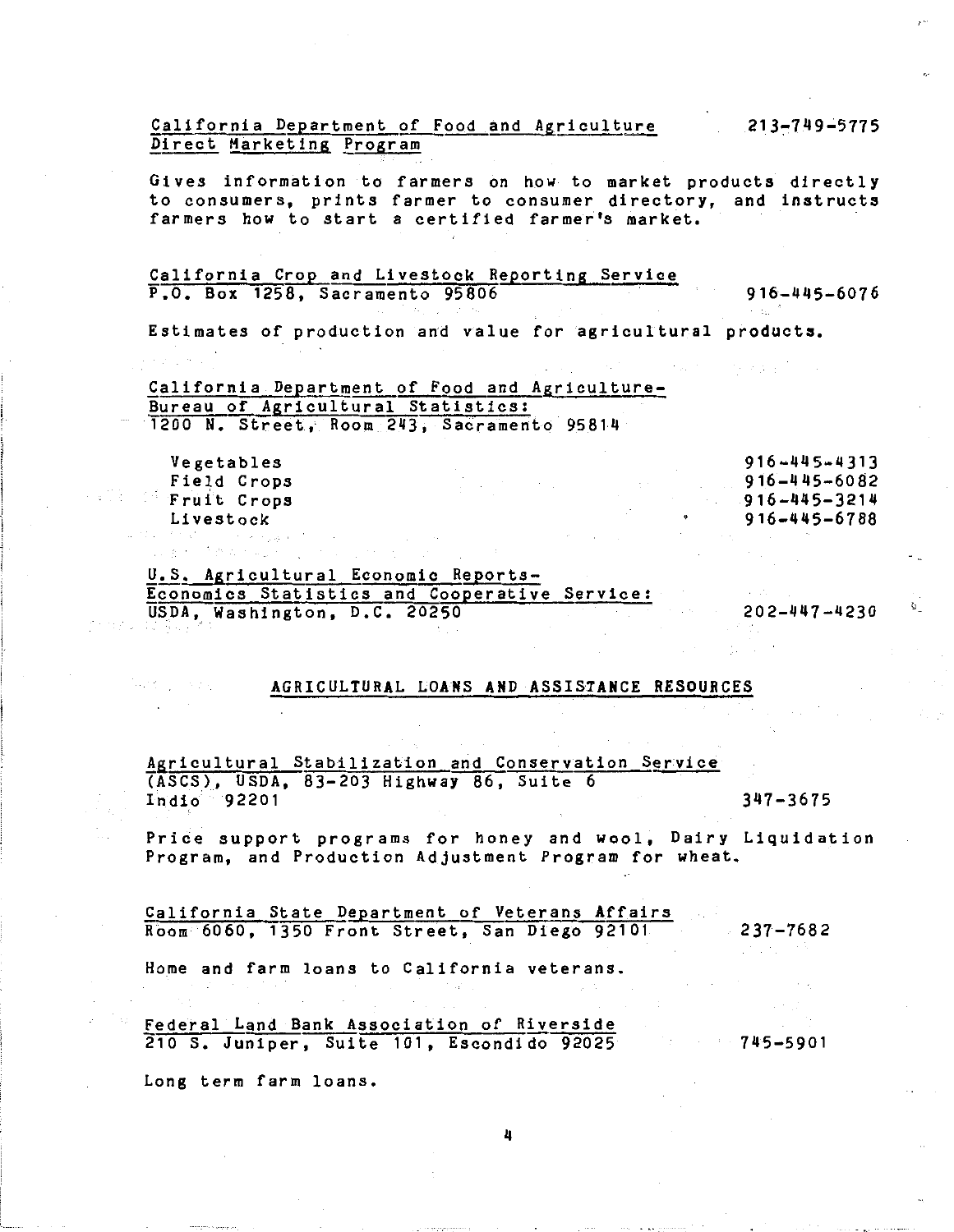Southwest California Production Credit Association Farm Credit Bldg., 144 West Woodward Ave., Escondido 92025 7116-5055

Short and intermediate term loans.

USDA Farmers Home Administration 1681 West Main St. Suite 412, El Centro 92243 352-3314

USDA Farmers Home Administration Farm and Rural Housing Loans 1523 E. Valley Parkway, Suite 205, Escondido 92025 743-2577

### MISCELLANEOUS AGRICULTURAL RESOURCES

San Diego County Farm Bureau 1670 East Valley Pkwy., Escondido 92027 from San Diego (no charge) Ask Opr. for

745-3023 Zenith 70897

San Diego County Department of Health Services Primary Health Center, 1700 Pacific Highway, San Diego 92101 236-2237

Industrial hygiene, sanitation, vector and rodent control, veterinary services, water sampling, and health education.

San Diego County Veterinarian 5555 Overland Ave., Bldg 4, San Diego 92123 565-5395

The county veterinarian provides a diagnostic laboratory service for rabies and other animal disease control programs.

San Diego Water Authority 2750 4th Ave., San Diego 92013

, which is set to say that the same  $\lambda$  , where  $\lambda$  is a sample  $\lambda$ 

297-3218

### San Diego County Operations Center-Mapping Section 5201 Ruffin Road, San Diego, 92123 565-5081

Topographical maps and aerial photos of San Diego County.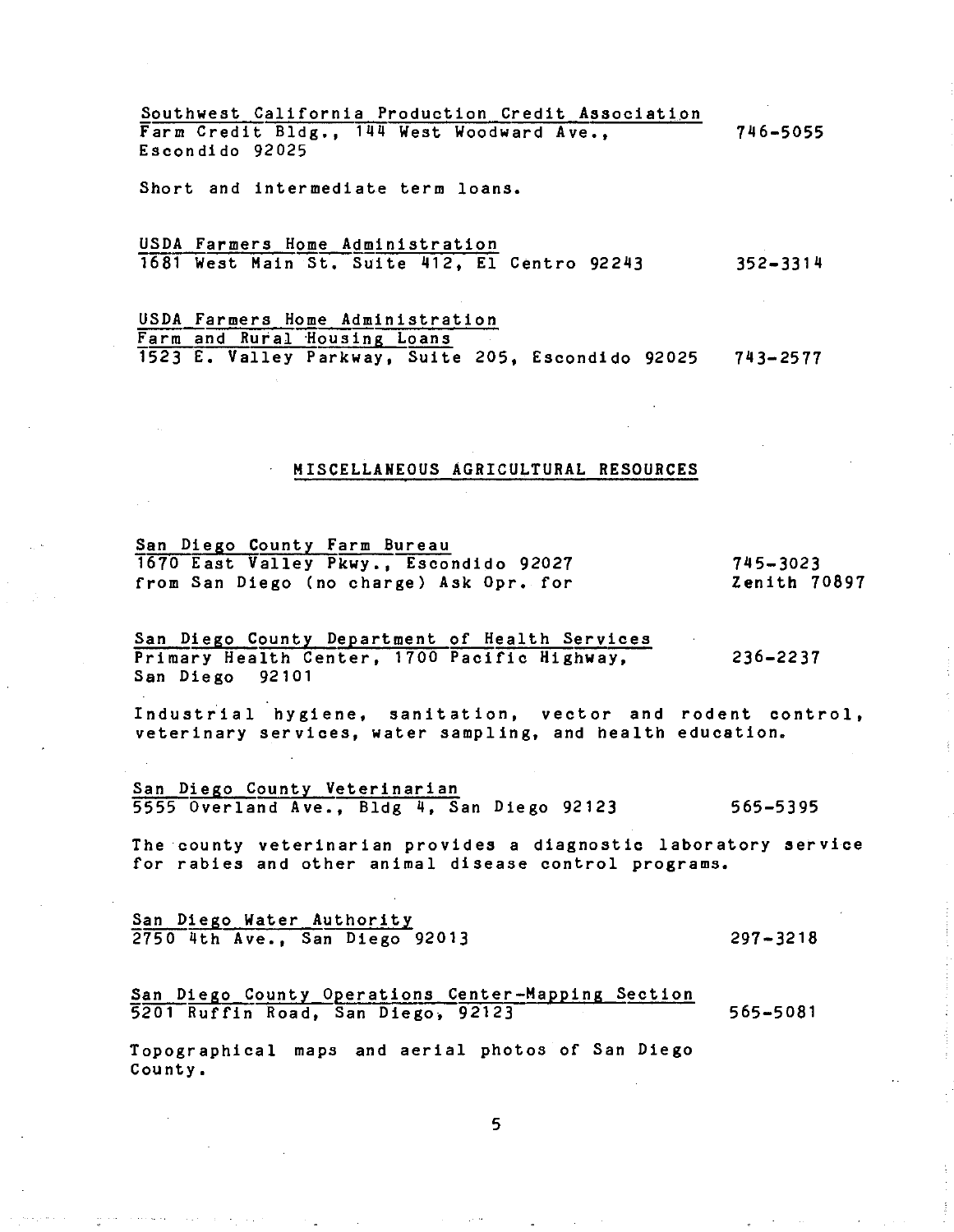### California Agricultural Labor Relations Board 1350 Front St., San Diego 92101

<u>California Certified Farmer's Market-Vista</u><br>Location: Vista, Ca. behind Vista City Hall at Escondido and Eucalyptus Ave's. Time: Saturday 8:00 am - noon, year round

California Farmer-to-Consumer Directory Service CDFA Direct Marketing Program 1414 *K* Street, Suite 320, Sacramento 95814 (916)445-5294

California State Employment Development Department 1664 Industrial Bl., Chula Vista 92011 575-0191

California Department of Fish and Game Room 6042, 1350 Front St., San Diego 92101 237-7311

California State Department of Forestry 2249 Jamacha Rd., El Cajon 92020

Tree seedlings, listings and order forms.

California State Hide and Brand Inspectors 632 Bougher.Rd., San Marcos 92069

Dairy Council of California 9606 Tierra Grande, Suite 103, San Diego 92126 237-7221

Present nutrition education programs and materials to professionals in the fields of education and medicine.

Cal -OSHA 450 Golden Ave., San Francisco 94102 415-557-1946

Enforce regulations on occupational health and safety.

6

U.S. Bureau of Land Management T695 Spruce St., Riverside 92507 714-351-6394

 $237 - 7119$ 

588-0364

744-1348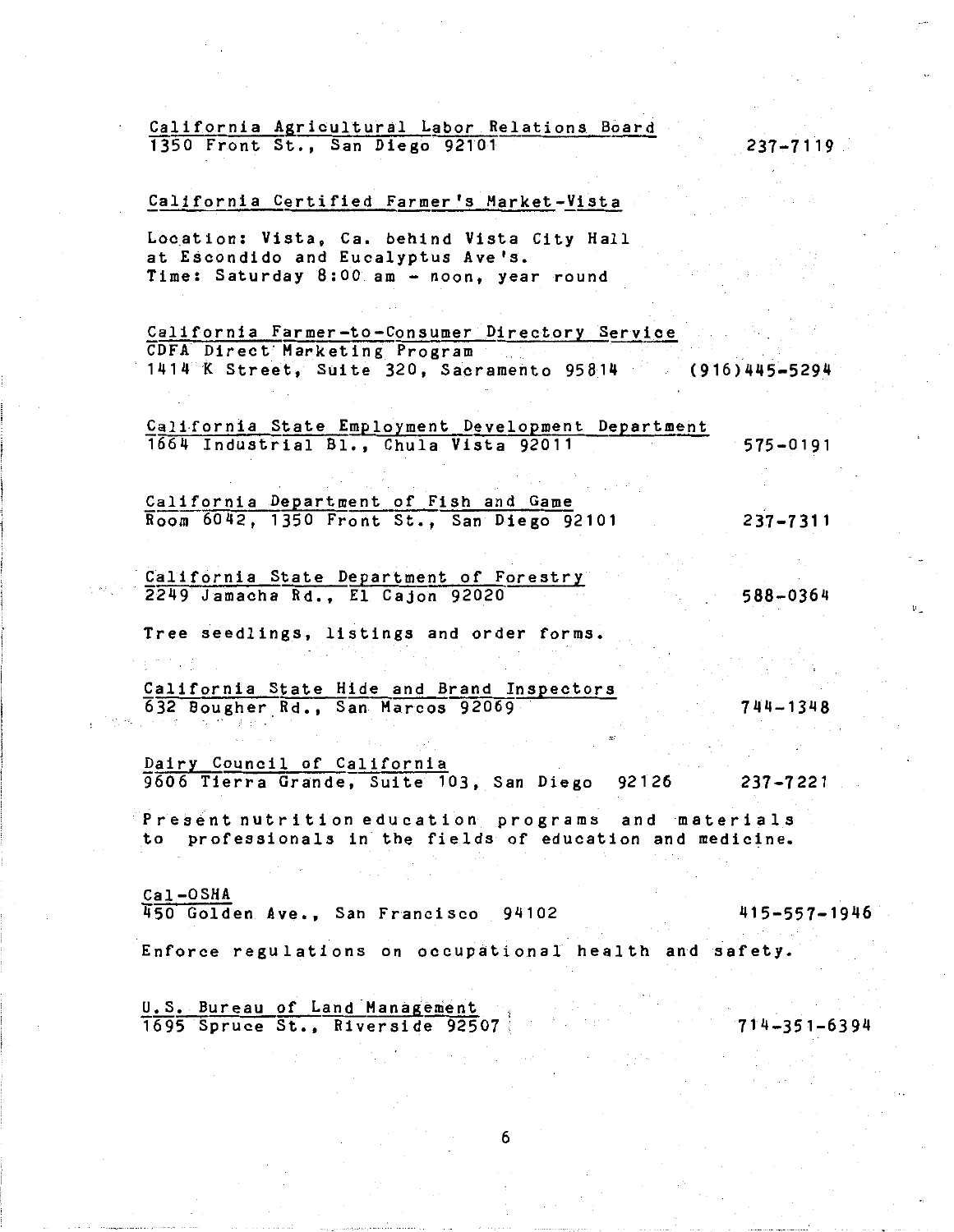U.S. Forest Service S80 Front St,, Rm. 6-S-5, San Diego 92188 293-5050

Management of the Cleveland National Forest.

U.S. Geological Survey 7638 Federal Bldg., 300 N. Los Angeles St., Los Angeles 90012

213-688-2850

Supplies geological, groundwater, topographic, satellite, aerial, and other maps.

# AGRICULTURAL COMMODITY ORGANIZATIONS, BOARDS, COMMISSIONS

Advisory boards and commissions under federal or state regulation research, promote, and aid marketing of various agricultural products. Many boards and commissions make information available on their particular commodity lie. promotional information and recipes).

Information on state regulated boards and commissions can be obtained from:

California Department of Food and Agriculture Bureau of Marketing, 1220 N. St,, Room 210, Sacramento 95814 916-445-5141

California Research Advisory Boards for Celery,  $209 - 591 - 4866$ Fresh Market Tomatoes, Melons, and Potatoes 531-D N, Alta, Dinuba 93618

California Strawberry Advisory Board P, 0, Box 269, Watsonville, CA 95077 408-724-1301

Processing Strawberry Advisory Board of California P. O. Box 929, Watsonville, CA 95077 408-724-5454

Information on federally regulated boards can be obtained from:

United States Department of Agriculture

| Marketing Field Offices:     |                    |
|------------------------------|--------------------|
| Sacramento - Bill Blackburn  | $916 - 484 - 4855$ |
| Fresno - Richard Van Diest   | $209 - 487 - 5175$ |
| Los Angeles - Rowland Harris | $213 - 688 - 3190$ |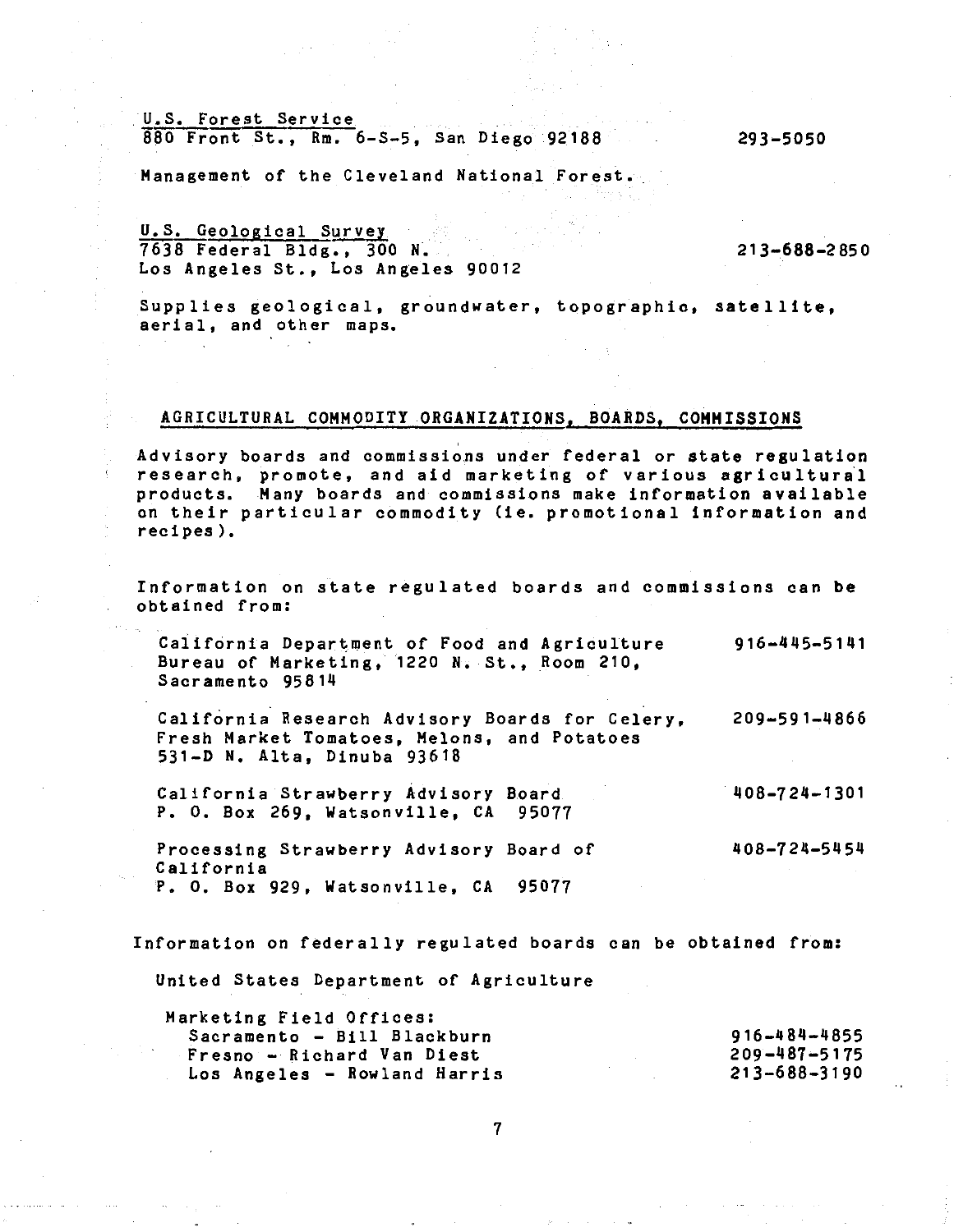

# SAN DIEGO COUNTY AGRICULTURAL PRODUCTION AREAS

|  | $1 = AVOCADO & CITRUS CROPS$ |  | 5 = FLORAL & NURSERY STOCK |
|--|------------------------------|--|----------------------------|
|  | 2 = BEEF PRODUCTION          |  | $6 =$ POULTRY RANCHES      |
|  | 3 = DAIRY OPERATIONS         |  | $7 = RANGELAND$            |
|  | 4 = DECIDUOUS TREE CROPS     |  | 8 = VEGETABLE & STRAWBERRY |

 $\overline{8}$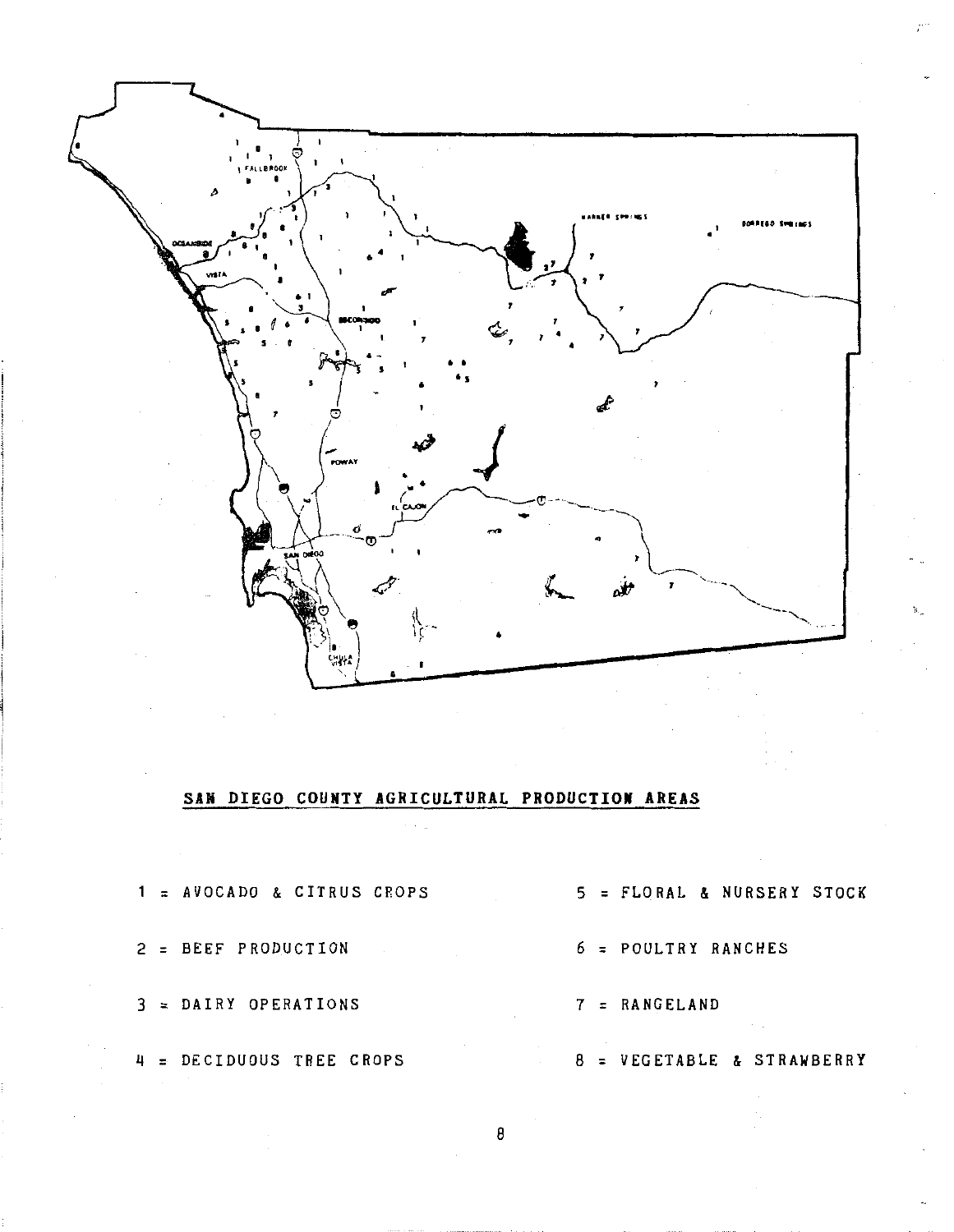

### CLIMATE

San Diego County generally has a mild climate, however there are large differences between the climates of the coastal strip (1), the transitional zone  $(2)$ , the central uplands  $(3)$ , and the desert  $(4)$ . Temperatures

Average summer highs and winter lows of coastal, inland, and desert areas range from,  $70^{\circ}$  -  $40^{\circ}$ F,  $90^{\circ}$  -  $30^{\circ}$ F, and  $110^{\circ}$  -  $30^{\circ}$ F respective-Freezing temperatures near the coast are very rare.  $1y.$ In the mountain and desert regions temperatures from zero to the teens occur. Precipitation

The yearly average rainfall along the coast is 10 inches. However, one year in twenty only 5 inches will fall, and with the same frequency, the same location will receive over 20 inches of precipitation. The amount of precipitation increases near the mountains as the air rises in elevation, cools, and moisture condenses and falls as rain or snow.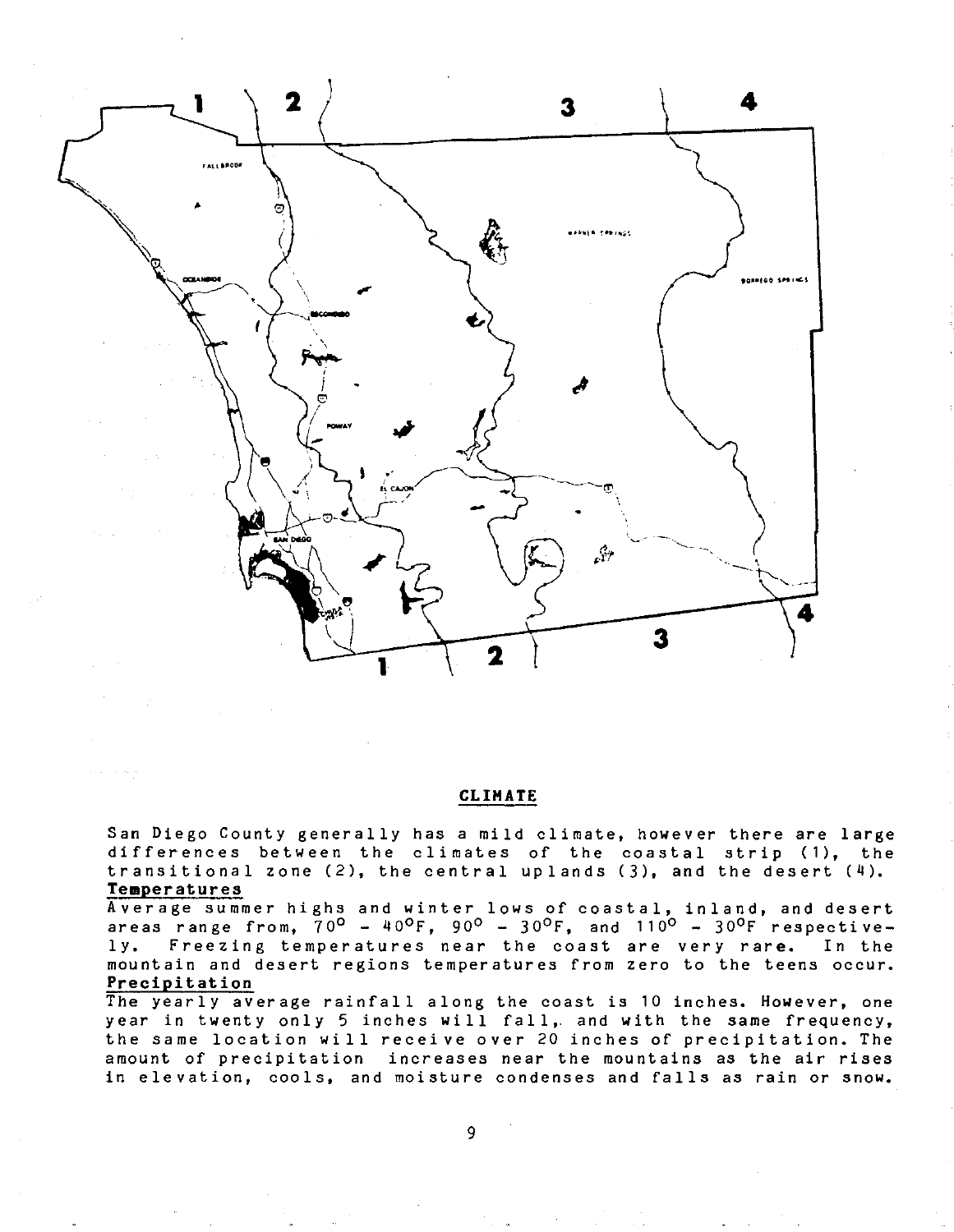### San **Diego County** Soila

San Diego County is approximately 70 miles from east to west and 60 miles from north to south. Stretching from the Pacific Ocean on the west to the desert on the east, San Diego County includes nearly three million acres of land. The San Diego area has been divided into four major physiographic areas  $-$  the coastal plains, the foothills, the mountains, and the desert. Soils within each of these areas range from sandy loams to the heaviest clays.

•

The heterogeneity of soils in this county make general soil maps difficult to produce and risky to use. The use of detailed soil maps is necessary for evaluating the soil at specific sites. To obtain more information contact the U. s. Soil Conservation Service which supplies soil maps of specific areas at no charge.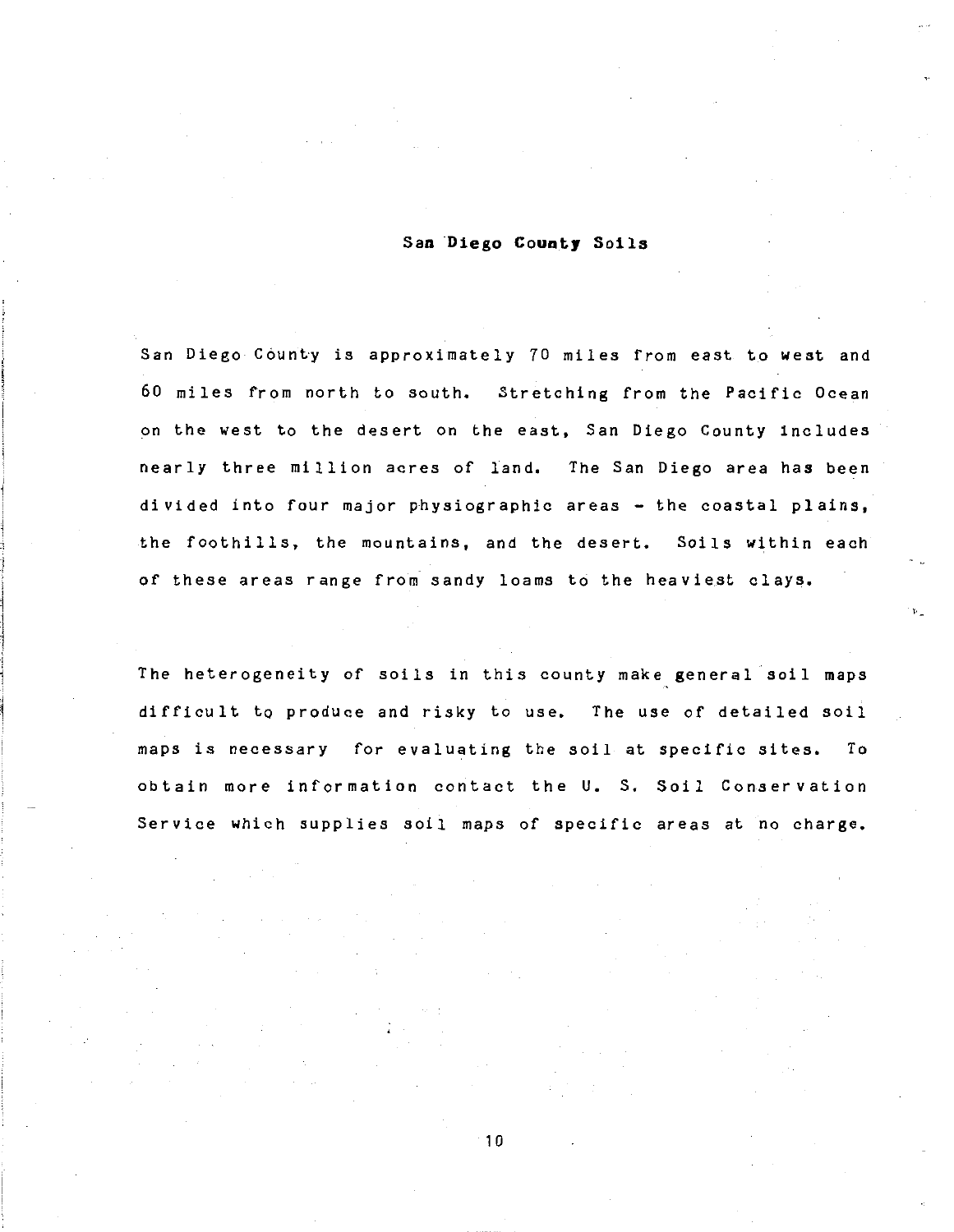

**VEGETABLE CROPS** 

Plant/Harvest Schedule

Production Practices and Costs

| Beans, green 14         |  |  |  |  |  |  |  |  |  |
|-------------------------|--|--|--|--|--|--|--|--|--|
| Cabbage 16              |  |  |  |  |  |  |  |  |  |
| Cauliflower, 18         |  |  |  |  |  |  |  |  |  |
| Corn, sweet 20          |  |  |  |  |  |  |  |  |  |
| Cucumbers 22            |  |  |  |  |  |  |  |  |  |
| Peppers, bell 24        |  |  |  |  |  |  |  |  |  |
| Squash, summer 26       |  |  |  |  |  |  |  |  |  |
| Strawberries 28         |  |  |  |  |  |  |  |  |  |
| Tomatoes, Fresh Mkt. 30 |  |  |  |  |  |  |  |  |  |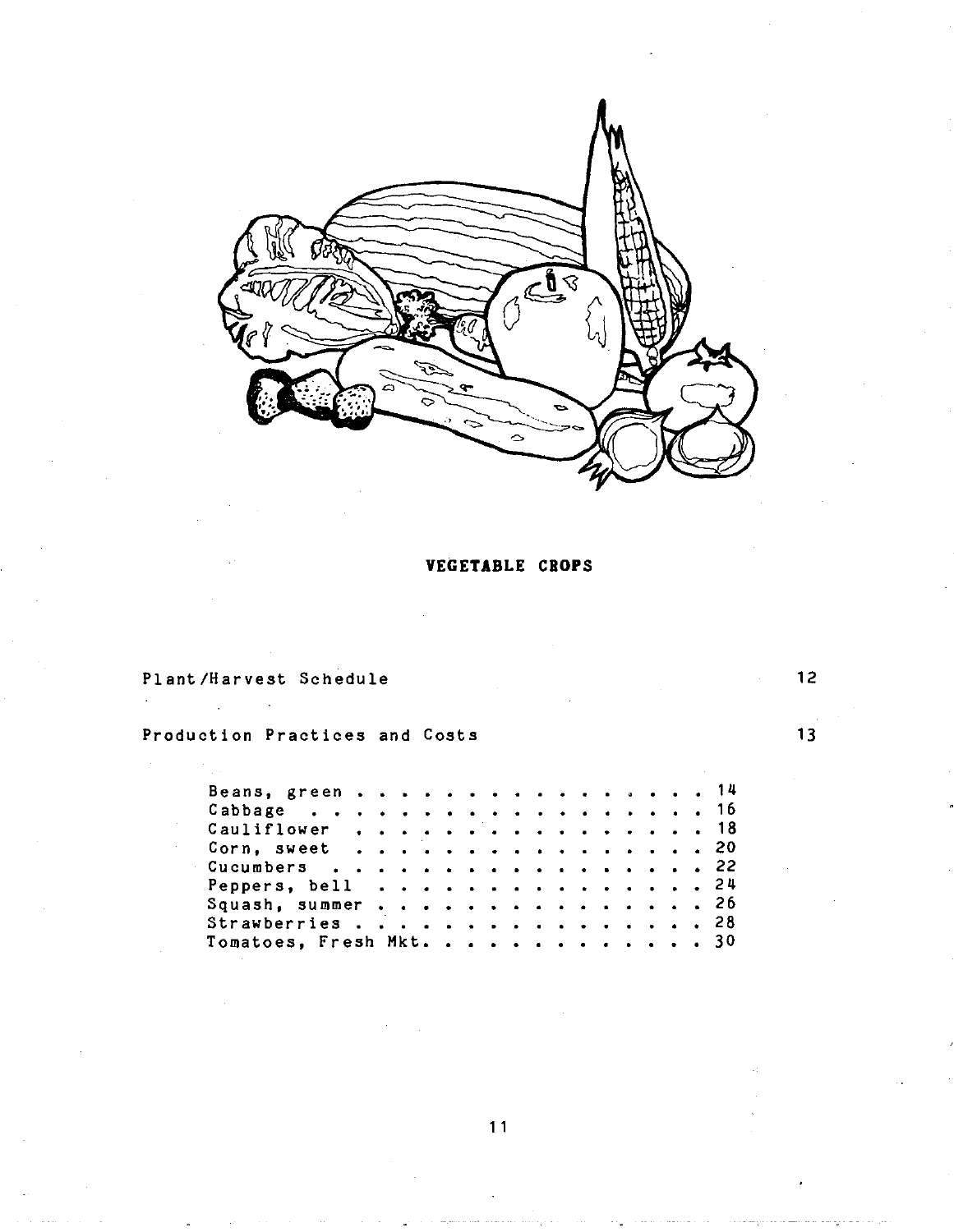# **Commercial Production Plant L Harvest Schedule**

|                             | Se <u>ason</u>          | Plant                           | Harvest                     |
|-----------------------------|-------------------------|---------------------------------|-----------------------------|
| Beans (green) Spring        | Fall                    | Feb - Mar<br>J <sub>u1</sub>    | May<br>$Sep - Oct$          |
| Cabbage <sup>7</sup>        | Midwinter               | $Sep - Mar$                     | $Now - Jun$                 |
| Cauliflower <sup>"</sup>    | Midwinter               | $Sep - Feb$                     | $Now - Apr$                 |
| $C_{\rm e}$ lery $^{\pi}$ . | Midwinter               | $Aug - Oct$                     | $Now - Mar$                 |
| Corn (sweet)                | Summer                  | $Feb - Jul$                     | $Jun - Oct$                 |
| Cucumbers                   | Spring<br>Summer/Fall   | Jan - Feb<br>Mar - Aug          | $Apr - Jun$<br>$May - Nov.$ |
| Eggplant                    | Summer                  | $Apr - Jun$                     | $Jun - Oct$                 |
| Peppers                     | Spring<br>Fall          | Feb - May<br>J <sub>u1</sub>    | Jun - Aug<br>Sep - Dec      |
| Potatoes (white) Spring     |                         | Mar $-$ Apr $Jun - Jul$         |                             |
| Pumpkin                     | Summer                  | $Apr. - Jul. Aug. - Nov.$       |                             |
| Squash (summer) Spring      | Fall                    | $Jan - Mar$<br>Aug              | $Mar - May$<br>$Oct - Dec$  |
| Sweet Potato                | Summer                  | Apr - May Aug - Sep             |                             |
| Strawberries                | Winter/Spring Oct - Nov |                                 | $Jan - Jul$                 |
| Tomatoes                    | Spring<br>Fail          | Jan<br>$Jun - Jul$ Sep $-$ Dec. | May - Jul                   |

from transplants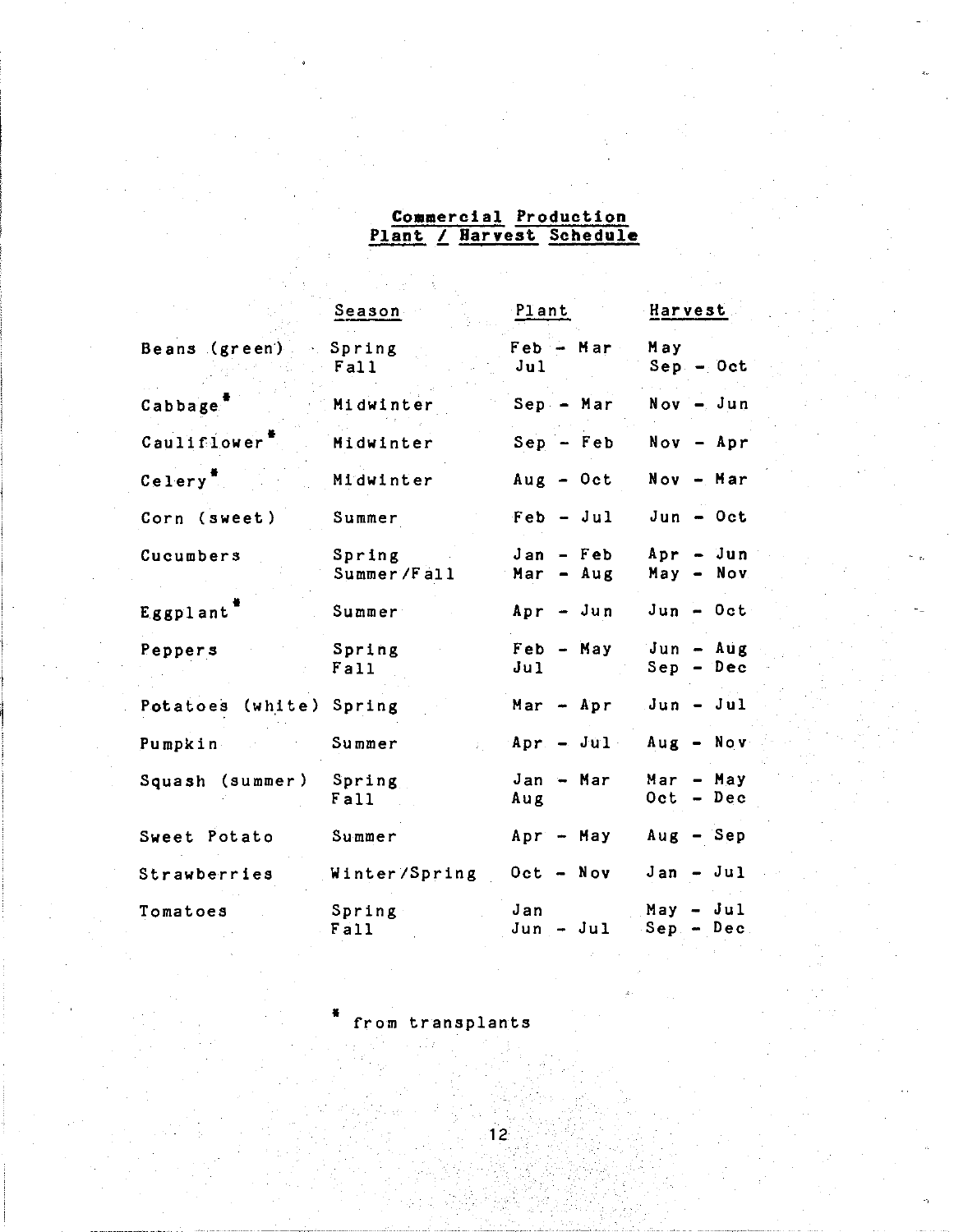### **Production Practices & Costs**

Note: Growers have developed many different practical production methods for specific crops. Production methods outlined here attempt to reflect methods frequently used and are not intended to be comprehensive.

Varieties differ in fruit characteristics, disease resistance and adaptability to climatic conditions. Soil, climate, cropping history and market acceptance should be considered in variety selection.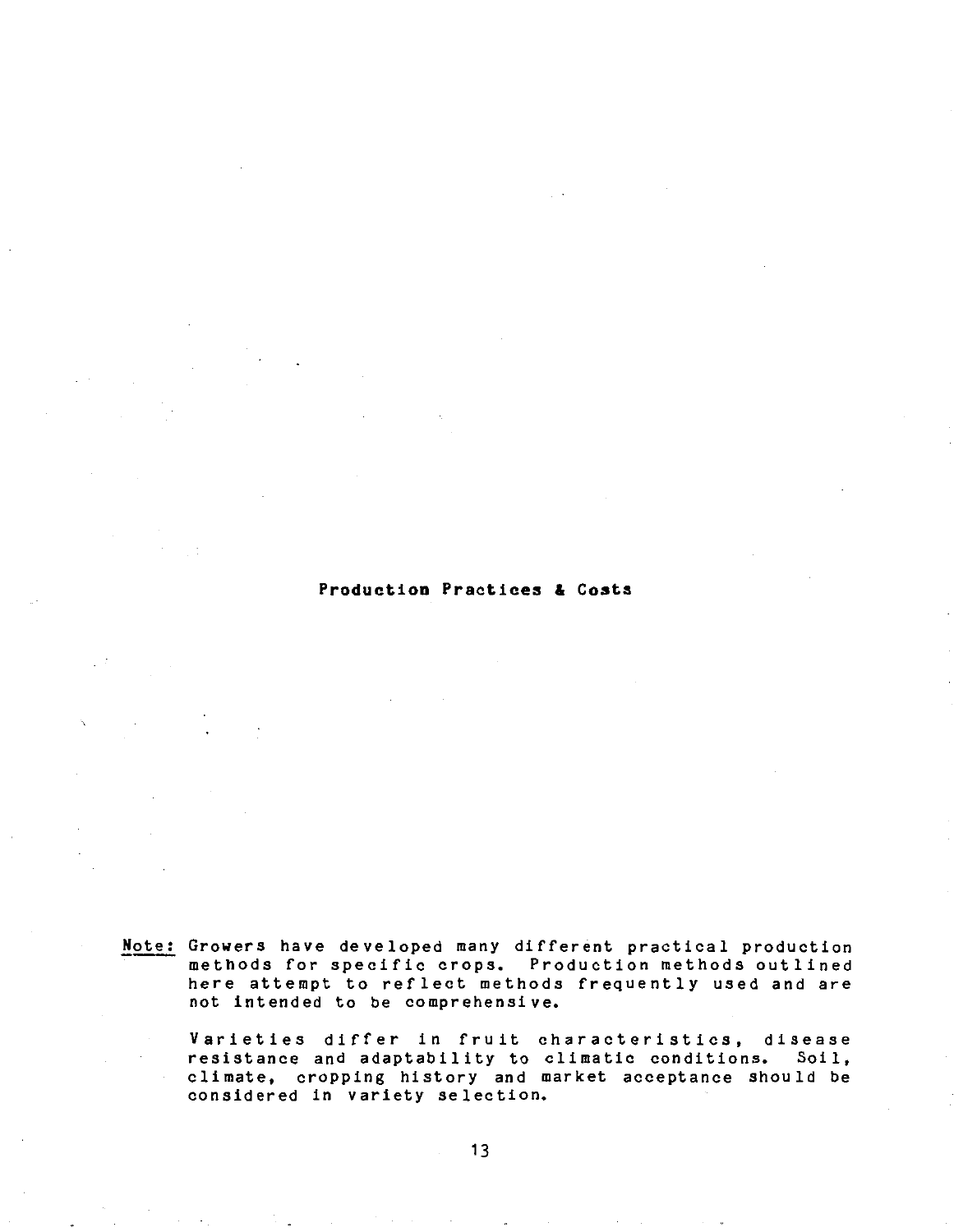### BEANS (Green)

| Year | Acres | Yield/Acre(tons) | Value/Ton |
|------|-------|------------------|-----------|
| 1985 | 387   | ⌒                | 422       |
| 1984 | 326   | 4.2              | \$1116    |
| 1983 | 316   | 3.6              | \$800     |
| 1982 | 459   | 2.4              | \$1358    |

Planting Dates: Spring - late Feb thru Mar for May production; Fall - Jul for Sep/Oct production.

Production Practices: Both pole and bush production methods are utilized in San Diego County. Pole production predominates in the spring when direct seeding is done from late February through March for producton in May. Direct seeding of bush varieties generally takes place in July for harvesting in September and October. Currently about 80% of county production is with bush varieties for fall production.

Bush beans can be planted in single rows with 2-3 inch in-row x 30 inch between row spacing; or with double rows staggered on either side of the drip tape with  $4-6$  inch in-row spacing on  $40$ inch beds. Pole varieties are generally grown in single rows with 6 inch x 60 inch spacing. Multiple planting dates are used to spread out harvests.

Climatic Requirements: Snap beans are a warm season crop that grow best at temperatures between 60-70°F. As a general rule, temperatures above 80°F or below 50°F should be avoided.

Varieties: "KY-191" is commonly used for pole production and "Green Crop" is often used for bush plantings. A wide range of alternate commercial and specialty bean varieties are also currently being produced.

Soils: Well-drained soils are preferred. Beans have a low salt tolerance and a 25% yield reduction can be expected with a soil salinity of 2.0 ECe(mmho/cm  $e$  25°C). Lighter soils which warm up more quickly are generally used for spring plantings.

Irrigation: Drip irrigation is utilized in all commercial ed the action. The integration is actified in all commercial plantings. Furrow irrigation is sometimes used on smaller acreages produced for roadside sale. The use of tensiometers to monitor soil moisture and degree of leaching is recommended.

Fertilizers: Beans require less fertilizer than other vegetable crops to produce top yields. Research indicates that fertilizer rates of  $1004N$ ;  $504P_2O_5$ ; and  $504K_2O$  per acre are adequate for maximum yields. Growers, however, frequently apply as much as  $200$ #N,  $100$  $4P_2$ O<sub>5</sub> and  $150$  $4K_2$ O in commercial production.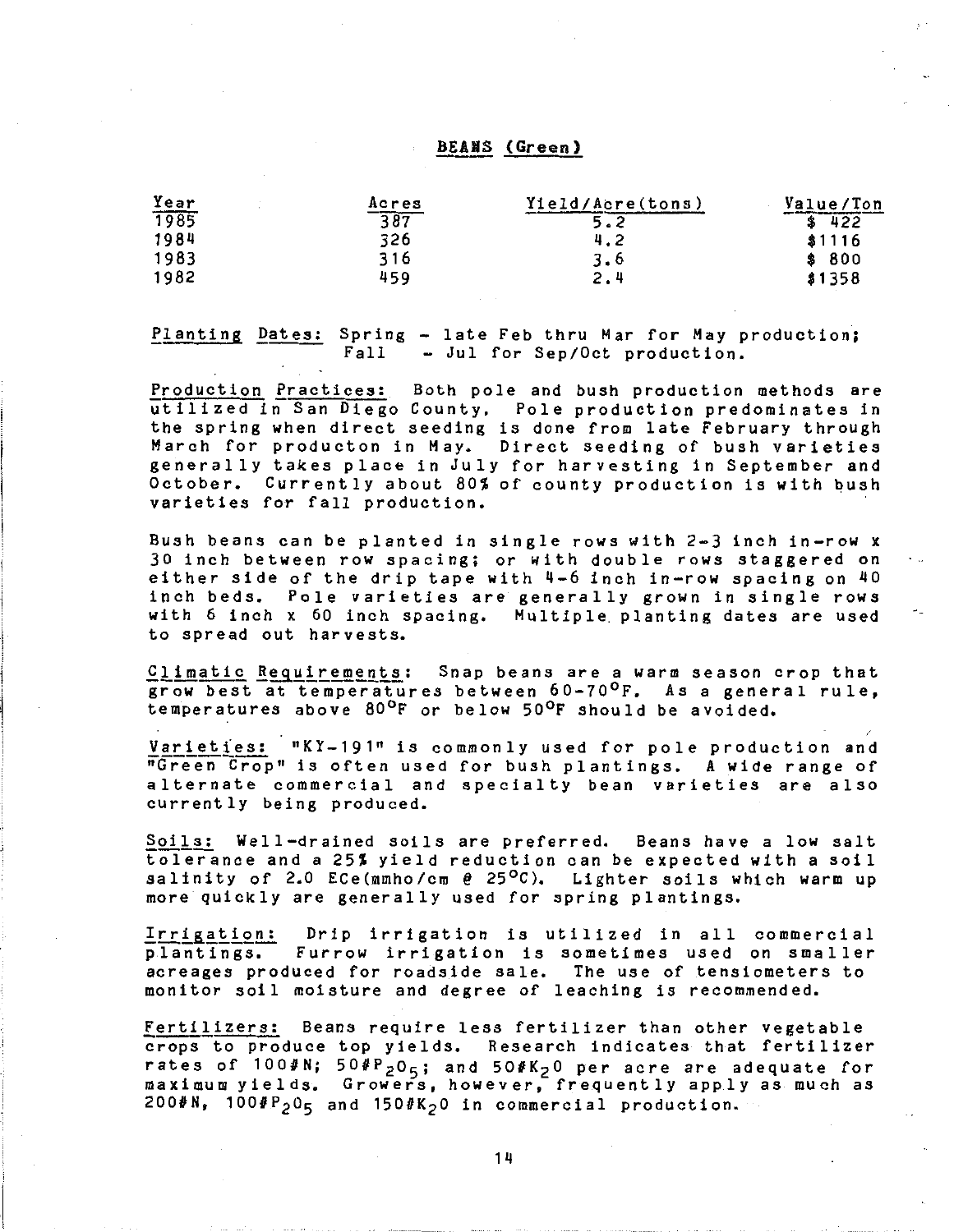Insects and Diseases: Cutworms, darkling ground beetles, seedcorn maggot, cucumber beetle, leaf hoopers, leaf miners, loopers, aphids, spidermites and white fly are among the most prevalent insect pests. Root-knot nematode is occasionally found. Stem and root rots, and powdery mildew appear to be the major disease problems. For latest information contact your farm advisor.

Harvesting: Beans are harvested by hand once or twice a week depending on climatic conditions. Yields of 3.5 tons/acre for bush or 8-12 tons/acre for pole varieties are common. Beans are sorted for size and quality and packed in fiberboard cartons averaging about 28 pounds each.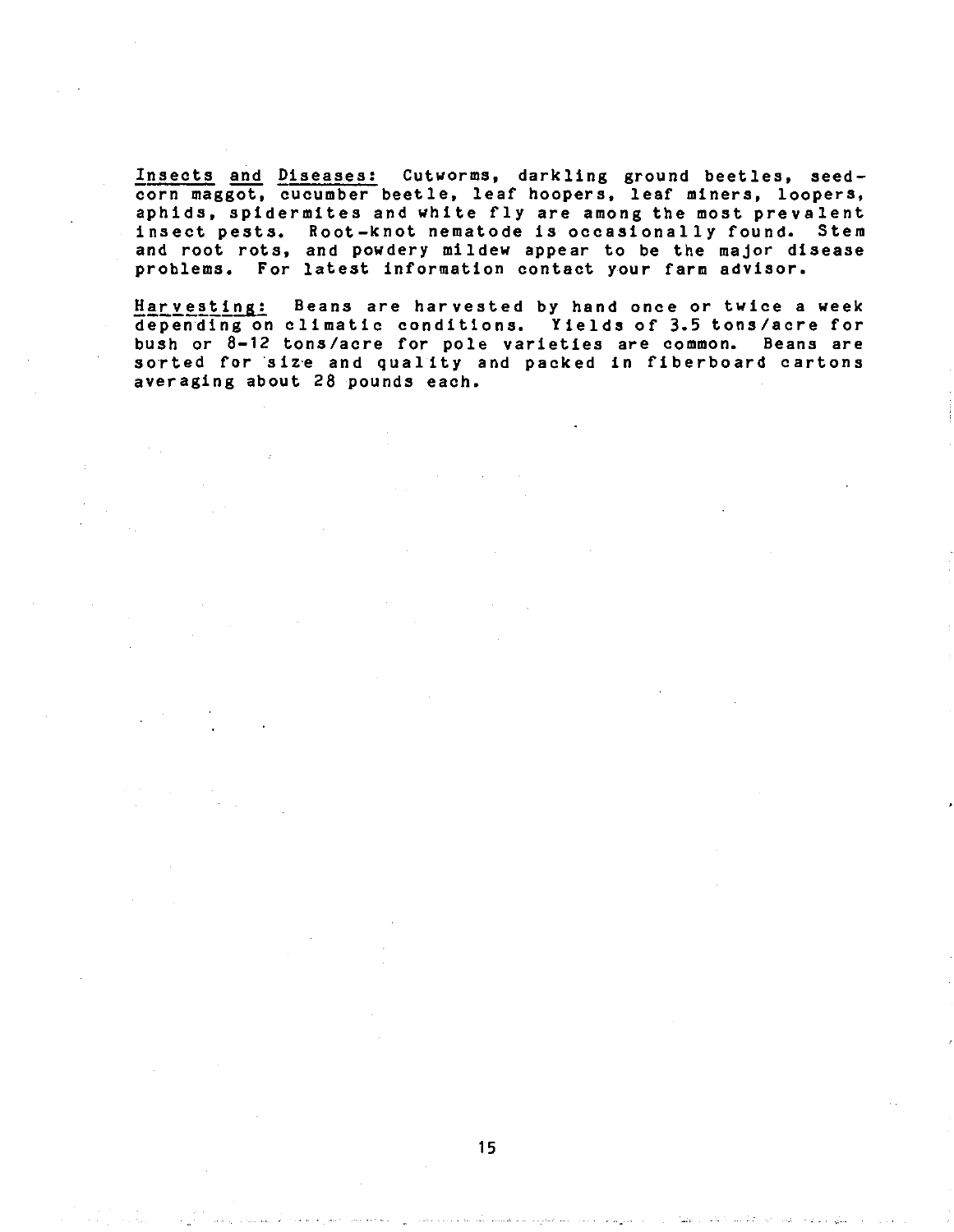### **CABBAGE**

| Year | Acres | Yield/Acre(tons) | Value/Ton |
|------|-------|------------------|-----------|
| 1985 | 70    |                  | 4157      |
| 1984 | 412   | 12.2             | \$273     |
| 1983 | 438   | 14.3             | \$163     |
| 1982 | 430   | 18.              | \$198     |

Planting Dates: Transplanting takes place from October thru February for winter and spring production; cabbage may be planted year round near the coast. Commercial cabbage fields use transplants produced in seedbeds planted in September thru December.

Production Practices: Cabbage is generally transplanted on double row, drip irrigated 36-40" beds. Rows are spaced about 12" apart with in-row spacing ranging from 10-12". Spacing arid fertilizer practices are varied to control head size. Compact harvestable heads should average 2-3 pounds with 24 heads weighing about 55 pounds per carton.

Climatic Requirements: Cabbage is a hardy cool-season crop that grows best at 60-65°F. As a general rule temperatures above 75° and below 40<sup>o</sup>F should be avoided.

Varieties: "Headstart" and 11Coppenhagen" are commonly grown in San Diego County. Many new hybrid varieties are available but fusarium resistant varieties should be chosen.

Soils: Cabbage is planted on a wide variety of soils depending on location. Well drained soils are preferred to help prevent root diseases.

Irrigation: All commercial fields are drip irrigated. The use of tensiometers to monitor soil moisture and control leaching is recommended.

Fertilizers: Research indicates that 150-200 pounds of N and 100 pounds each of  $P_2 O_5$  and  $K_2 O$  are sufficient under most conditions to give maximum quality and yields in cabbage production. Growers in San Diego County typically apply 300 pounds of N and 150 pounds of  $P_2O_5$  and  $K_2O$  per acre on cabbage.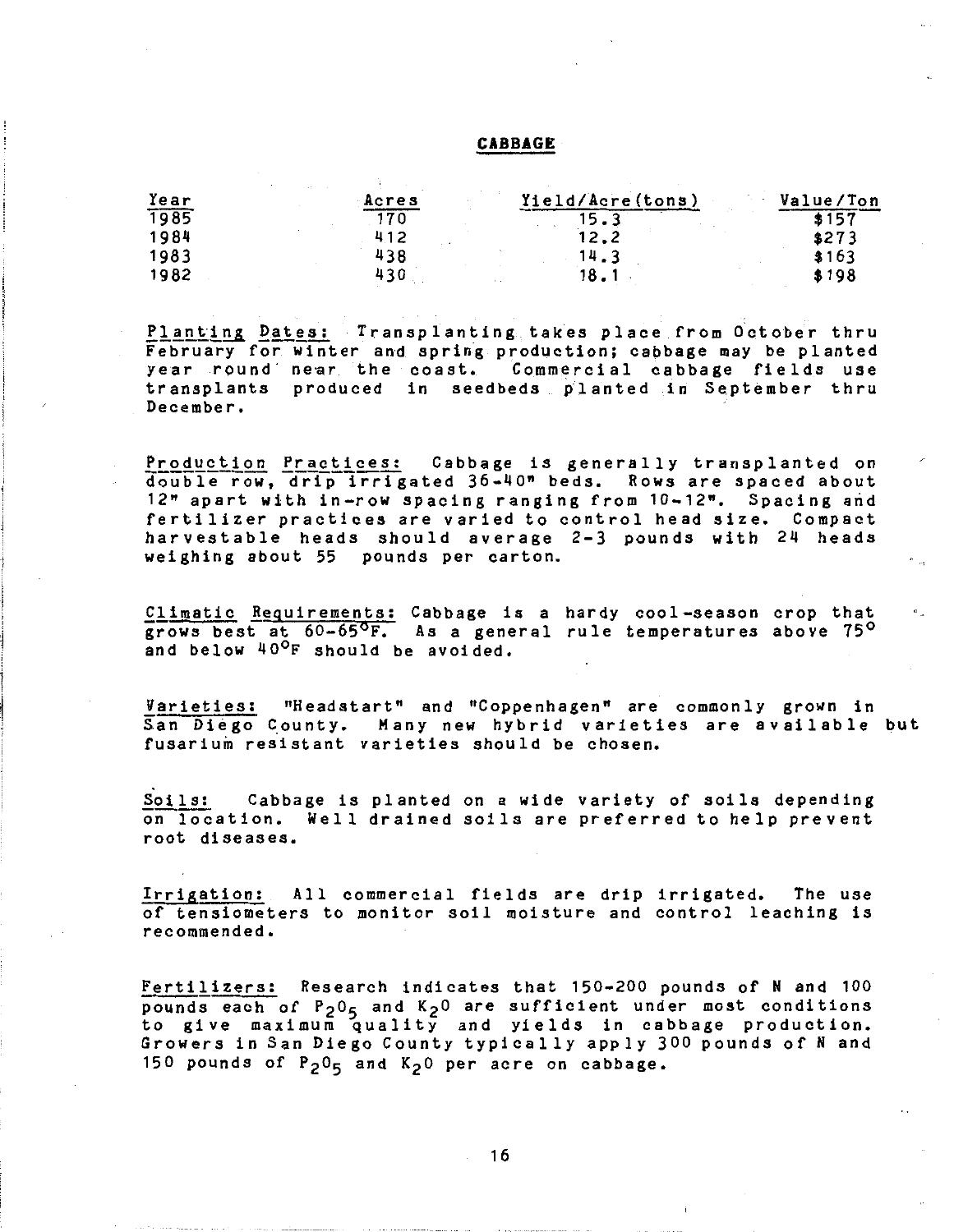Insects and Diseases: Cutworms, cabbage looper, armyworm and aphids are the most destructive insect pests. Sclerotinia, botrytis, bacterial soft rot and downey mildew are among the major disease problems. It is advisable to plant varieties resistant to fusarium.

Harvesting: Field and shed packing are commonly used for cabbage production. Compact heads weighing 2-3 pounds each are cut and trimmed in the field. Cabbage is generally packed in fiberboard cartons of about 24 heads per carton. Finished cartons weigh approximately 55 pounds each. Most fields are harvested more than once due to differences in maturity. The ultimate goal in cabbage production is uniformity and once over harvesting. High yielding and uniform hybrid varieties have helped to advance toward this goal. Eight hundred to one thousand cartons to the acre are considered good yields on drip irrigated fields. Exceptional yields of  $1200+$  cartons per acre have been achieved in San Diego County.

Production Cost: Sample production (i.e. breakeven) costs including growing, overhead, harvest, packing and selling costs -

| Total Cost/Acre | Yield (cartons/acre) | Cost per 55 lb. carton |
|-----------------|----------------------|------------------------|
| \$5400          | 900                  | \$6.00                 |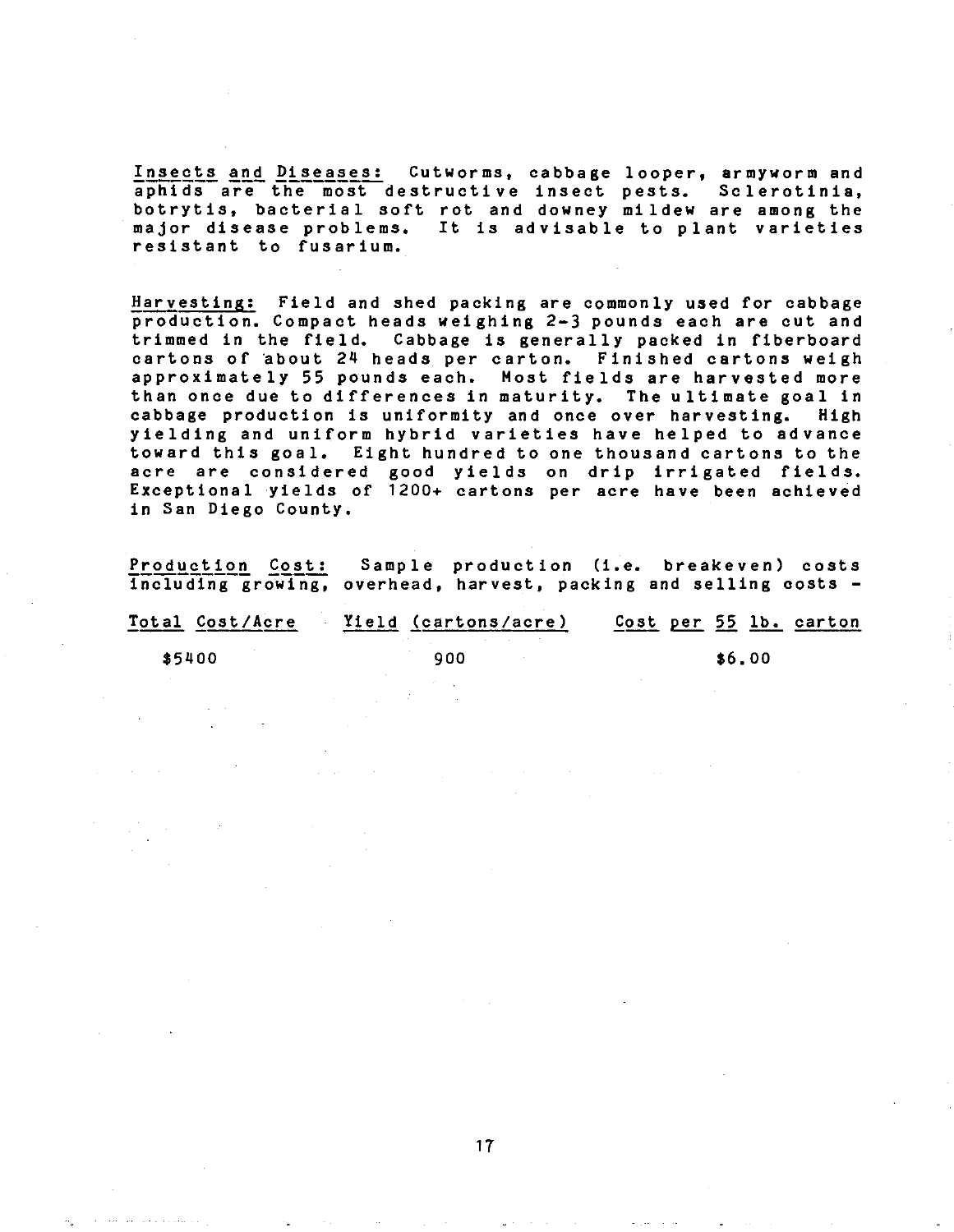### CAULIFLOWER

| Year | Acres  | Yield/acre(tons) | Value/ton |
|------|--------|------------------|-----------|
| 1985 | $-660$ |                  | \$404     |
| 1984 | 735    | 8.0              | \$475     |
| 1983 | 577    | 8.0              | \$555     |
| 1982 | 650    | 8.5              | \$522     |

Planting Dates: Cool temperatures are required during curd development for optimum cauliflower quality. Seed is planted in nursery beds from July thru November for transplant production. Transplants are set into fields in September thru early January for winter and spring production.

Production fractices: Cauliflower is transplanted on single row 30-36" beds or on double row, drip irrigated 40" beds. In double row plantings, plants are staggered on either side of the drip tape to achieve between plant spacing of approximately 14 inches. Fourteen to fifteen inch in-row spacing is used in single row plantings. Rubber bands are used to keep wrapper leaves tightly closed during curd enlargement to exclude light which yellows the cauliflower. Because of the lack of uniformity of curd development tying is done at least weekly during curd filling using different color bands each time.

Climatic Reguirements: Cauliflower is a half hardy cool season crop that grows best at 60<sup>o</sup>-65<sup>o</sup>F. As a general rule temperatures above 75°F and below 45°F should be avoided.

Varieties: "Snowball yn and "Snowball 123" are commonly grown in San Diego County. Many other varieties are available and grown, but all varieties have planting date and climatic limitations.

Soils: Cauliflower is planted on a wide variety of soils depending on location and planting date. Lighter soils are usually selected for early spring production.

Irrigation: Most fields are drip irrigated. tensiometers to monitor soil moisture and leaching is recommended. The use of

Fertilizers: High fertility soils and rapid uninterrupted growth are necessary for top quality production. Research indicates that 200 pounds of N and 100 pounds of both P205 and K2o per acre should be sufficient for maximum quality and yield in cauliflower production in most cases. Growers in San Diego County typically apply 300 or more pounds of N and 150 pounds of P<sub>2</sub>0<sub>5</sub> and K<sub>2</sub>0 per acre per season.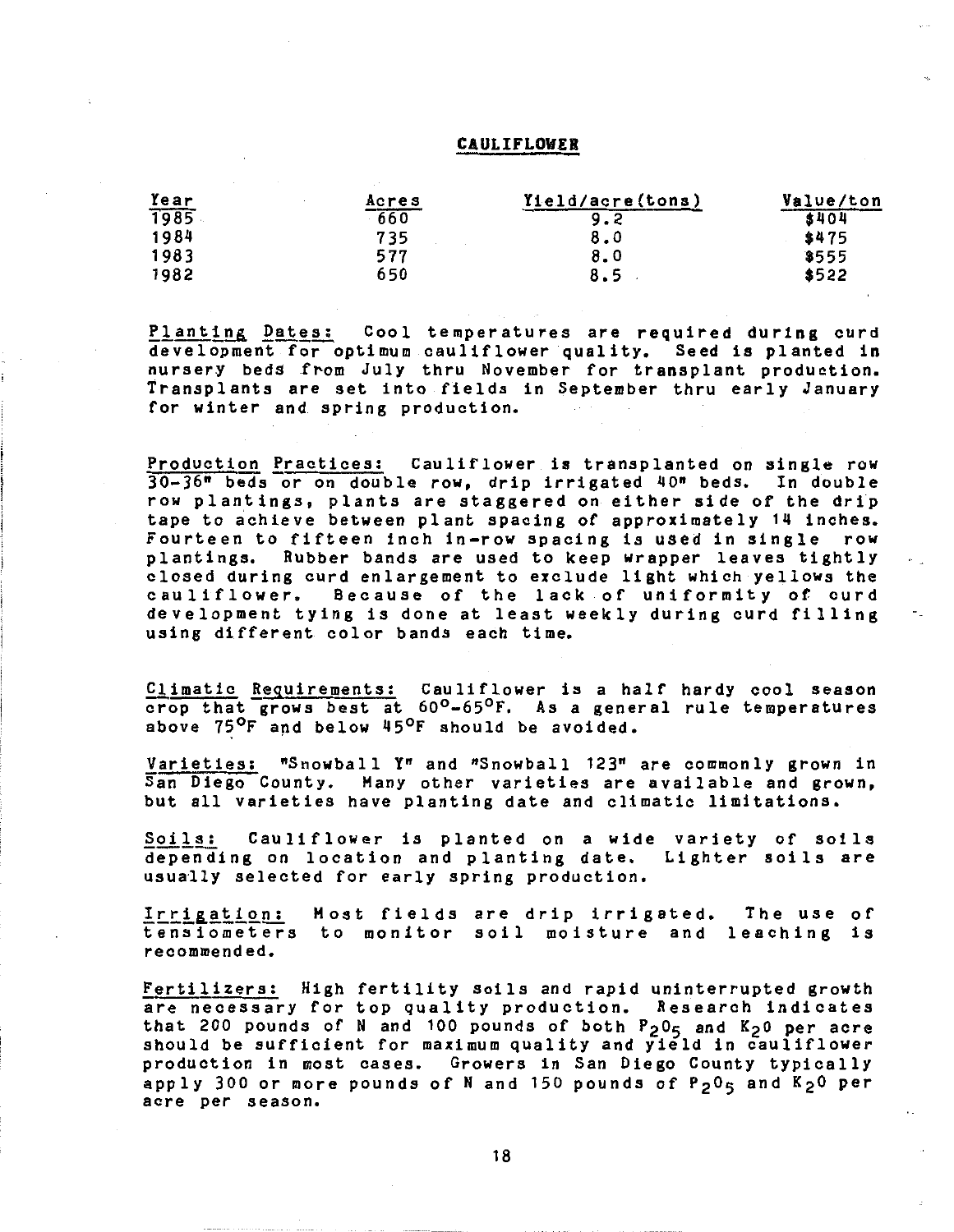Insects and Diseases: Cutworms, cabbage looper,and armyworm are the predominant insect pests. Sclerotinia, botrytis, bacterial soft rot and downey mildew are among the common disease problems.

Harvesting: Marketable cauliflower curds should be compact, white and free of leaves. Riciness associated with over maturity and warm growing conditions should be avoided. The most<br>desirable size is approximately 6 inches in diameter. High desirable size is approximately 6 inches in diameter. quality heads are cut in the field with one or two sets of wrapper leaves·for protection and taken to the shed for trimming, grading, film wrapping, and packaging. Film-wrapped heads are packaged 9, 12 or 16 heads per 23-pound carton. Twelve heads per carton is preferred. Yields of 450-600 cartons per acre are considered good to excellent.

Production Cost: Sample production (i.e. breakeven) costs including growing, overhead, harvest, packing and selling costs -

| Total Cost/Acre | Yield (cartons/acre) |  | Cost per 23-1b. carton |  |
|-----------------|----------------------|--|------------------------|--|
| \$4500          | 600                  |  | \$7.50                 |  |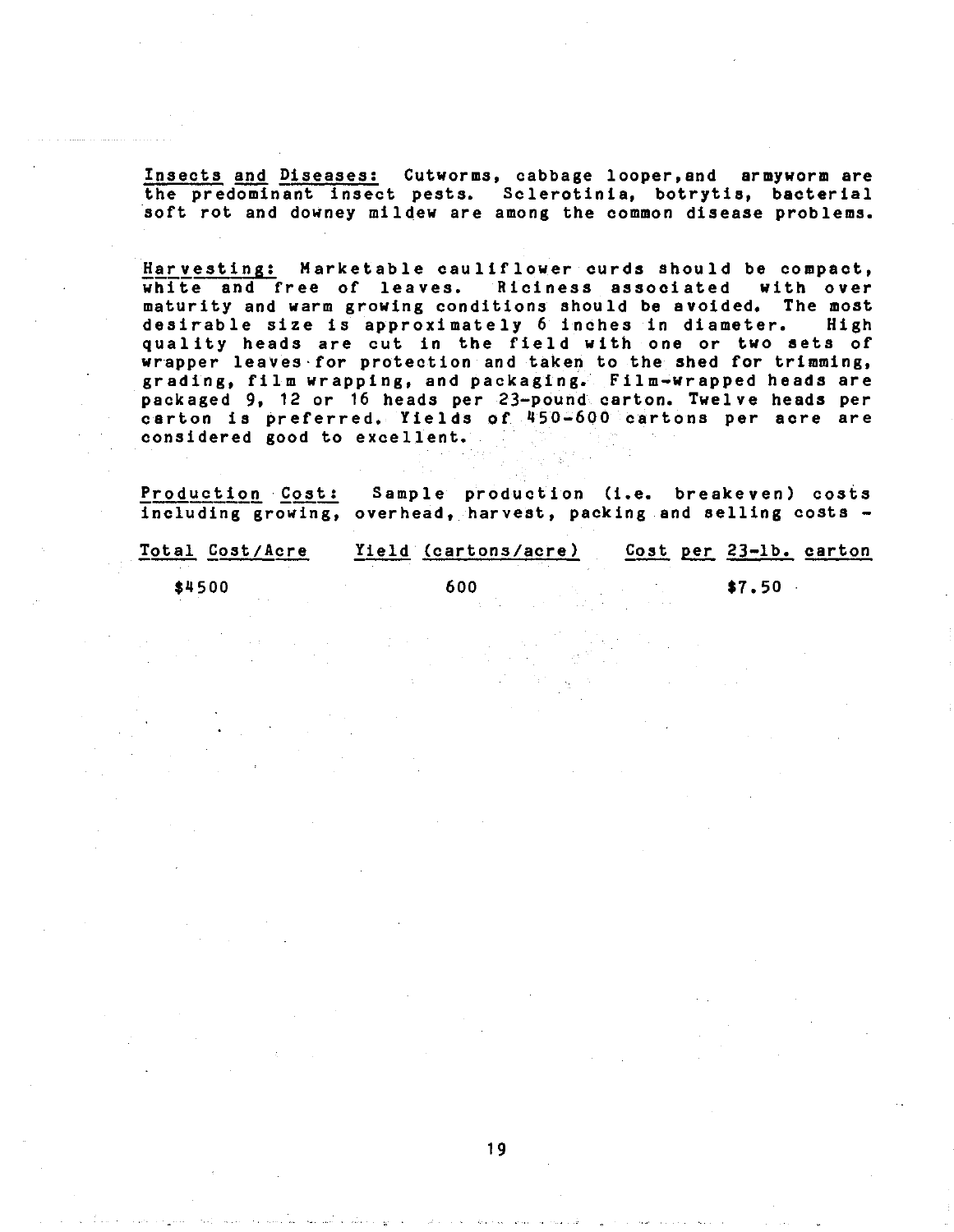# CORB (Sweet)

| Year | Acres  | Yield/Acre(tons) | Value/Ton |
|------|--------|------------------|-----------|
| 1985 | $-860$ |                  | 3357      |
| 1984 | 929    | 5.2              | \$355     |
| 1983 | 911    | 4.5              | \$335     |
| 1982 | 865    | 4.3              | \$326     |

Planting Dates: Feb thru Jul for production from Jun thru Oct.

Production Practices: Sweet corn is direct seeded in single rows on drip irrigated 30-36 inch beds or staggered on either side of the drip lines with in-row spacings of  $8-12$  inches. populations of 15,000 to 20,000 plants per acre are common. Suckering (removal of side shoots) has been shown to increase earliness by a few days in early spring plantings but does not increase yield or ear size. Sweet corn is wind-pollinated and should be planted in blocks to assure adequate pollination and full ear development. Hot weather or dry hot winds can cause incomplete kernel development known as blanking.

Sweet corn color and taste can be affected by cross pollination with other corn varieties. Check with the farm advisors' office to determine isolation requirements for different varieties.

£limatic Requirements: Sweet corn is a tender warm season crop that grows best at 60<sup>b</sup> - 75<sup>o</sup>F. As a general rule, temperatures above 95<sup>o</sup>F and below 50<sup>o</sup>F shold be avoided.

Varieties: "Silver Queen", "Kandy Korn", and "Jubilee" are<br>commonly used varieties. Many super sweet or sugar enhanced varieties are available but require isolation from standard varieties. Establish market acceptance before planting large acreages of new varieties.

Soils: Corn is planted on a wide range of soils depending on location. Deep well drained soils are preferred. Corn is moderately sensitive to salt and soil salinity should be monitored to achieve top yields.

Irrigation: Most commercial fields are drip irrigated. The use of tensiometers to schedule irrigations and monitor leaching is recommended.

Fertilizers: Sweet corn has a high nitrogen requirement to achieve top production. Two hundred pounds of N per acre, and 100 pounds of both  $P_2O_5$  and  $K_2O$  are recommended for early spring plantings on light soils. One hundred pounds of N and 75 pounds of both  $P_2 O_5$  and  $K_2 O$  are generally adequate for later plantings on heavier soils.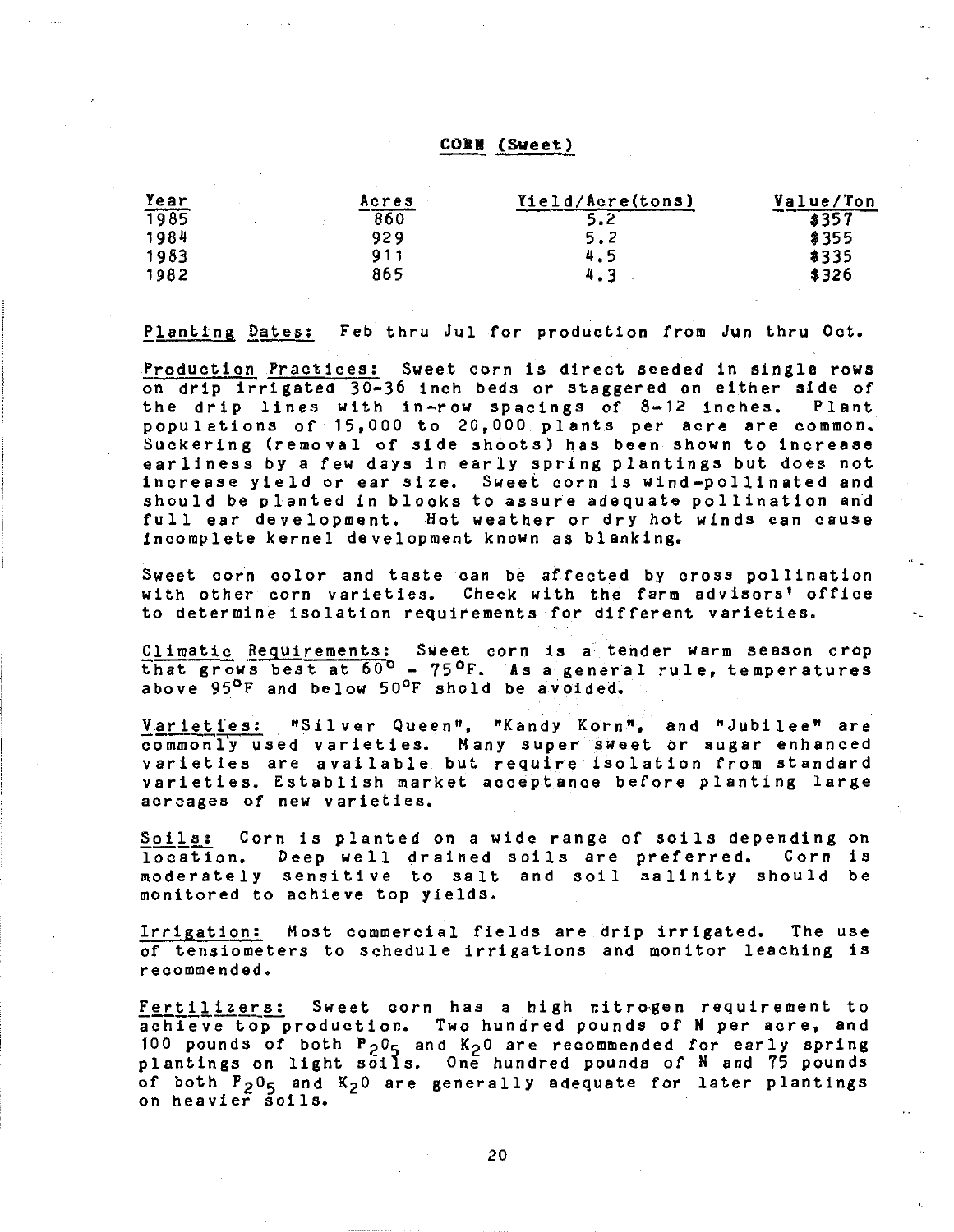Insects and Diseases: Corn earworm, seedcorn maggot, armyworm, cutworm, aphid and thrip are among the most common insect pests. Mosaic virus, smut and root rot are among the major diseases in San Diego county. Smog damage sometimes leads to leaf scorching.

 $\frac{Harvesting:}{3-5}$  in San Diego county corn is harvested by hand about  $\frac{3-5}{5}$  weeks after tasseling depending on climatic conditions. For  $3-5$  weeks after tasseling depending on climatic conditions. top quality, sweet corn must be harvested at the proper stage of maturity. Over maturity leads to tough starchy kernels. At 85°F, the corn is at peak flavor for only one or two days.

The field must be examined regularly as the crop reaches maturity to determine harvest dates. Ears at the correct harvest maturity should have: full size ears for the variety; slightly dried silk; fully developed kernels; and a milky liquid in the kernels. Fields are usually harvested two or three times at 3-5 day intervals. Preferably harvesting should be done in the early morning when ears are cool. Sweet corn must be cooled to 35°F -40°F as soon after harvest as possible to protect shelf life and optimal flavor. Corn should be hydro-cooled before it is graded, packed, and stored in cold rooms.

Corn is generally graded in sheds and packed in wirebound crates or waxed cartons with 4 to 6 dozen ears per container which weigh 40-50 pounds each. Yields of 500-600 crates per acre are good.

Production Cost: Sample production (i.e. breake ven) costs per carton include growing, overhead, harvest, pack, and sell costs -

| Total Cost/Acre | Yield (cartons/acre) | Cost per 50-1b carton |
|-----------------|----------------------|-----------------------|
| \$3200          | 500                  | \$6.40                |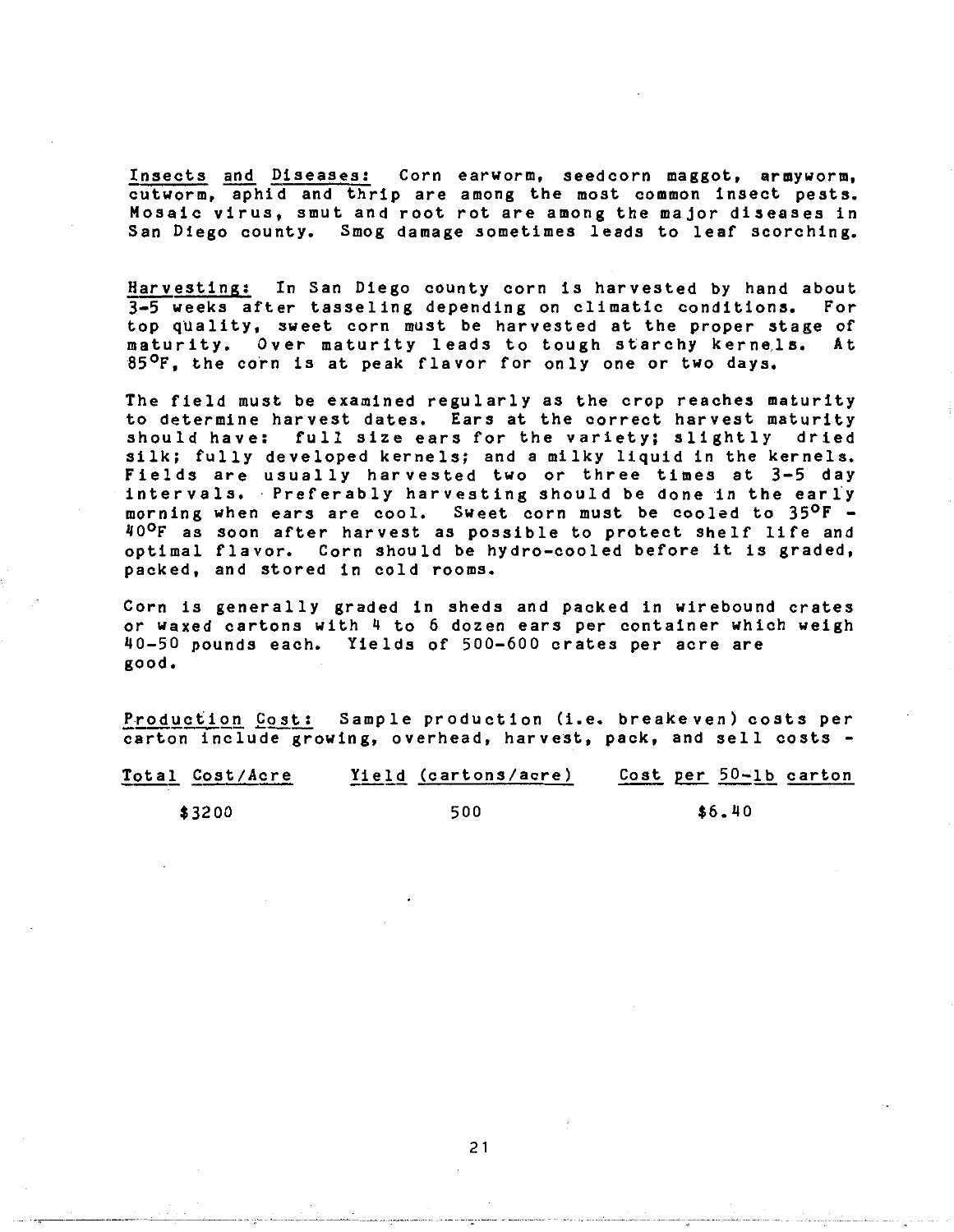### **CUCUMBERS**

'

| Year        | Acres | Yield/Acre(tons) | Value/Ton |
|-------------|-------|------------------|-----------|
| <b>1985</b> | 1198  | 18.6             | \$298     |
| 1984        | 1220  | 22.6             | \$367     |
| 1983        | 1122  | 19.0             | \$365     |
| 1982        | 933   | 18.6             | \$506     |

Planting Dates: Spring - Jan (under tunnels) for production **Har**  thru Jun. Summmer/Fall - Mar thru Aug from May thru Nov.

Early cucumber plantings in San Diego county are made under protective plastic tunnels. Open planting is done for summer and fall production.

Production Practices: Cucumbers are generally direct seeded by hand three inches from driplines in single rows at 20" spacing on 60" beds. Approximately one-and-a-half pounds of seed is used per acre. Some transplanting is done in the early spring under plastic tunnels. Vines are often trained to avoid fruit developing on wet soil.

Climatic Requirements: Cucumber is a very tender warm season crop that grows best at 65<sup>0</sup>-75<sup>0</sup>F. As a general rule temperatures above 90°F and below 60°F should be avoided.

Varieties: Common slicing varieties planted in San Diego County include "Dasher II", "Slicemaster" and •Sprint 442".

Soils: Cucumbers are planted on a wide variety of soils depending on location. Lighter soils are usually selected for earlier maturing fields.

Irrigation: All commercial fields· are drip irrigated. The use of tensiometers to monitor soil moisture and leaching is recommended.

Fertilizers: Growers in San Diego County typically apply 300 or pounds of N and 150 pounds of both P<sub>2</sub>0<sub>5</sub> and K<sub>2</sub>0 per acre through the drip systems during the season to cucumber plantings. Approximately 60 pounds of N is applied per month during growth and harvesting.

22

---------- - - ---------- -----·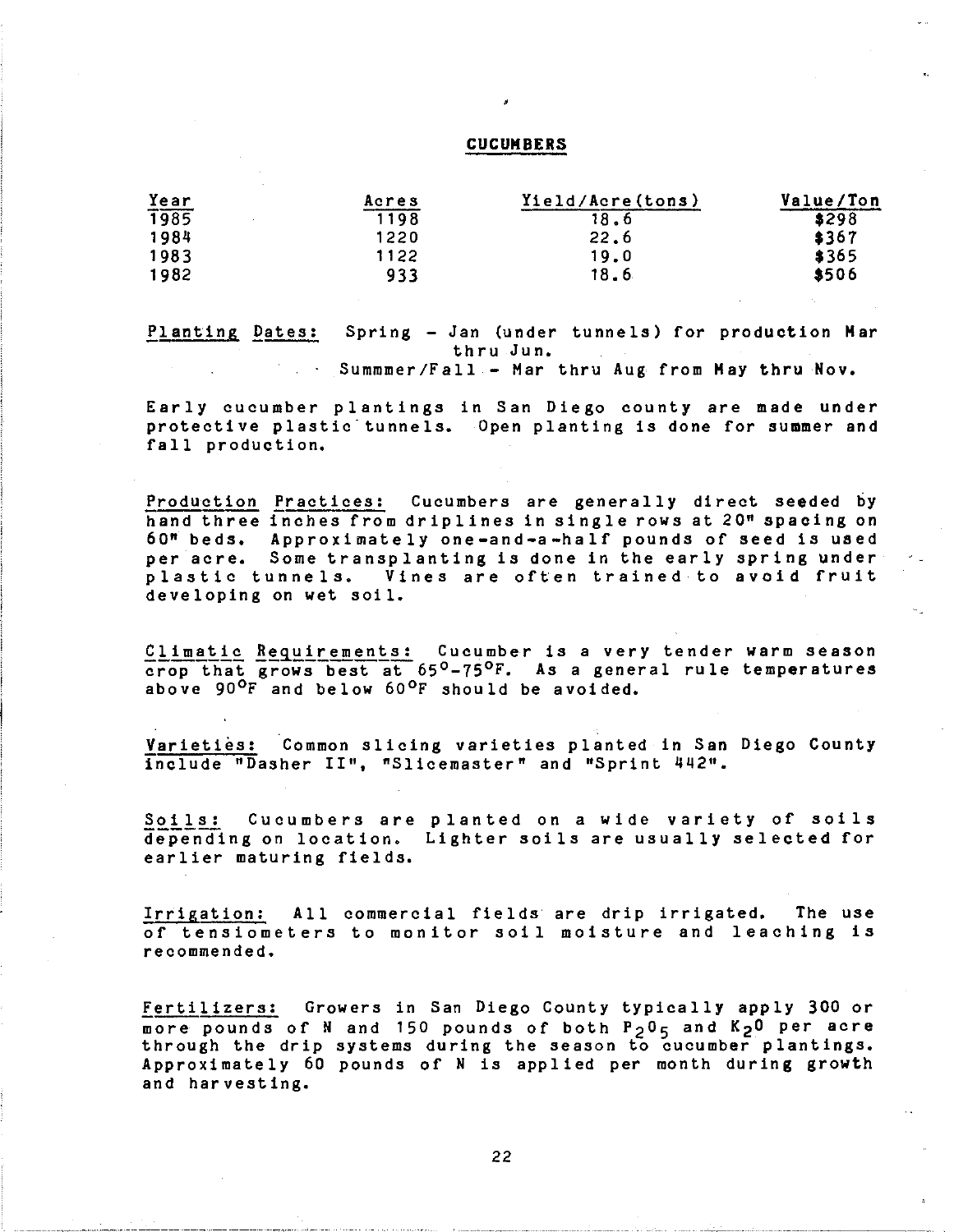Insects and Diseases: Seed-corn maggots, wireworms, cucumber beetles, aphids, spider mites, and thrips are the most common insect pests. Sclerotinia, botrytis, powdery mildew and angular leaf spot are among the major disease problems. Virus diseases spread by white fly, aphids and leafhoppers are currently the number one problem in summer and fall cucumber production.

Harvesting: Cucumbers are hand harvested one to three times per week depending on weather and stage of growth. Fruit is generally graded and sized in sheds and packed by count of 40, 42 or 46 per fiberboard carton. Box weights average about 25-30 pounds. Yields of 20-30 tons per acre are considered good, and 40+ ton per acre yields have occasionally been achieved on spring fields.

Production Cost: Sample production (i.e. breakeven) costs per carton include growing, overhead, harvest, pack and sell costs -

| Total Cost/Acre | Yield (cartons/acre) | Cost per 25-1b carton |
|-----------------|----------------------|-----------------------|
| \$7500          | 1700 (25 tons/acre)  | 54.41                 |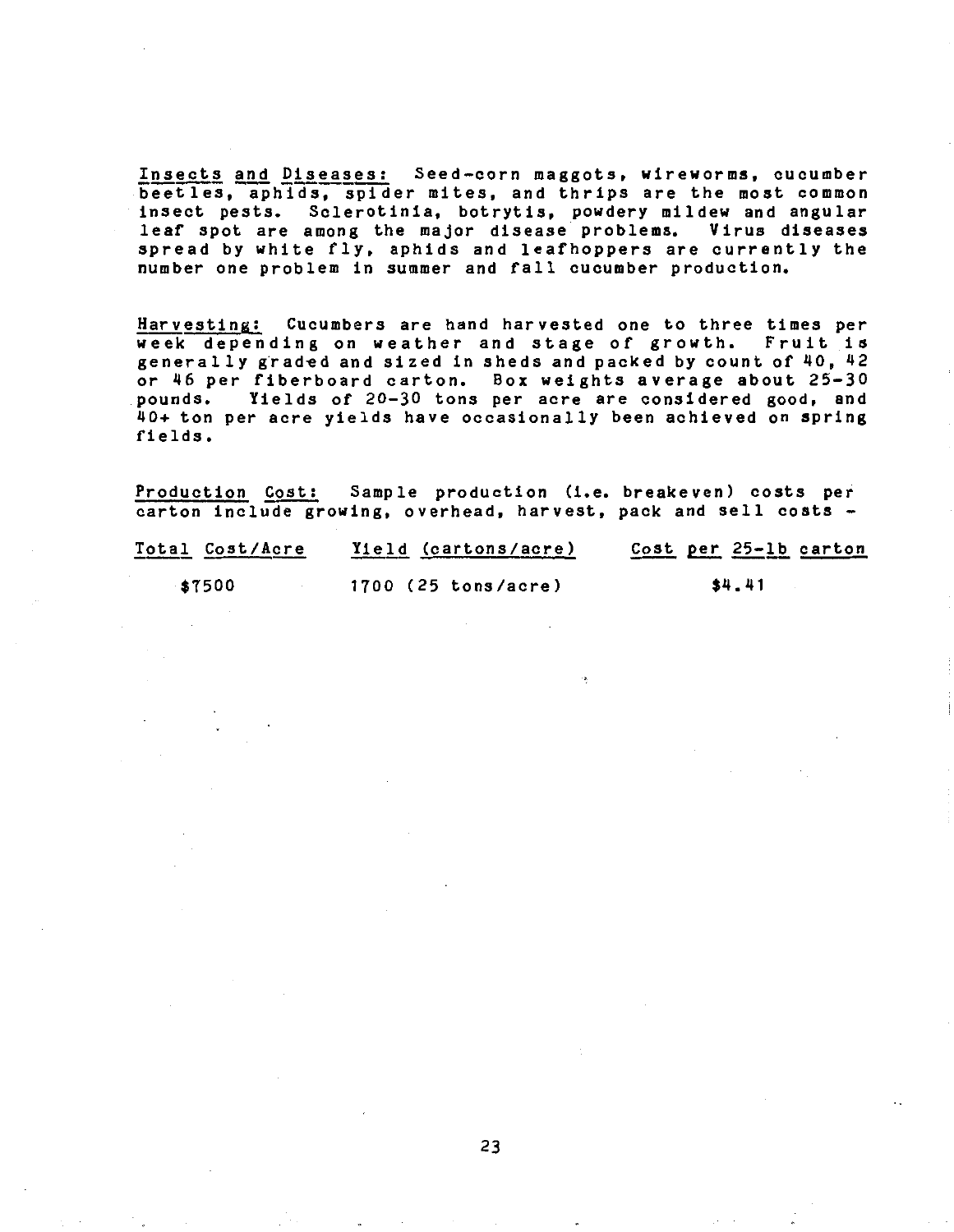### PEPPERS (Bell)

| Year | Acres | Yield/Acre(tons) | Value/Ton |
|------|-------|------------------|-----------|
| 1985 | 297   |                  | \$332     |
| 1984 | 387   | 8.9              | \$303     |
| 1983 | 305   | 10.6             | \$424     |
| 1982 | 431   | 6.8              | \$573     |

flanting Dates: Spring - Feb thru Hay for production in late Hay thru Aug;<br>Fall – Jul – - Jul for production in Sep thru Nov.

Early spring plantings of bell peppers are planted under plastic tunnels for temperature control.

Production Practices: Peppers are transplanted in single rows on 36" drip irrigated beds with 12 inch in-row spacing or on 72" beds with double rows staggered on either side of the drip tape with 12 to 18 inch in-row spacing. Crowding of plants can lead to poor color development of fruit in shaded areas.

Peppers need warm weather and adequate moisture for proper growth and fruit development. Peppers grown in cool weather have poor pollen development and incomplete fruit sizing. Shaking plants or vibrating flowers helps to set fruit during cool periods. Excessively warm weather (>95°F) or hot dry winds often cause flower drop and split sets.

Climatic Requirements: Pepper is a very tender warm season crop that grows best at 70<sup>°</sup> - 75<sup>°</sup>F. As a general rule temperatures above 80<sup>°</sup> and below 65<sup>°</sup> should be avoided.

Varieties: Keystone resistant giant "KRG - 3" or "KRG- 4" and nYolo-Wonder" strains are commonly used in San Diego County.

Soils: Peppers are grown on a wide range of soil types depending onlocation. Well drained soils are preferred.

Irrigation: Host commercial fields are drip irrigated. The use of tensiometers to monitor soil moisture and leaching is recommended.

Fertilizers: Pepper plants need to grow rapidly after transplanting- or they can flower and set fruit while plants are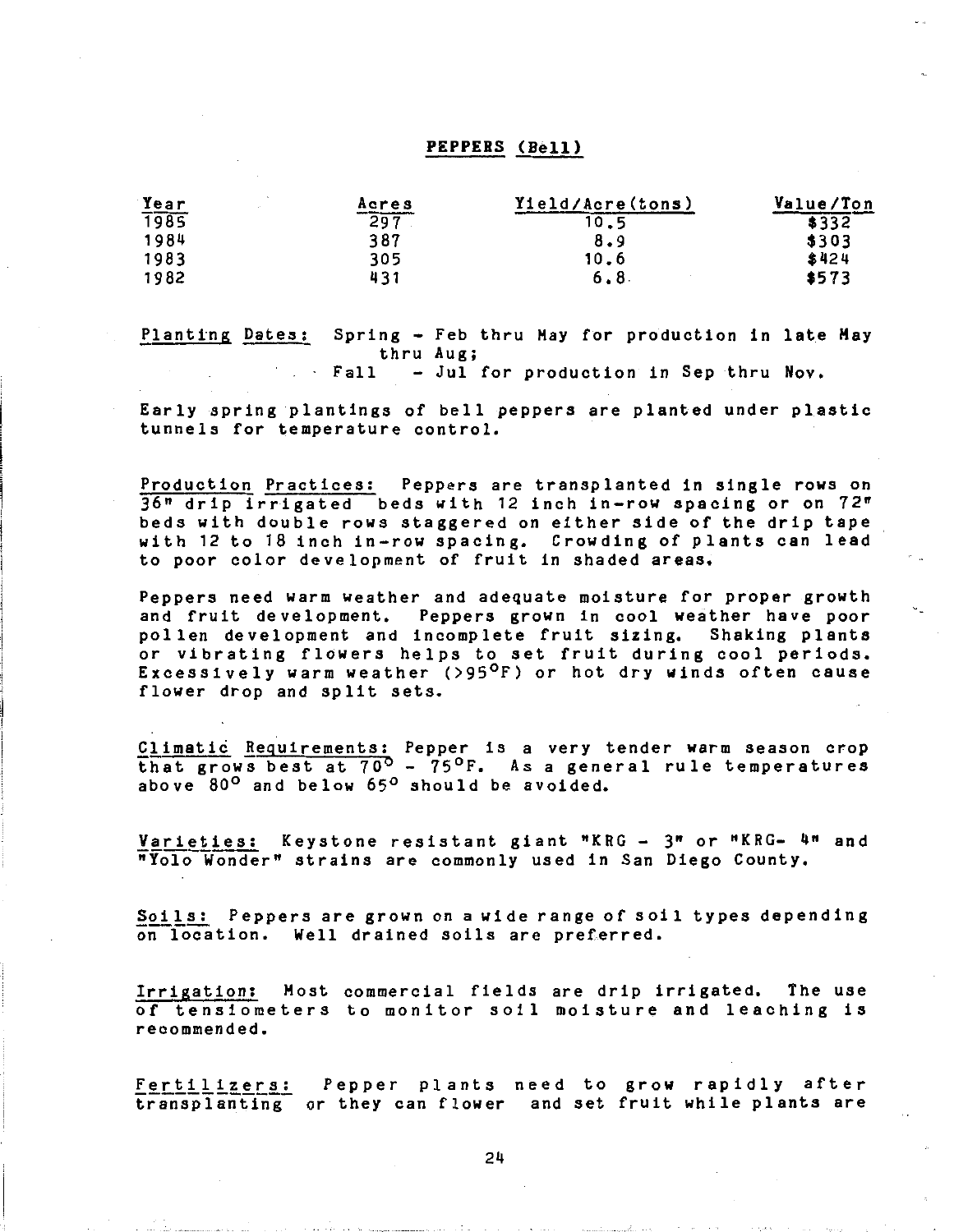too small. Premature fruit set retards plant development and reduces total yield. Adequate fertility, moisture and temperature control are essential to maintain proper growth rate.

Two hundred pounds of N and 100 pounds of both  $P_2O_5$  and  $K_2O$  per acre should be adequate for most situations. Higher rates of <sup>N</sup> and P (up to 300 pounds of N and 150 pounds of P) may be required in early spring fields on lighter soil. Growers frequently use  $300-400$  pounds of N, 150-200 pounds of  $P_2O_5$  and 100 or more pounds of  $K<sub>2</sub>0$  per season on peppers.

Insect and Diseases: Cutworms, wireworms, seedcorn maggots, darkling ground beetles, flea beetles, leaf miners, aphids, loopers, and armyworms are among the common insect pests that attack pepper plants. Phytophthora root rot, virus disorders, and alternaria, are the most common disease problems. Blossom end rot and sunscald are common physiological problems.

Harvesting: Peppers are harvested by hand one or two times a week. Harvesting can continue for six or more times depending on market and weather conditions. Peppers are usually washed, waxed and graded in sheds for size, color and shape. Fruit is generally packed in fiberboard cartons weighing about 30 pounds each.

Production Cost: Sample production (i.e. breakeven) costs including growing, overhead, harvest, packing and selling costs -

| Total Cost/Acre | Yield (cartons/acre) | Cost per 30-1b carton |
|-----------------|----------------------|-----------------------|
| \$5600          | 750                  | \$7.47                |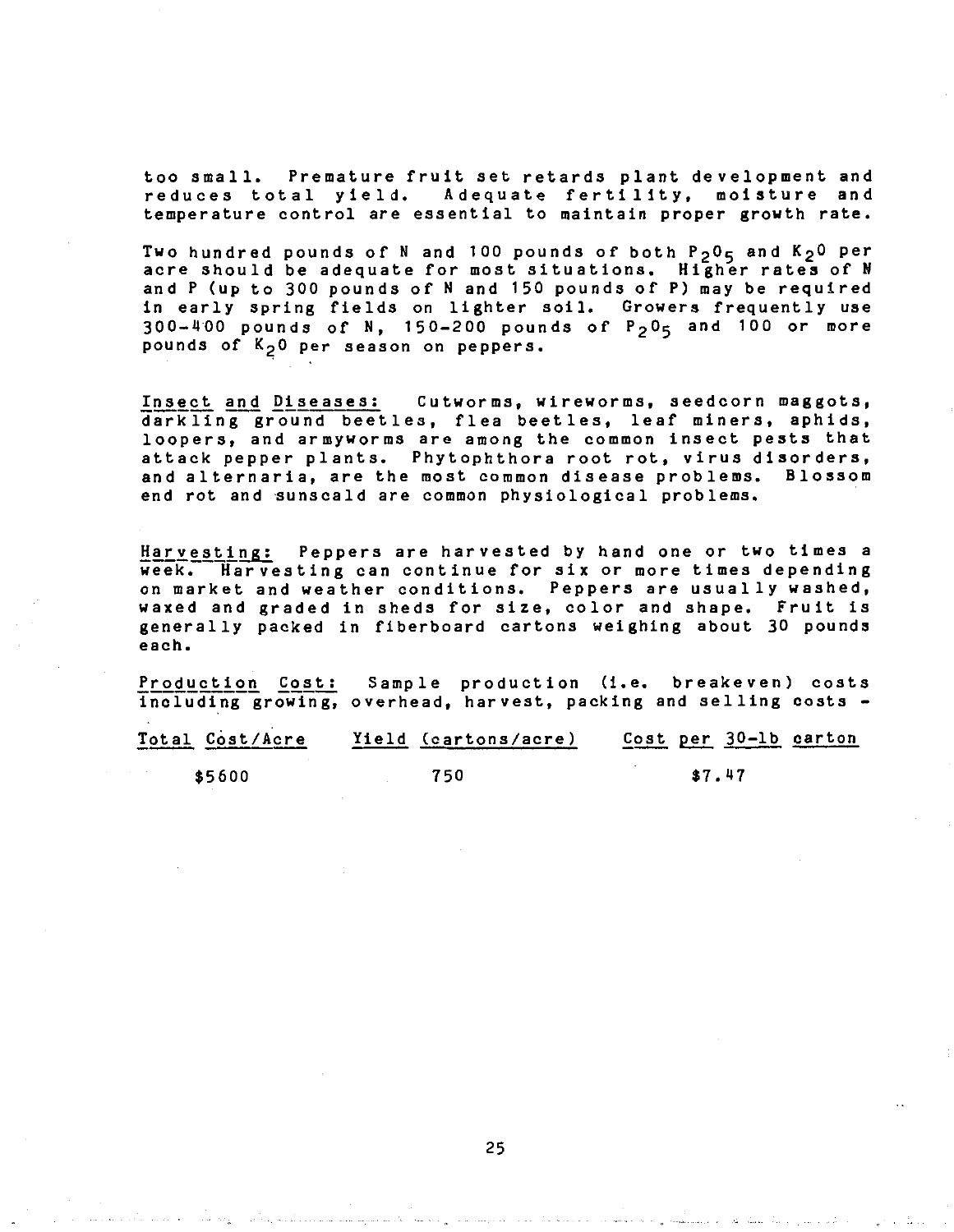### SQUASH (Summer)

| Year | Acres | Yield/Acre(tons) | Value/Ton |
|------|-------|------------------|-----------|
| 1985 | 532   |                  | \$289     |
| 1984 | 544   | 5.2              | \$387     |
| 1983 | 540   | 8.4              | \$484     |
| 1982 | 1020  | 7.9              | \$426     |

flanting Dates: Spring - Jan thru Har for Har thru Hay prod.; Fall - Aug for Oct thru Nov harvests.

Early spring fields of summer squash are planted under plastic tunnels for temperature control. (Pumpkins are planted from April thru July for harvesting in August thru November; Halloween pumpkins are planted from mid-June to early July depending on the variety. Multiple plantings with staggered planting dates are used to assure continued and timely production.)

Production Practices: Squash is direct seeded or transplanted in single rows on drip irrigated 60-inch beds. In-row spacings of 18-24 inches are commonly used for bush squashes with 36-60 inch or wider in-row spacing being used for pumpkins and other vining types. Squash should be kept growing rapidly for top quality and yield.

Summer squash requires insect pollination for production. Placing one or two beehives near the field per acre ensures good pollination and fruit set.

Climatic Requirements: Squash is a very tender warm season crop which grows best at 65<sup>°</sup> - 75<sup>°</sup>F. As a general rule temperatures above 90<sup>o</sup>F and below 50<sup>o</sup>F should be avoided.

Varieties: Zucchini, also known as Italian-squash, is the type that is predominantly produced. Scallop and yellow crookneck are also grown commercially. 'Chefini", "Ambassador" and "Blackjack" are common dark green zucchini varieties. Many new hybrid varieties with excellent production qualities are available.

Soils: Squash is produced on a wide range of soils depending on location. Early spring fields are usually planted on south facing lighter soils.

Irrigation: Host commercial fields are drip irrigated. The use of tensiometers is recommended to monitor soil moisture and to avoid water stress. Inadequate soil moisture during fruit formation can lead to misshapen fruits.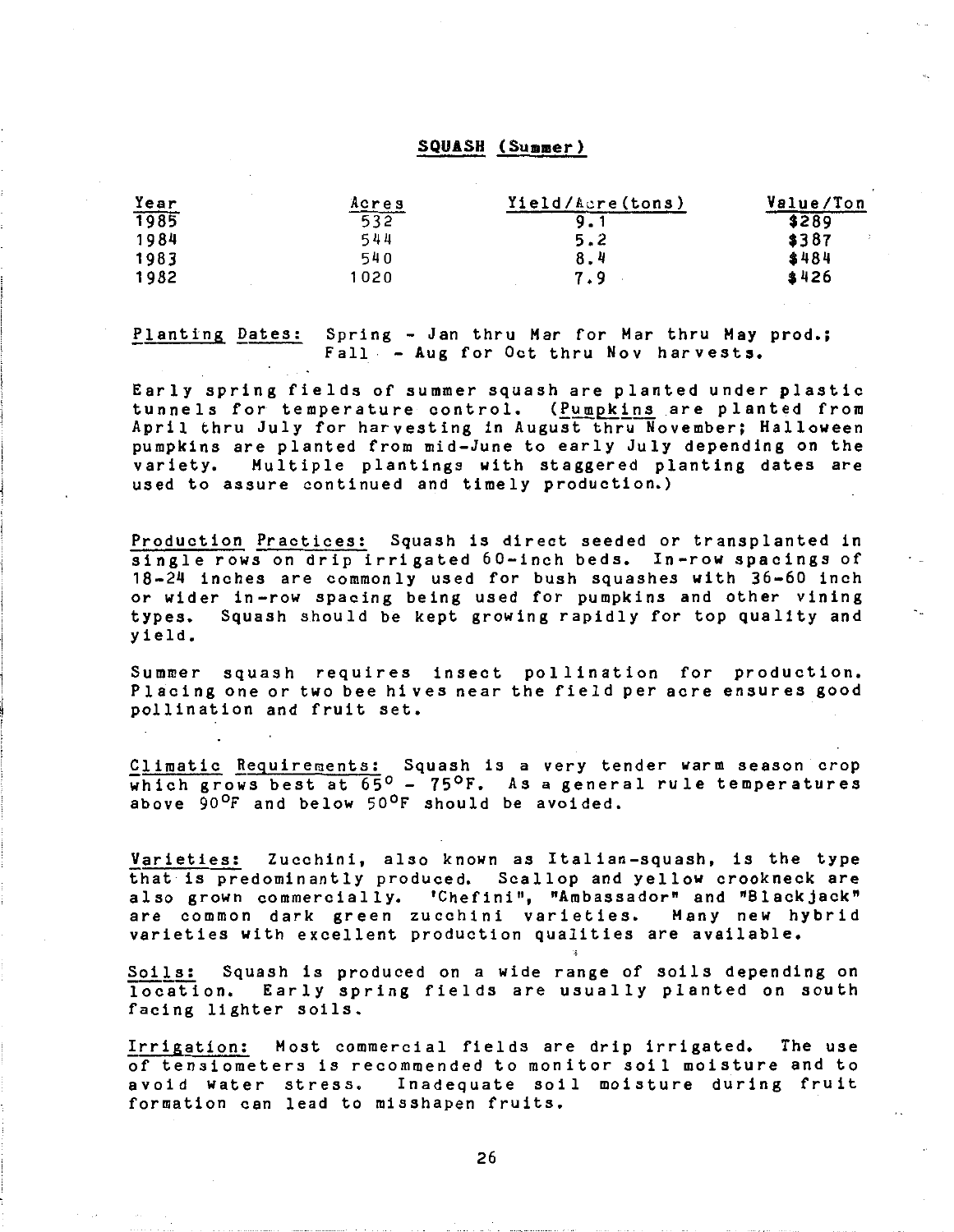Fertilizers: Squash is a short season rapid growing crop that in most cases requires 100-150 pounds of N, and  $50-75$  pounds of  $P_2 O_5$ and K<sub>20</sub> per acre for top quality and yields.

Insects and Diseases: Insect pests include aphids, white fly, leaf hoppers, mites, cutworms, armyworms, leaf miner and thrips. Powdery mildew and virus disorders are currently the major disease problems. Virus diseases including watermelon mosaic virus I and II, squash mosaic, squash leaf curl, and zucchini yellow mosaic virus spread by white fly, aphids, and leaf hoppers have caused total losses or severe yield reductions in some recent plantings, All varieties are equally affected and no genetic resistance is currently available.

Harvesting: Zucchini squash is harvested by hand when fruits are  $6-8$  inches in length. Harvesting must be done frequently to avoid oversized fruit. Squash is usually harvested every three days early in the season and twice a week as plants mature.

Squash is extremely sensitive to bruising and abrasion and must be handled carefully. Zucchini is usually carried to sheds in picking lug boxes where it is trimmed, graded, sized and packed in fiberboard cartons weighing about 28 pounds each, Yields of five to eight tons per acre are common. Seven to eight hundred 28-pound lugs per acre is considered a good yield.

Production Cost: Sample production (i.e. breakeven) costs per carton include growing, overhead, harvest, pack and sell costs -

| Total Cost/Acre | Yield (cartons/acre) | Cost per 28-1b. carton |
|-----------------|----------------------|------------------------|
| \$4300          | 800                  | \$5.38                 |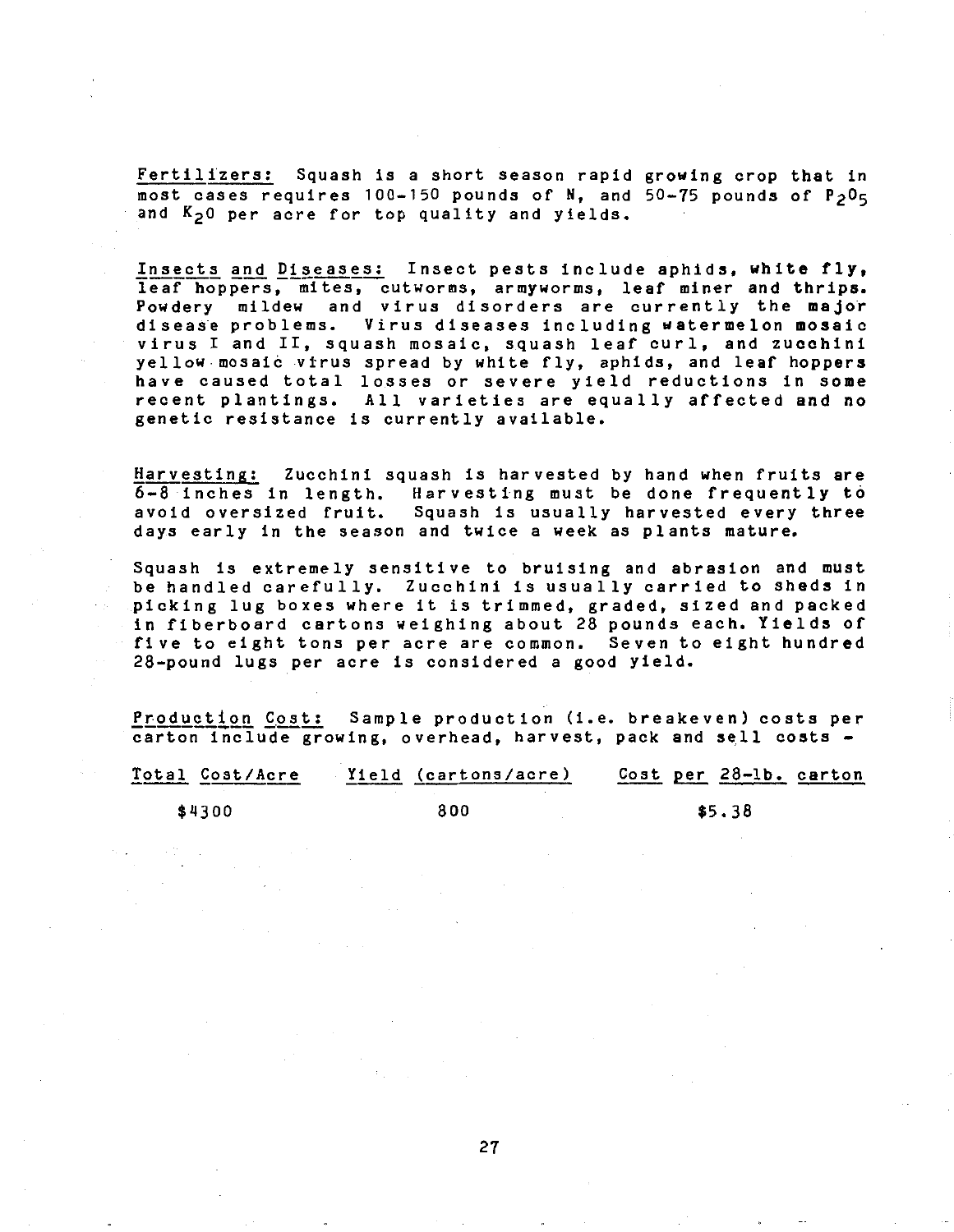### **STRAWBERRIES**

|             |       | Yield/Acre | Value/Ton  | $\frac{1}{2}$<br><u>of crop)</u> |
|-------------|-------|------------|------------|----------------------------------|
| Year        | Acres | (tons)     | Fresh      | Proc.                            |
| <b>T985</b> | 1344  | 24.8       | \$850(55%) | \$374(45%)                       |
| 1984        | 1086  | 24.5       | \$791(78%) | \$380(22%)                       |
| 1983        | 1220  | 24.7       | 3947(70)   | \$641(30%)                       |
| 1982        | 1004  | 29.0       | \$725(41%) | \$681(59%)                       |

Planting Dates: Winter plantings for commercial production in San Diego County are made in late Oct or early Nov for production in Feb thru Jun. Planting too early reduces plant vigor and causes small soft fruit. Delayed planting or excessive cold storage can cause early runnering and yield loss.

Production Practices: Transplants produced in high altitude, northern California nurseries are planted in four rows on 60-64" fumigated beds with two drip lines between rows. In-row spacing of 9-10 inches is frequently used. Clear polyethylene mulch is used to increase bed temperature and maintain winter growth.

Strawberries have a chilling requirement similar to deciduous fruit trees. In winter production, plants grown at northern California nurseries that have received chilling and stored starch are transplanted in southern California where winter temperatures are warm enough to keep the plants growing. This winter transplanting results in an extended fruiting period. Strawberry plants must be protected from frost.

Climatic Requirements: Strawberries are the most widely adapted of the fruit crops. They are not truly hardy, however, and can be severely damaged by frost or freezing.

Varieties: "Douglas" is the preferred variety for winter plantings. Ninety percent of the acreage in San Diego County is planted to "Douglas". The remaining acreage is in "Tufts",<br>"Parker", and "Chandler" varieties. Several new day neutral varieties are becoming available that can be planted in August and which can fruit during winter and summer months if protected from frost.

Soils: Strawberries are very salt sensitive and must be planted on well drained soils. Most winter plantings are near the coast and/or warmer south facing slopes to prevent frost damage and maintain growth during cold winter months.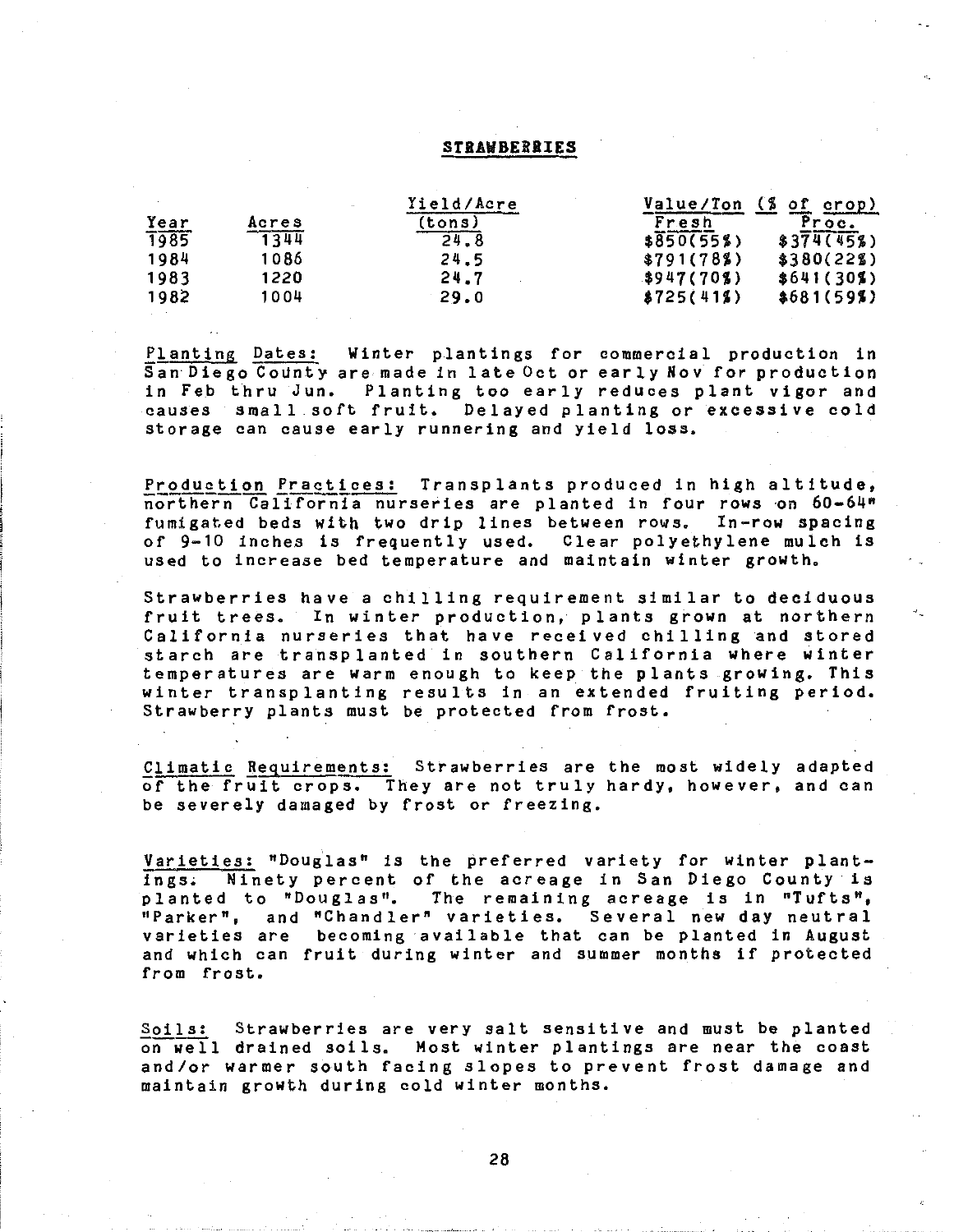Irrigation: All commercial production is drip irrigated. Tensiometers are used to prevent over watering under the plastic mulch. Excessive watering increases the likelihood of red stele disease.

Fertilizers: Controlled release fertilizer totaling 200-250 pounds of  $N$ , and 100 pounds of both  $P_2O_5$  and  $K_2O$  is usually applied preplant in a slot beneath the planting rows. Small amounts of nitrogen (30 units or more) may be added thru the drip line during the first three months of growth.

Insects and Diseases: Although soil fumigation decreases soil pathogens, insects and weed pressures; verticillium, red stele, black root rot, and vascular collapse are, occasionally seen. Powdery mildew, leaf spot, angular leaf spot, and botrytis are among the common disease problems. Insect pests include spider mites, aphids, thrips, lygus bugs, cutworms, snails and. earwigs.

Harvesting: Fruits are hand harvested directly into flats of 12 one-pint baskets. Each pint basket holds about one pound of fruit. Small wheelbarrow like flat carriers are used as picking aids. Harvesting normally begins in Feb and continues thru June. Early harvesting usually consists of one pick per week but increases to two or three times per week during peak production. Harvested fruit must be protected from sun, wind and high temperatures as soon as it is harvested. Fruit is forced air cooled to 32°F and stored in cold rooms as soon after harvest as possible.

Production Cost: Sample production (i.e. breakeven) costs include growing, overhead, harvest, packing, and selling costs -

|             | Cost/Acre | <u>Yield</u> | Cost/flat (ton) |
|-------------|-----------|--------------|-----------------|
| Fresh(702)  | \$17,500  | 3000 flats   | $$5.83$ (\$972) |
| Proc. (302) | \$7,500   | $7.5$ tons   | (1000/ton)      |
| Total       | \$25,000  | $25.5$ tons  | (\$980/ton)     |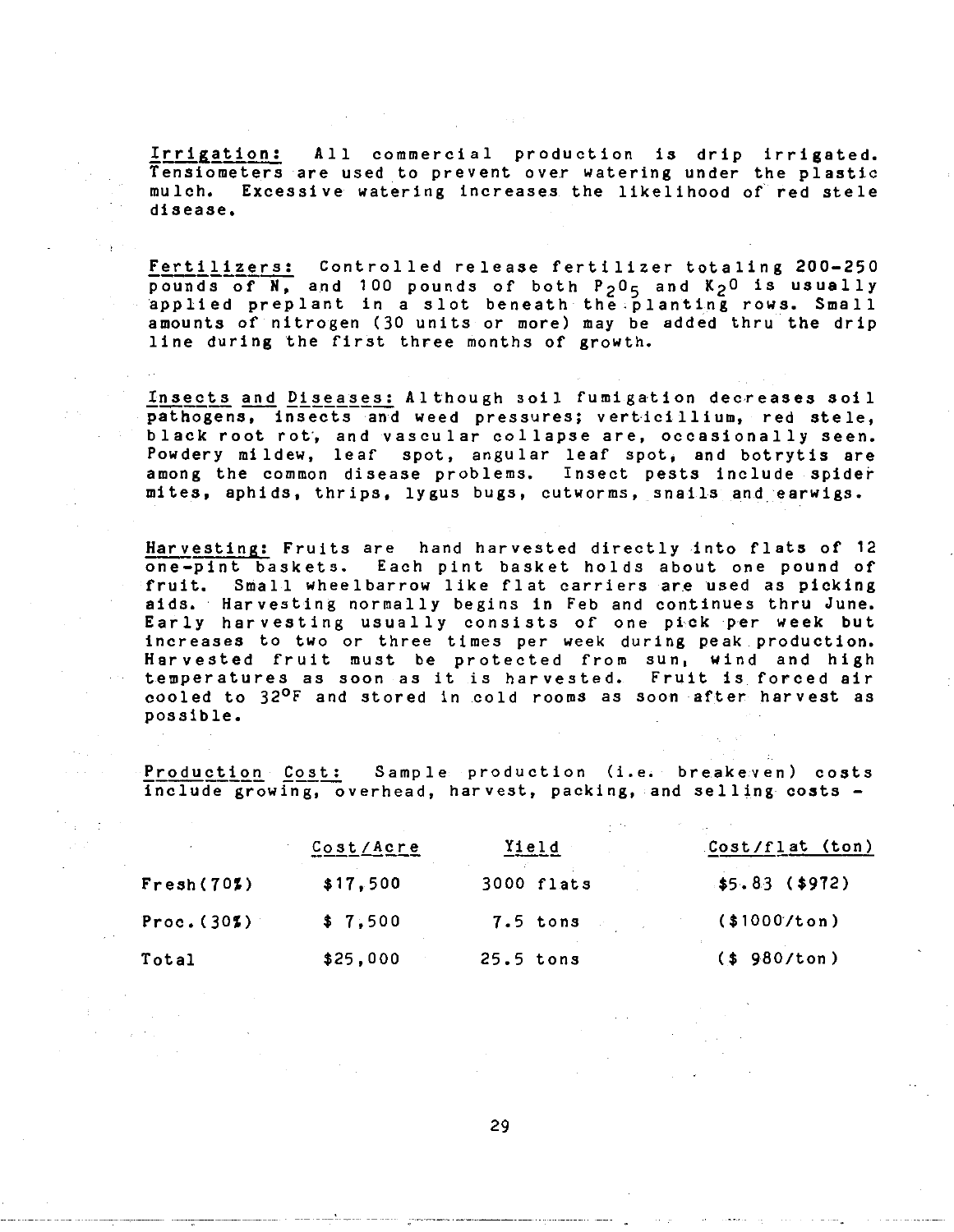### **TOMATOES (Fresh Hkt.)**

| Year |  | Acres |                 | Yield/Acre(tons) | Value/Ton |
|------|--|-------|-----------------|------------------|-----------|
| 1985 |  | 2525  | VI (III) (1995) | $22.9 - 1.2$     |           |
| 1984 |  | 2928  |                 | 30.7             | \$419     |
| 1983 |  | 5467  |                 | 23.4             | \$315     |
| 1982 |  | 5619  |                 | 27.5             | \$377     |
|      |  |       |                 |                  |           |

Planting Dates: Spring - mid Jan for harvest in May thru July; Fall - Jun to early Aug for production from Sep thru Jan.

Tomatoes are grown under "full tent" plastic row covers for temperature control when planting in Jan or Feb. Half tents are used to protect plantings made in mid-Mar. Open plantings are possible from Apr thru Aug but market price restricts,production to spring and fall periods.

Production Practices: Fresh market tomatoes have generally been pole grown in San Diego County. This practice greatly increases total production costs but lowers unit costs because of extended harvest periods and increased yields.

Tomato transplants are planted on single row, drip irrigated 60- 72 inch beds with 18-20 inch in-row spacing. Stakes are placed between every two or three plants. Wires are stapled to the stakes and anchored at row ends.

Plants are pruned to one shoot below the first flower cluster and tied up with horizontal "figure-eight" wraps of twine between stakes. Plants are tied four to six times during the season at approximately one foot intervals as plants grow up the supporting lattice. Tying is done in the dry time of the day for added vibration of flowers when pollen is less sticky to increase pollination and fruit set.

It takes from 80-110 days from transplanting to first harvest in Pole tomato production depending on the growing season. Harvesting may last for 70-120+ days depending on the market, disease, insect and climatic pressures.

Climatic Requirements: Tomato is a tender warm season crop that grows best at 700 - 75°F. As a general rule temperatures above  $80^{\circ}$  and below  $65^{\circ}$ F should be avoided.

Varieties: "Casino Royale", "Sunny", "Bingo", and "Celebrity" are among the commonly grown varieties. Tomato varieties differ in fruit characteristics, disease resistance and adaptability to<br>climatic conditions. These factors should be carefully con-These factors should be carefully considered when selecting varieties for production.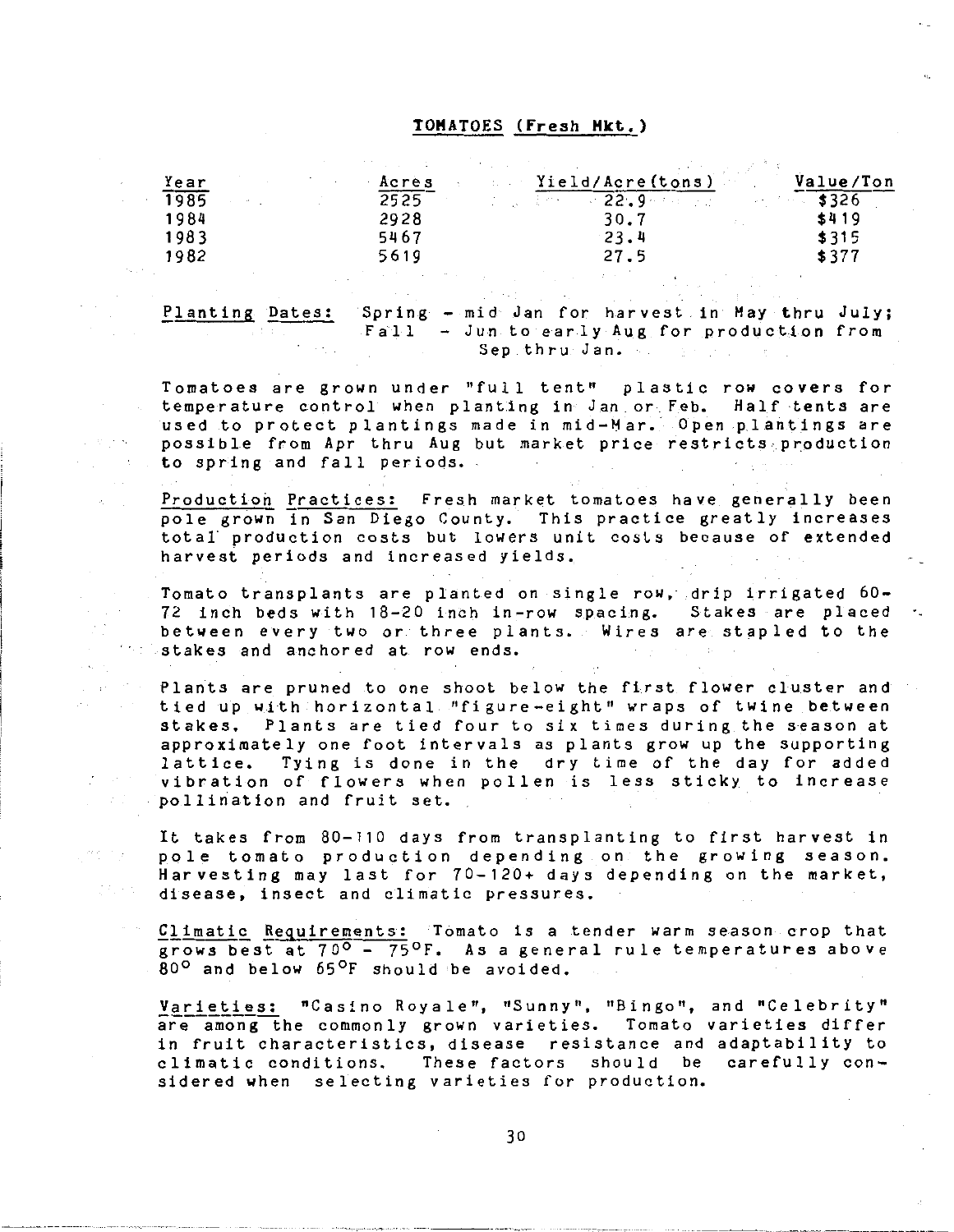Soils: Tomatoes are produced on a wide range of soils depending on location. Early spring fields are usually planted on lighter soils and south facing slopes. Well drained soils are preferred.

Verticillium race II fungus has been found in San Diego county soils. There are no effective control measures or resistant varieties for vert. II; and the disease can cause severe losses in tomato production. Vert. II infested ground should be avoided.

Irrigation: Most commercial fields are drip irrigated. The of tensiometers is recommended to monitor soil moisture and leaching. The use

Fertilizers: Pole tomatoes require heavy annual fertilizer applications to keep plants producing over the extended harvest period. Research suggests that up to 300 pounds or more of N,  $P_2 0<sub>5</sub>$  and  $K_2 0$  are needed to maximize pole tomato yield. Amounts required depend on soil type, irrigation practices and residual field fertility.

Growers frequently apply 80 units of N,  $P_2O_5$  and K<sub>2</sub>0 preplant. The rest of the fertilizer is applied thru the drip system at the rate of 40 units of  $N$ ,  $P_2O_5$  and  $K_2O$  per month.

Insects and Diseases: In the spring common insect and disease problems include corn earworm, leaf miner, cabbage loopers, pinworm, phytophthora, botrytis, and bacterial speck. In the fall serious pest and disease problems include corn earworm, beet armyworm, pinworm, heliothus, tomato powdery mildew, botrytis and bacterial speck.

Harvesting: Tomatoes are harvested by hand into lug boxes when fruits are between the breaker and pink stages of color development (USDA #2 and #4). Fruit is transported to sheds where it is washed and graded for size and color and place packed in two or three layer cardboard flats. Two layer flats (4x4 to 6x6) contain 32 maximum large to 72 medium sized tomatoes and weigh about 18 pounds. Three layer flats (6x6 to 7x8) contain 108 medium to 168 maximum small fruit and weigh approximately 28 pounds.

Harvesting is done frequently to avoid overripe fruit. Picking is done from one to three times per week depending on weather and harvest period. Yields of 2500-3000 cartons (30-35 tons) per acre are average and yields of 4000 cartons (45-50 tons) per acre have been achieved.

Production Cost: Sample production (i.e. breakeven costs) include growing, overhead, harvest, packing and selling costs -

|        | Total Cost/Acre | Yield(cartons/acre) | Cost/Carton |
|--------|-----------------|---------------------|-------------|
| Spring | \$15.600        | 2500                | \$6.24      |
| Fall   | \$13.600        | 2500                | \$5.44      |

 $31 - 31$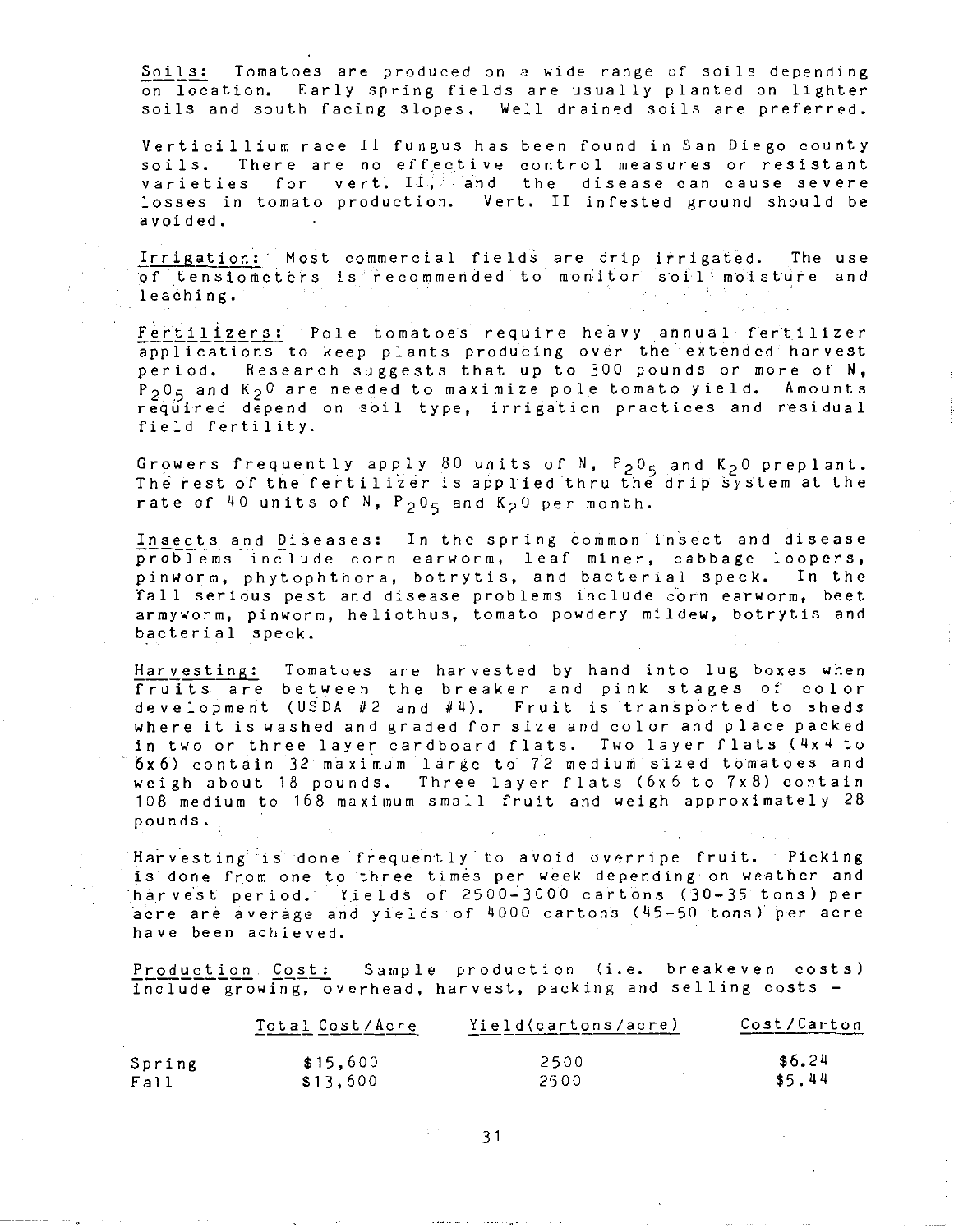### Rotations

In San Diego County many rotations are possible with soil fumigation and drip irrigation, including successive plantings of the same crop. Rotation should be used, however, to prevent the build up of crop related soil pathogens and the depletion of specific soil nutrients. Common vegetable rotations used in San Diego agriculture include:

| Spring                                                                                                                                  | Summer                                                            | . <b>Fall</b> | Winter |
|-----------------------------------------------------------------------------------------------------------------------------------------|-------------------------------------------------------------------|---------------|--------|
|                                                                                                                                         |                                                                   |               |        |
|                                                                                                                                         |                                                                   |               |        |
|                                                                                                                                         | 1. ------ corn-------- cucumbers-------------- cauliflower---     |               |        |
|                                                                                                                                         |                                                                   |               |        |
|                                                                                                                                         | 2. cucumber ----------- pepper ----------- squash ------          |               |        |
|                                                                                                                                         |                                                                   |               |        |
|                                                                                                                                         | 3. cucumber----------- tomato----------- squash or cauliflower    |               |        |
|                                                                                                                                         |                                                                   |               |        |
|                                                                                                                                         | 4. tomato or cucumber------------------ celery---------------     |               |        |
|                                                                                                                                         |                                                                   |               |        |
|                                                                                                                                         | 5. tomato ------------- squash ------- cucumber ------------      |               |        |
|                                                                                                                                         |                                                                   |               |        |
|                                                                                                                                         | $6.$ -------------- $squash$ ----------- strawberries------------ |               |        |
| $\mathcal{L}^{\mathcal{A}}$ and $\mathcal{L}^{\mathcal{A}}$ are the set of the set of the set of the set of $\mathcal{L}^{\mathcal{A}}$ |                                                                   |               |        |

the car

When planning rotations keep in mind your specific climatic conditions, crop pathogens, pesticide residues, fumigation requirements, market potential, soils, water quality and management expertise. It is safer to start small, see what you can grow well, and establish market channels before producing large quantities of produce.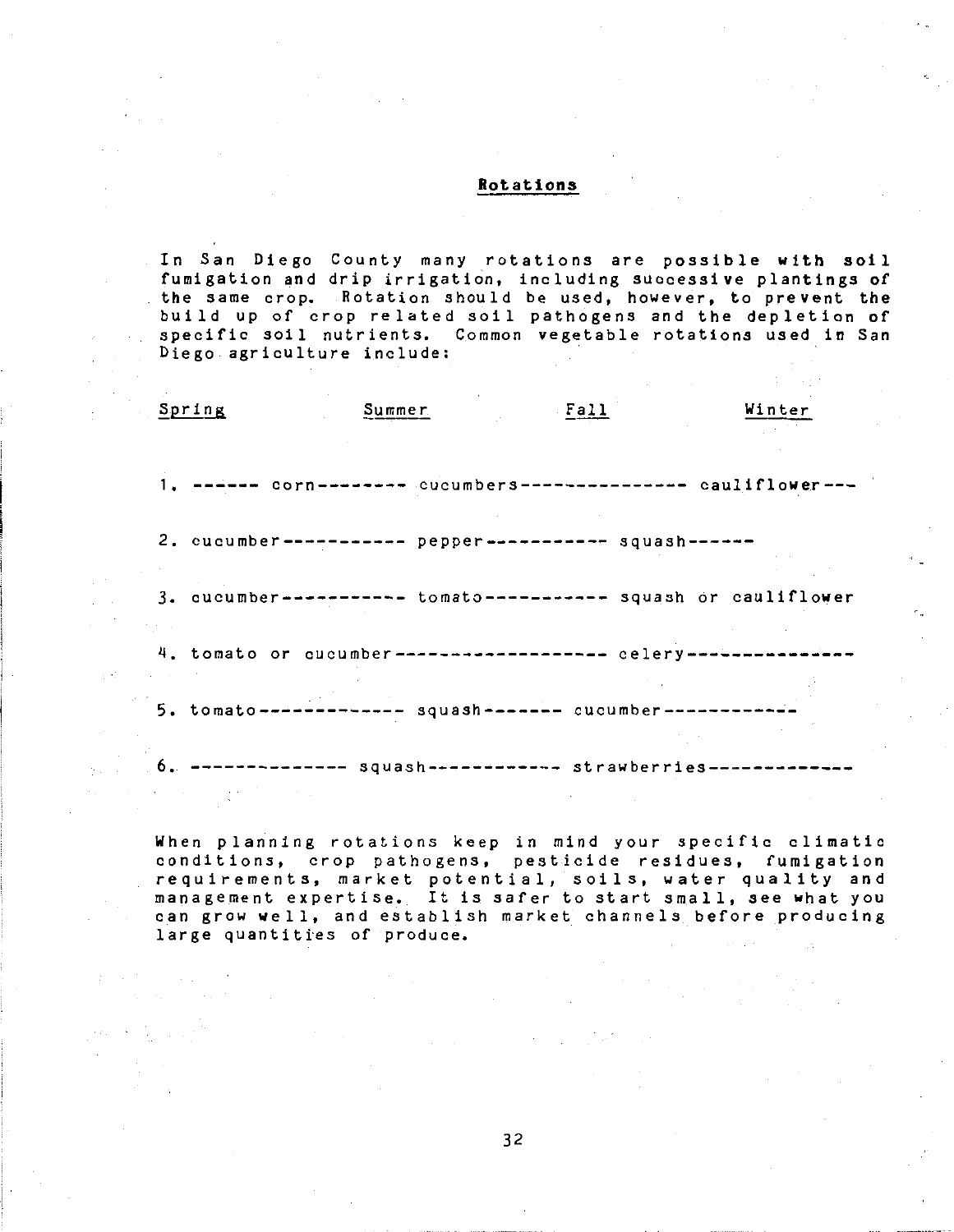**Row Covers and Mulches**<br>Row covers and mulches are used for frost protection and to control growing temperatures in fall, winter and spring vegetable production in San Diego County. Air temperature usually increases from six to twenty degrees Fahrenheit inside enclosed row covers at mid-day depending on the type of tunnel and materials used. Soil temperatures are raised four to eight degrees Fahrenheit in the day time to a depth of three inches. Heat is released at night from the soil and held in the tunnel by water which condenses on the inside of the row cover. Early and late season production of warm season crops allows growers to target more profitable production periods.

### Rigid Row **Covers**

### Materials

The following materials and equipment are needed to build rigid two sided row covers or tunnels: 1) plastic laying apparatus; 2) 1.5 to 3.0 mil clear plastic sheeting 36 inches wide with a haze factor of 12 to 20 percent (solid or perforated with 1/4 inch holes, 3 inches apart); 3) wire hoops, 9 gauge and 70 inches long; 4) strong clothespins; 5) rolls of 16 gauge wire; 6) heavy duty stapler gun; 7) 1 inch x 1 inch in-row stakes (stake height depends on crop); and 8) 2 inch x 3 inch anchor stakes for ends of rows. Note - 60 inch rows require 18,000 feet of plastic sheet per acre.

### Construction

Installation of tunnels is usually done well in advance of planting to avoid rain delays and assure planting on the desired date. To avoid wind damage the plastic sheets are pinned down to the soil level until needed with the same clothespins that will secure the two sheets to the apical wire at planting.

Staked tomatoes - Two sheets of plastic are laid 26 to 28 inches apart down the center of 60 inch rows with 6 to 8 inches of one edge of each sheet anchored into or covered with soil. Six foot stakes are spaced three to four feet apart in the center of the bed. An apical sixteen-gauge wire is stapled to the stakes at a 20 to 22 inch height and tied to anchor stakes at the ends of each row. Nine gauge wire hoops, 70 inches long, are placed at alternate stakes over the apical wire and forced into the ground just inside the plastic sheets to cover an area 26 to 28 inches wide. The plastic sheets are pulled up to cover the hoops forming a tunnel. At the top of the row cover, the two sheets overlap three or four inches and are pinned to the apical wire with strong clothespins. Three or four pins are used between two stakes.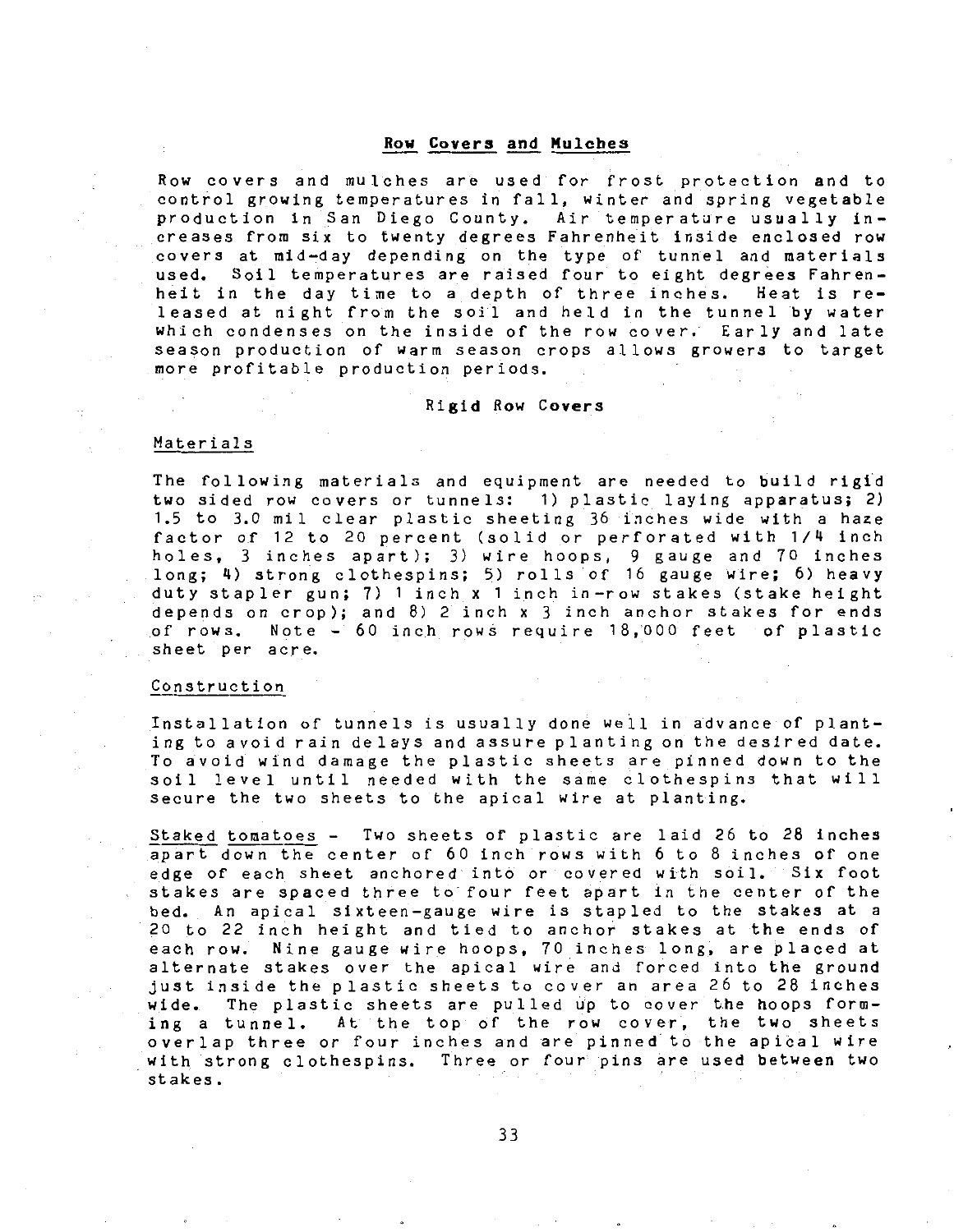Cucumbers and squash - Cucurbit row covers are similar to those used for staked tomatoes. These crops, however, are grown as bush plantings and do not require tall stakes. Stakes one inch, by one inch, by 26 inches long are driven into the ground, giving a row cover height of 16 to 18 inches. These stakes are spaced 10 to 15 feet apart in the rows. An apical, sixteen gauge wire is stapled to the top of the stakes. Hoops are spaced four to eight feet apart down the rows to form the tunnel shape and to keep the plastic taut. The same type and width of plastic is used and secured to the apical wire with clothespins.

In windy areas row covers should be constructed with extra hoops placed above the plastic and over the supporting bottom hoop. This top hoop keeps the plastic from flapping and tearing in the wind. Where severe winds are a problem, "twistems" are used to secure the top hoop, bottom hoop and apical wire together. This reinforced construction has weathered even moderately heavy storms.

### Venting and Management

The two sheet construction permits the clothespins to be released and one side of the cover to be dropped down for weeding, pesticide application, or other cultural operations. Venting is accomplished by pinning the top edge of the row cover back to the hoops. A one or two inch triangular opening can be made at each hoop in this way for early venting, and this top space widened as the plant grows or as seasonal spring temperatures increase. Later in the season both sides of the plastic are moved down the wire hoops until the entire row cover is open at the top. Where row ends face into the wind or tunnels are on a slope the tunnel ends can be opened for venting. Most row covers are constructed using one or two perforated plastic sheets. This gives a built in venting which allows firmer plant growth and avoids excessive mid-day temperatures.

Optimal temperatures, for warm season crop plant growth and quality fruit production, are 65-85 degrees Fahrenheit. Temperatures within the tunnels can be controlled by venting or closing the tunnels. When possible, tunnel temperatures should not be allowed to fall below 60-65 degrees or exceed 80-90 degrees Fahrenheit. Temperatures below 60 degrees lead to chilling injury of many warm season crops. Above 90 degrees Fahrenheit plants are damaged and flowers aborted.

Venting and management of tomatoes - Three or four weeks after planting, one plastic sheet is dropped and pruning (removal of the bottom side shoots) is completed. Spraying, weeding and tying to the stake are carried out at the same time and the tunnel reclosed. When plants develop functional flower clusters,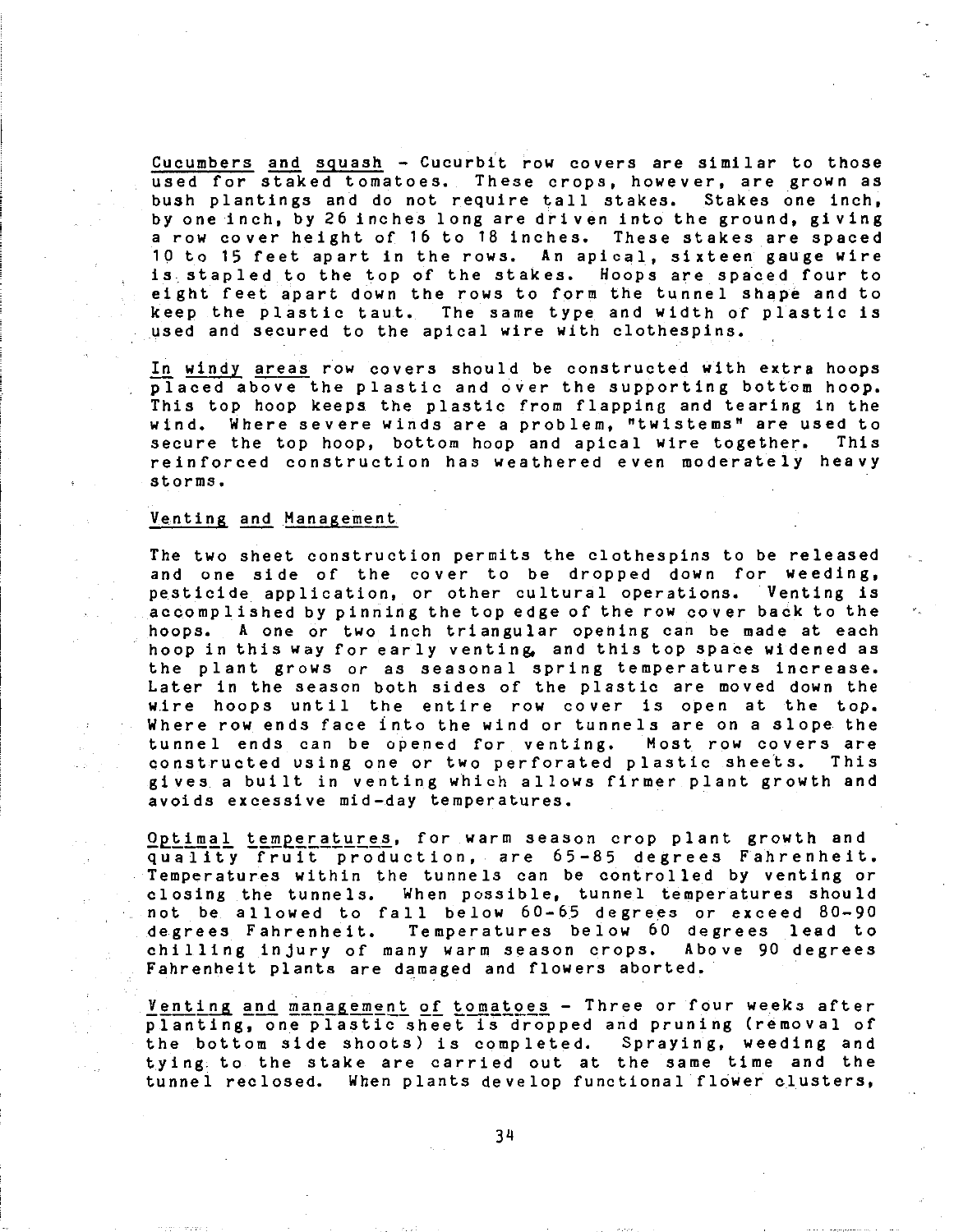the cover is vented to allow wind pollination or flowers are vibrated to help establish the crown set. Depending on climatic conditions foµr to eight separate ventings are made in the process of opening the row covers. If temperatures are too low for natural fruit setting, plant growth regulators can be used to spray clusters and establish fruit set. When harvesting begins, the two plastic sheets are dropped to the ground where they are used as a soil mulch for several weeks.

Venting and management of cucurbits - Cucumbers are more tender than tomatoes or peppers, and venting is delayed 50 to 70 days after seeding. The plants usually fill most of the inside of the covers before venting begins. Small "V" vents are opened at each hoop a few days before first harvest. At the completion of the second harvest, both sheets are lowered three to six inches on the hoops. After three or four harvests are made, the plastic is moved to a double windbreak by placing the hoops lengthways along each side of the rows and securing the plastic to them. These windbreaks protect the plants from foot traffic as well as wind and are left up until harvesting ends.

Venting and management of peppers - Venting begins within four to five weeks after transplanting in pepper production and tunnels are opened more rapidly as flowers develop on the plants. The need for pollination of flowers by air movement and insects necessitates this earlier opening or vibration of flowers for early fruit set. As the venting area is increased and opened on both sides of the cover, the sheets are used as windbreaks as in cucumber production.

### Irrigation and frost Protection

All crops grown commercially in San Diego county under tunnels are currently drip irrigated. A small furrow is usually placed near the drip line inside the tunnel to channel away excess moisture during rains. This small furrow helps to prevent wash outs of tunnel sides.

Plastic row covers alone generally give little frost protection. When row covers are combined with drip irrigation, however, several degrees of protection are obtained. Running the drip irrigation system during cold weather releases heat in the tunnel and protects plantings.

### Floating **Row** Covers

Floating row covers are one piece loose-weave bonded, fabric materials without supporting hoops or stakes. They "float" or rest on top of the crop as it grows. Floating covers reduce installation cost and venting labor by about BOS, but also reduce the degree of temperature protection.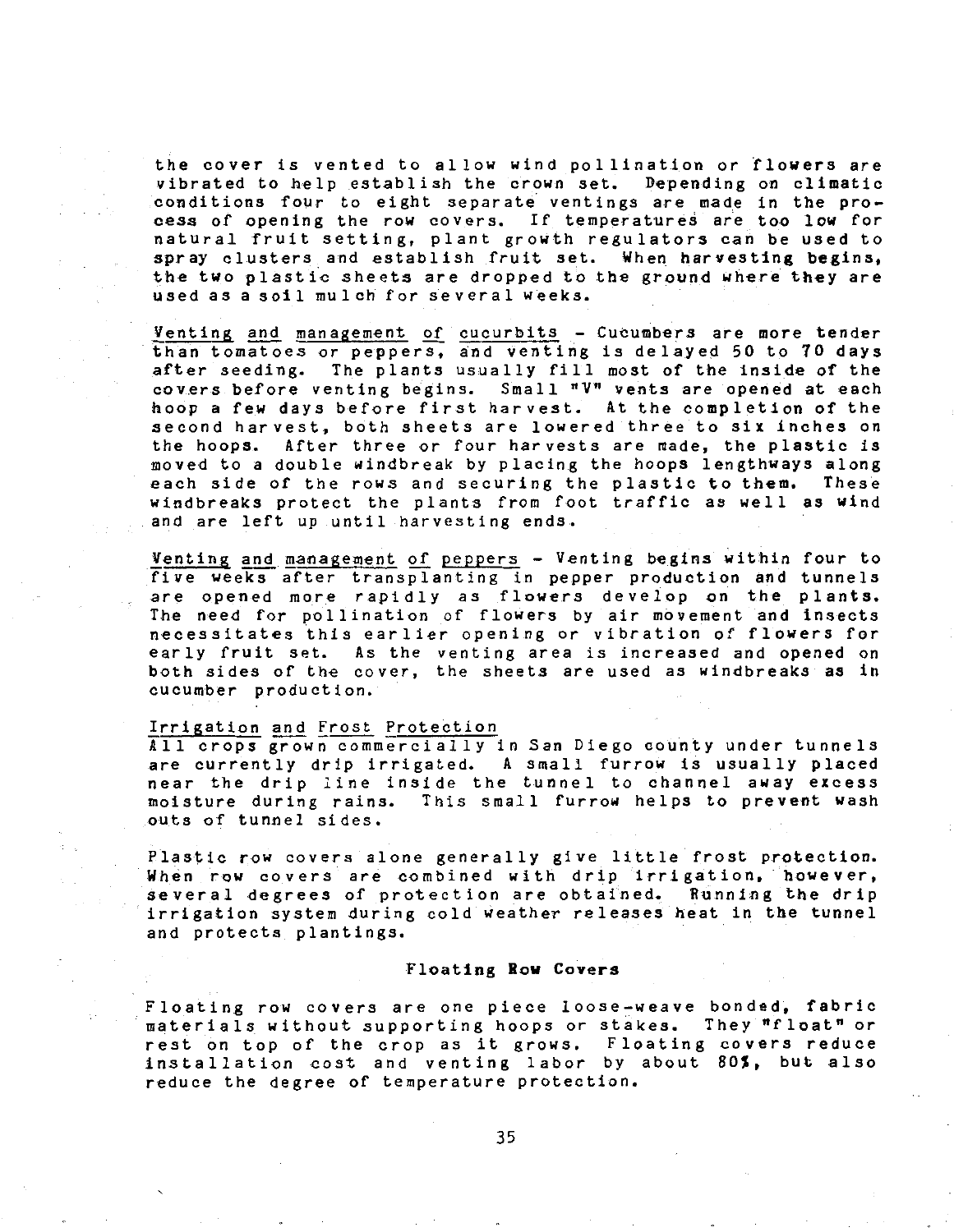Temperatures under clear poly covers generally range 2°-3°F warmer than under floating bonded fabrics. With moderate weather warmer than under ricating bonded rabrics. With moderate weather<br>and sunny days there is little difference between bonded materials and clear poly covers. If the weather is cool, however, clear poly gives a temperature advantage.

Row cover materials vary in their abilities to transmit light and heat energy to the soil and maintain above ambient temperatures at night. All covers increase daytime temperatures. Bonded fabrics, however, generally allow about 10% less light energy to get to the soil than clear plastic covers. Polyethylene allows more heat radiation to escape at night than does polypropylene materials. Porous bonded materials also transfer heat out of row covers by air mixing. This is probably why these materials appear to be less effective under windy conditions.

### Mulches

Soil mulches are commonly used to modify soil temperatures, control weeds, conserve water, protect fruit from soil moisture, protect plants from insects, and control erosion. The color and clarity of the mulch dictates how it will affect soil temperatures. The following chart relates how different mulches affect soil temperatures during the night and day:

|              |                | MULCH AFFECT ON |        |
|--------------|----------------|-----------------|--------|
| MULCH COLOR  | night<br>temp. |                 |        |
| Clear        | warmer         |                 | warmer |
| <b>Black</b> | warmer         |                 | same   |
| White        | warmer         |                 | cooler |
| Aluminum     | warmer         |                 | cooler |
|              |                |                 |        |

Besides affecting soil temperatures, mulches that are opaque (stop light) control weed growth. Black mulches get hot and may burn fruit that touches it during the day. Aluminum mulches are also used to disrupt aphid flights and decrease the chances of<br>aphid transmitted diseases. All mulches help conserve soil All mulches help conserve soil moisture and control soil erosion.

Strawberry and other crops are mulched with clear plastic during the winter to warm the soil. On strawberries the mulch is applied one to two weeks after transplanting. The plastic is applied over each row and a butane burner is used to cut a two to three inch diameter hole through which the plant can grow.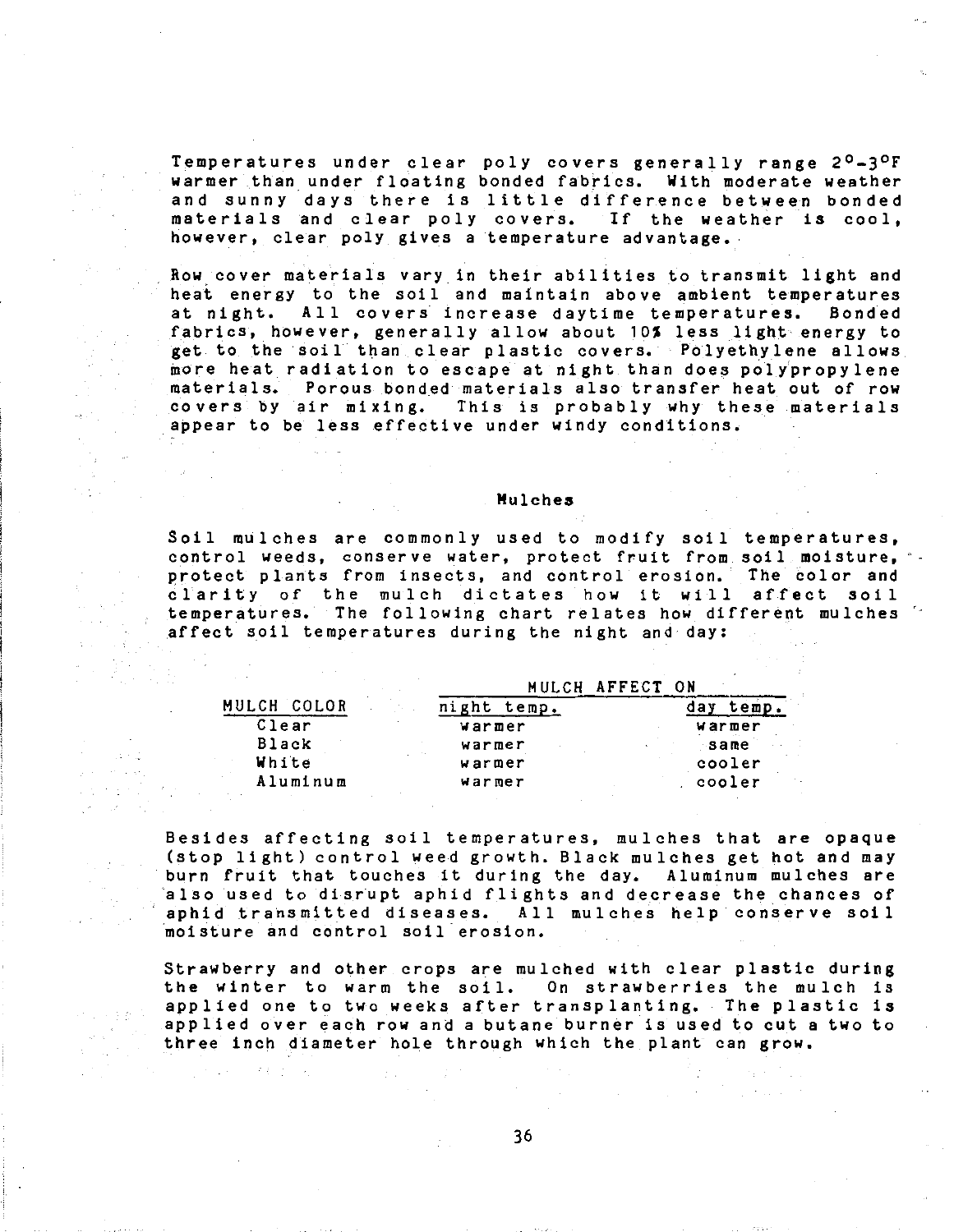### Irrigation **Practices**

Ninety percent of all commercial vegetable production in San Diego County is under drip irrigation to conserve \$300-\$500/acre foot water. Exceptions are vegetables produced near rivers with well water and sprinkler or furrow irrigation. Well water quality varies greatly and water should be chemically analyzed before being used for irrigating vegetables.

Drip irrigation systems apply water frequently, slowly, and directly to the root zone of plants through emitters along water delivery lines. Drip systems wet much less of the soil than other irrigation methods and water savings of 30-SOS are frequently obtained. Examples include:

| Crop             | Annual Water<br>Application (in/acre) | Irrigation Method                    |
|------------------|---------------------------------------|--------------------------------------|
| Strawberries     | $24 - 36$<br>$36 - 48$                | drip irrigation<br>furrow irrigation |
| Tomatoes         | $24 - 36$<br>$30 - 48$                | drip irrigation<br>furrow irrigation |
| Other Vegetables | $24 - 48$                             |                                      |
| Greenhouse Crops | $36 - 60$                             |                                      |
| Avocado          | $24 - 36$<br>$36 - 48$                | drip irrigation<br>sprinklers        |
| Citrus           | $18 - 24$<br>$18 - 36$                | drip irrigation<br>sprinklers        |

Water used in drip irrigation systems must be conditioned and filtered properly to assure that particulate matter or organisms will not clog the emitters. Where solubility and regulations permit, fertilizers and pesticides can be delivered through the drip system reducing application costs. Information about drip irrigation can be obtained through University pamphlets and from manufacturers of drip systems.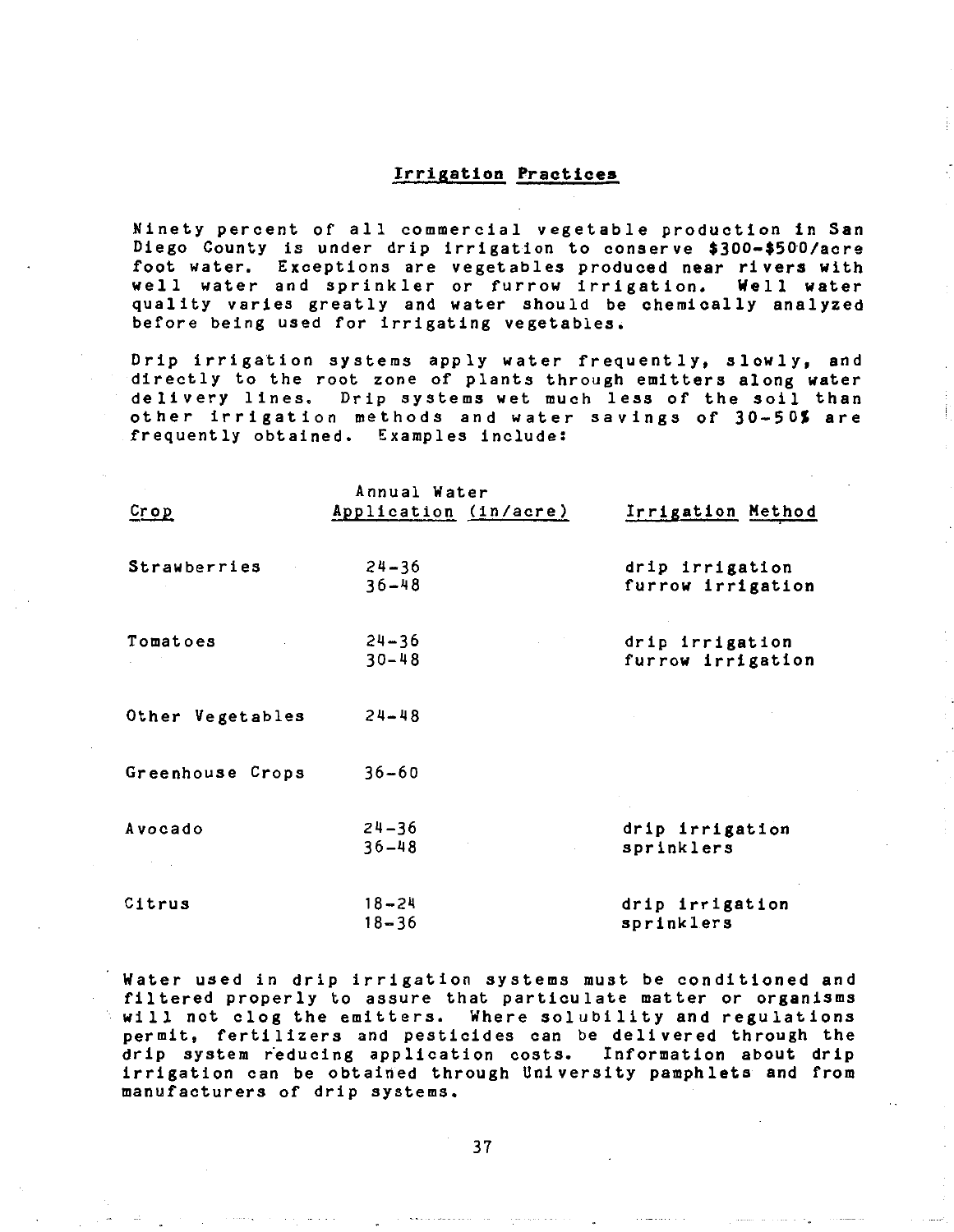### Fertilizer Practices

# Soil and Tissue Testing

Accurate, timely, and usable information on soil properties, residual fertility, and plant fertility status are essential in making effective fertilizer management decisions to assure highest yields and crop quality, A regular program of properly obtained and analyzed soil and plant tissue samples, and accurate record keeping on a field-by-field basis are necessary for effective fertility program planning and control.

Proper sampling methods, testing procedures and test interpretation tables are outlined in University of California Bulletin #1879, entitled "Soil and Plant Tissue Testing in<br>California", This publication is available through County This publication is available through County<br>California Cooperative Extension offices. A University of California Cooperative Extension offices. A laboratory which uses soil and plant tissue analytical methods consistent with this publication should be selected to assure that meaningful interpretation of laboratory results can be made. Consult with your local Cooperative Extension farm advisor for help in sampling methodology or interpretation of test results.

### Fertilizer Applications with Drip Irrigation

Drip irrigation systems facilitate the frequent and economical application of fertilizers while allowing mid-season changes in fertilizer practices as indicated by tissue testing results. Fertilizer materials should be applied through drip systems only after their compatibility with local irrigation water has been tested.

Introduction of liquid or dry fertilizers into irrigation water should only be done upstream of the filters to avoid unexpeoted precipitates from clogging the drip tape.

- ·---------,----------~---~~-------·--··- --- ------:--.. ·--,------ - --

**Nitrogen Fertilizer Use**<br>Nitrogen is difficult to manage in vegetable production. It is lost to the air through denitrification and below the root zone by leaching. It comes in various forms and mixtures, and different amounts and application times are needed depending on the season and crop being grown.

In order to make good nitrogen fertilizer decisions, a few basic concepts are important.

1. Nitrogen comes in two basic forms: nitrate-N(NO<sub>3</sub>), as in calcium nitrate, is mobile in soil and moves with the water; and ammoniacal-N (NH<sub>4</sub>), as in urea is generally immobile in soil and sticks to soil particles. Bacteria change NH<sub>4</sub>-N to NO<sub>3</sub>-N quickly (a few days) or slowly (weeks) depending on' amount of NH4-N applied, how it was applied, temperature, moisture, and bacteria populations.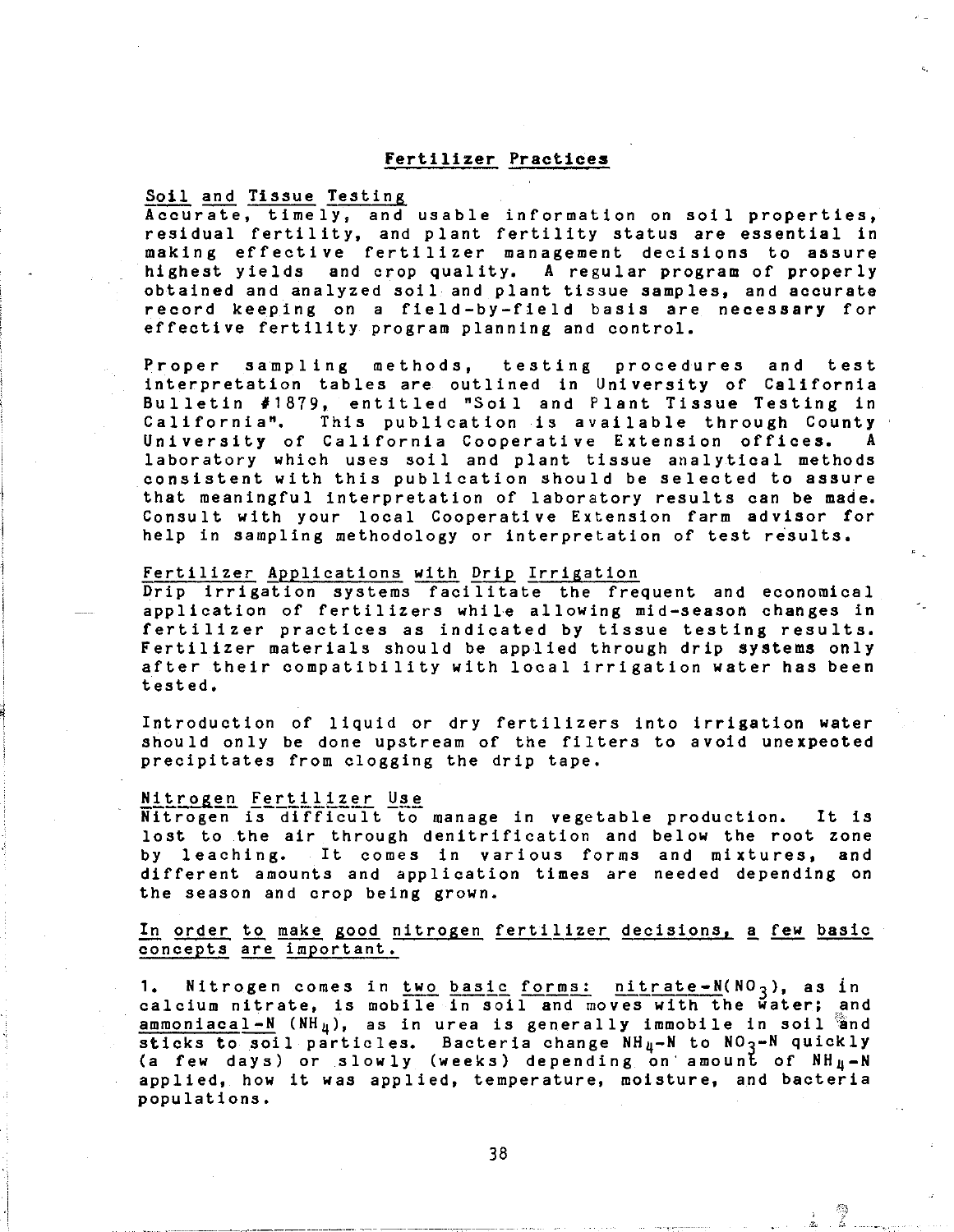2.  $N0<sub>3</sub> - N$  moves in a deep heart shape away from the emitter in drip irrigation. Band applied N moves away from the band along a straight line drawn from the source of applied water through the band.

3. Plants require less N as seedlings and more as they grow rapidly and develop fruit.

4. Plants generally take up more of the  $NO<sub>3</sub>$ -N form but can also use the  $NH_{\rm H}$  form of nitrogen. The  $NO_{\rm Q}$ -N form is generally preferred by plants in warm soils. Adding some  $NH_4-M$  has been shown, however, to increase N uptake in cool (near 55°F) winter and spring soils.

### When planning nitrogen fertilizer applications, consider:

- 1. where irrigation water will move the nitrate-N  $(NO_{3})$ ;
- 2. trying an increase rate application schedule which gives a little less N to smaller plants and more N to rapidly growing ones;
- 3. adding some  $NH_{H} N$  (20-50% by weight) in winter/spring fertilizer applications;
- $\sim$  4. how long it will take to change NH $_{\rm H}-$ N to the NO  $_{\rm Z}-$ N form (i.e., you would not add urea a few days before final harvest); and
	- 5. that over-irrigation leads to nitrogen loss as N moves below the root zone (leaching) and to the air (denitrification) in waterlogged soils. Using tensiometers properly can help fine tune irrigations, saving water and fertilizer.

### Phosphorous Fertilizer Use

Several factors need to be taken into consideration when determining how and when to apply P. We know that P is relatively immobile in soil and that plants need P the most early in the season. Different crops require different amounts of available P for top yields, and soil temperature influences crop responses to added P.

If applied by drip irrigation alone, most of the P is tied up in the top inch of soil and only slowly gets down into the root zone, if at all. A safer way to assure meeting early plant needs is to band most or all of the P to be applied in a preplant application where slopes permit.

39

 $\pm \Omega$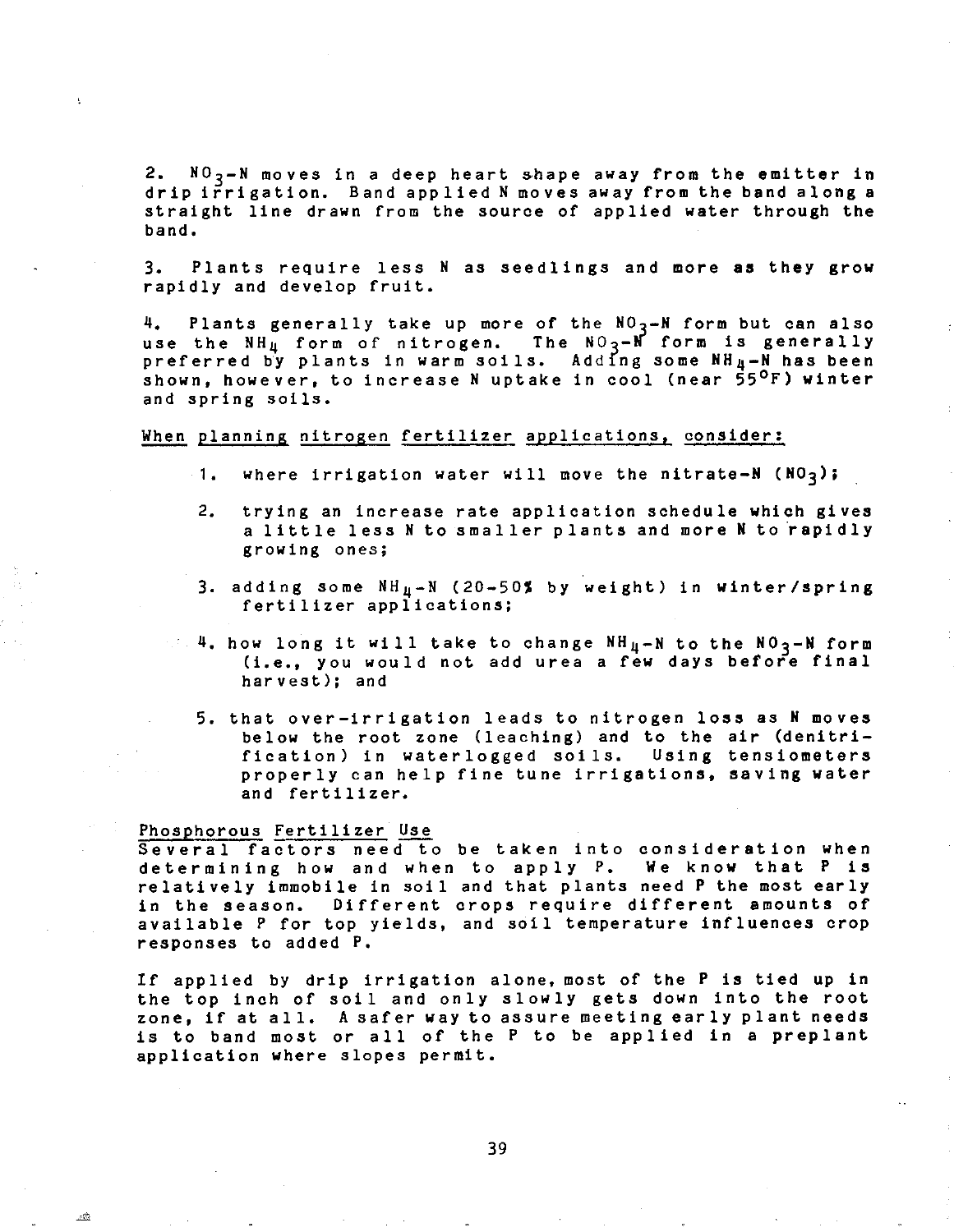### Fertilizer Formulations

Fertilizer formulations for use in San Diego County commercial vegetable production vary dramatically depending on dealers and growers experiences and needs. Many growers use custom blends formulated to meet specific growing conditions. General statements can, however, be made about fertilizer practices within San Diego's specialized agricultural environment.

The majority of fertilizer applications are made through drip irrigation systems. Formulations, therefore, are predominantly complete liquid mixtures. Liquids are frequently made with:

- 1) N portion AN20, UN32, or liquid urea  $(23-0-0)$ ;
- 2) P portion white phosphoric acid (0-54-0), and
- K portion  $KNO_3$ ,  $K_2SO_{\mu}$ , or  $KCl + H_2SO_{\mu}$ 3)

Most vegetable crops receive weekly applications of formulations like 7-7-7 or 12-12-12 injected in the later part of drip irrigations during growth and harvest periods. Preplant applications of dry materials like 16-20-0 or 18-46-0 are often shanked in before transplanting where slopes permit to assure early growth requirements for P are met,

### Fertilizer Recommendations

Amounts of fertilizers recommended for application are based on yield responses in field research. Setting up a sensible fertilizer program based on research, soil tests and accurate farm records is the only way to be sure that you are getting the most for your fertilizer dollars. See the production practices section *for* typical and recommended rates of application for in di vi dual crops.

**TECHNOLOGY STATE**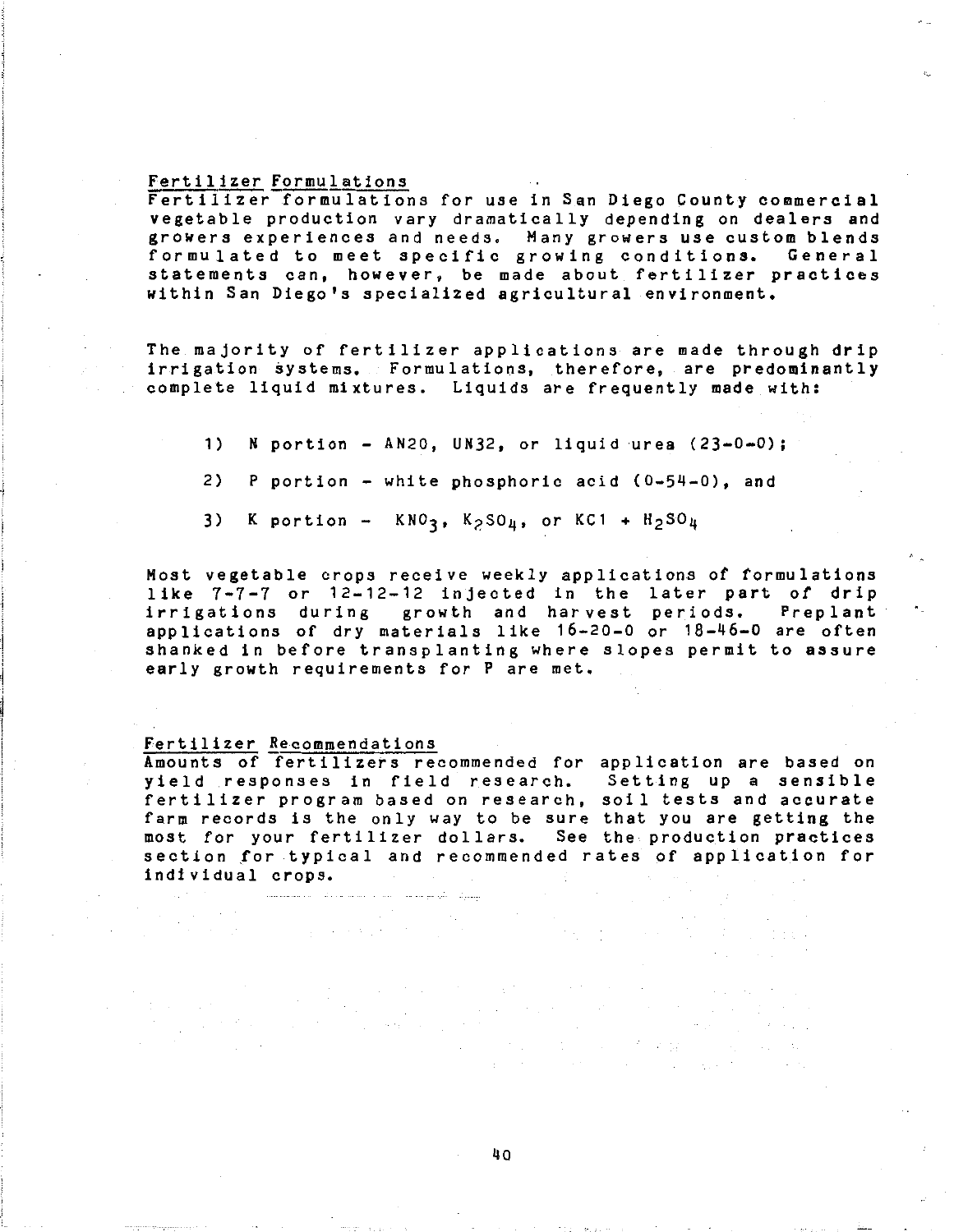### PRODUCTION COST MANAGEMENT

A vegetable farm may be one of the most difficult businesses to manage because of the difficulty in keeping track of the costs and profits associated with each field. This often leads growers to manage by "the seat of their pants," rather than through proper planning and good record keeping.

### Field Costing

Ę.

You do not need a computer or even a management consultant to make good basic decisions. You do, however, need to keep accurate farm records on production costs. You also should be able to calculate gross profits or loss on a field-by-field<br>basis. This allows you to find out why you made money on one This allows you to find out why you made money on one field, but lost on another. By careful analysis you can minimize mistakes and repeat profitable ventures. By keeping the right information, your records can become a basis for profit increasing decisions, rather than just for reporting your loss to the bank or the IRS.

Most large vegetable producers have accounting systems that keep track of production costs. If you do not already keep these records the "production input costs worksheet" which accompanies this section can be copied and used to establish production costs on a crop or field basis. Use the sheet to keep a running total of actual production input costs. Space is provided for updating cost data as they increase during the season. Sample coats are for reference only and should only be used as a general guide in data collection.

An easy to use, IBH PC compatible computer program for smaller growers. which simplifies the collection and evaluation of production cost data on a field-by-field basis is available from the San Diego University of California Cooperative Extension office. For information on this program, call Wayne Schrader at (619) 565-5385.

### Increasing Profitability

After taking a hard look at profit and loss on a field-by-field basis, you may be surprised to learn that a small percentage of your effort produces most of your profits. By dropping crops and activities giving poor returns you free up time, money, and labor for work in more profitable areas. Diversification into different crops can also often help your cash flow and decrease your risk of having losing years.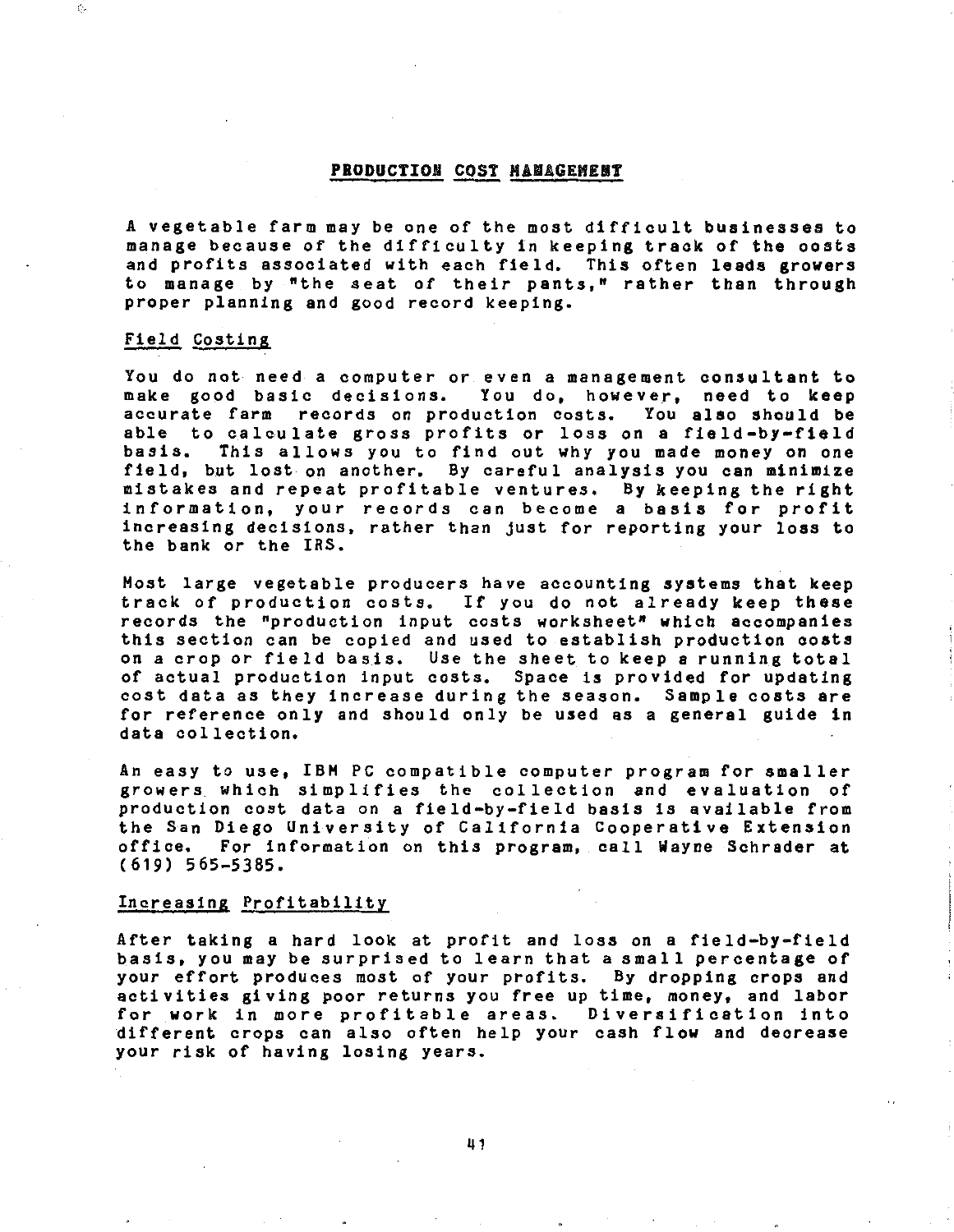# Production Input Costa Worksheet

| Crop<br>Field                                                                    | <b>Planting Date</b>    |           |
|----------------------------------------------------------------------------------|-------------------------|-----------|
| Cultural Operation<br><b>Field Preparation</b>                                   | Sample Cost<br>per acre | Your Cost |
| $Sub$ soil $2x$                                                                  | \$15.00                 |           |
| Disc 4x                                                                          | 30.00                   |           |
| Survey field                                                                     | 3.50                    |           |
| Fumigate (field/bed)                                                             | 1000/200                |           |
| Mark beds                                                                        | 7.00                    |           |
| Mulch beds                                                                       | 300,00                  |           |
| Install drip system                                                              | 600.00                  |           |
| Herbicide                                                                        | 30.00                   |           |
| Fertilize (preplant $200 \neq 11-48-0$ )                                         | 30,00                   |           |
| Other                                                                            |                         |           |
| Other                                                                            |                         |           |
| Growing Period                                                                   |                         |           |
| Seed                                                                             | 100,00                  |           |
| Transplanting (\$0.06/plant x 6000                                               |                         |           |
| plts./acre + $48$ hrs x $$5/hr$ )                                                | 600.00                  |           |
| Irrigation (3 acre feet of water x                                               |                         |           |
| \$400/A ft.                                                                      | 1200,00                 |           |
| Prune $2x$ (35 hrs $x$ \$5/hr)                                                   | 70.00                   |           |
| Stake (20 hrs x $$5/hr + equip. $20$ )                                           | 120.00                  |           |
| String $6x$ (55 hrs $x$ \$5/hr + twine                                           |                         |           |
| at $$150)$                                                                       | 425.00                  |           |
| Weed Control (cultivate $2x \theta$ \$28;<br>handweed $2x$ , 12 hrs. $x$ \$5/hr) | 88.00                   |           |
| Fertilize in drip irrigation (300#                                               |                         |           |
| of $12 - 12 - 12$ e .52/unit)                                                    | 156.00                  |           |
| Pest and Disease Control (20x \$20/A                                             |                         |           |
| drag line applic.)                                                               | 400.00                  |           |
| PCA (\$7/acre/mo. x 7 mo.                                                        | 49.00                   |           |
| Insecticides and fungicides                                                      | 400.00                  |           |
| Pull stakes $(35 \text{ hrs} x 45/hr)$                                           | 175.00                  |           |
| Disc and roll refuse 2x                                                          | 15.00                   |           |
| Other                                                                            |                         |           |
| Total Growing Costs                                                              | \$4650.00               |           |

42

 $\tilde{r}^{\rm eq}_{\tilde{\chi}^0_2}$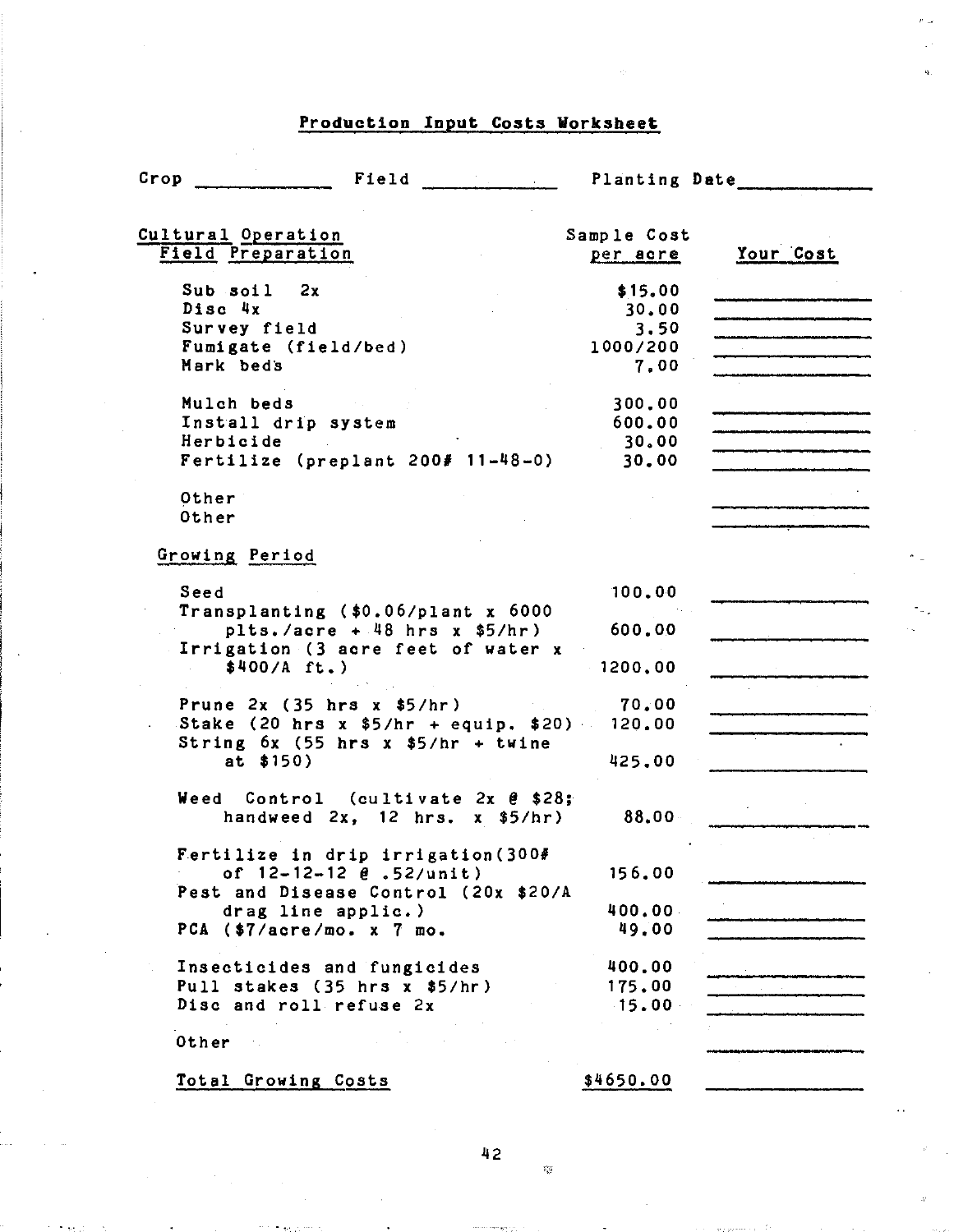# Overhead

| Land rent $(*30/A/month x 7 months)$<br>Cash overhead 12% of preharvest cost | 210.00     |  |
|------------------------------------------------------------------------------|------------|--|
| and land rent)                                                               | 540.00     |  |
| Total Overhead                                                               | \$750.00   |  |
|                                                                              |            |  |
| Harvest/Pack/Sell                                                            |            |  |
| Pick and haul to shed $0.30$ /box                                            |            |  |
| x 2000                                                                       | 2600,00    |  |
| Pack $0.50/f$ lat x 2000                                                     | 5000.00    |  |
| Sell 8% x 2000 x \$6.00 avg. price                                           | 960.00     |  |
| Total for Harvest/Pack/Sell                                                  | \$8,560.00 |  |

Total All Costs

\$13,600.00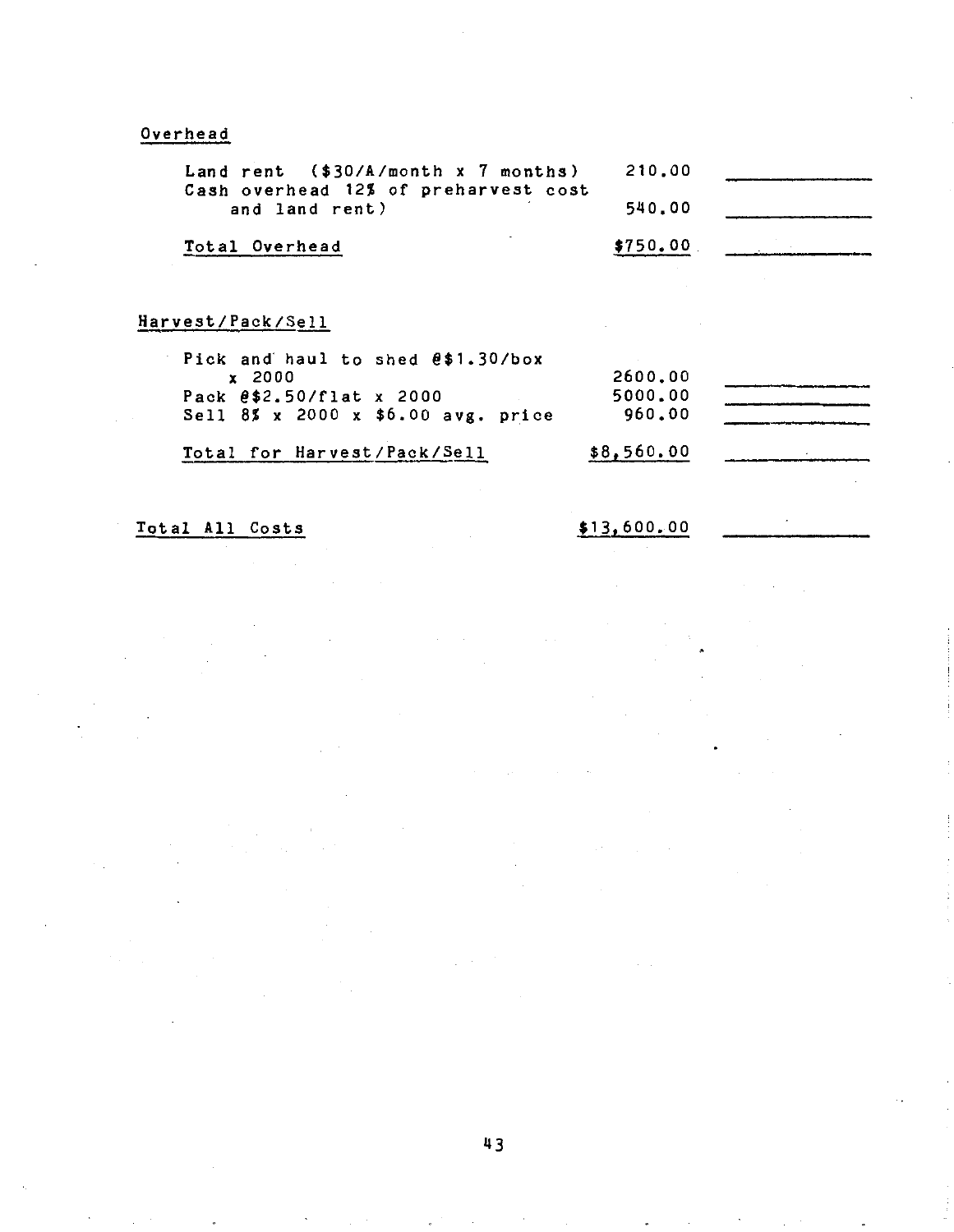### Marketing

 $\ddot{r}$ 

### Market Windows

To zero in on the most profitable production periods, the grower needs to understand not only which crops can be grown and when, but also when competition occurs in other regions that affects his local market prices. A simple chart made up for each crop being grown showing weekly local market prices averaged for the past five years can be very helpful in finding the more profitable times to harvest. These higher profit periods are<br>called market windows. Growers target them for greater Growers target them for greater<br>le. This section contains several production whenever possible. This section contains market diagrams showing weekly Los Angeles wholesale market prices averaged for the past five years.

### Direct Marketing

Growing the right crop at the right time isn't the only way to increase profits. Even larger growers are looking at alternate marketing strategies to take advantage of every bit of possible profit. Direct sales through roadside stands or farmers' markets and local marketing to restaurants and independent grocers should be explored as well as traditional market chains.

Direct Marketing can bring greater financial stability for many growers. Producers who sell directly eliminate most or all of the cost of packing, shipping, handling, brokering, wholesaling, distributing and retailing which accounts for about 70 cents of every retail dollar spent on vegetables and fruits. farmers market prices received by growers usually run about 20 percent higher than wholesale market prices. Growers, therefore, not only often get a higher price per unit in direct sales but also keep a much larger percentage of available profit.

The growth potential for direct marketing is exceptional, especially in southern California where large population centers are adjacent to production areas. Based on production and consumption levels in southern counties, 45% of all demand could eventually be filled by local sales.

The California Farmer-to-Consumer Directory compiled by CDFA lists growers willing to deal with the public, the crops they grow, when produce is available, location of the direct market stand and phone number. If you would like to be listed in this free publication, call 916/445-5294 and ask for more information.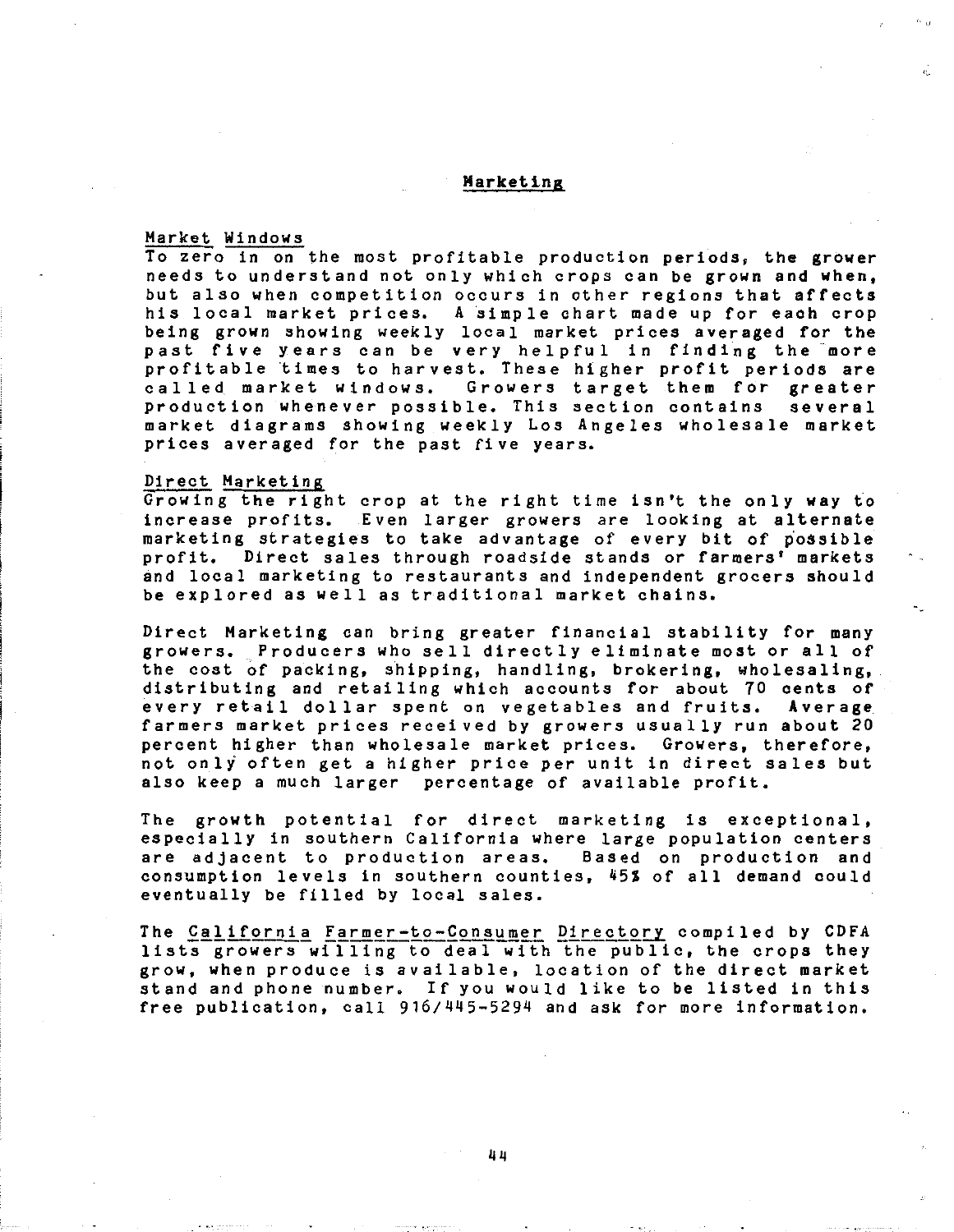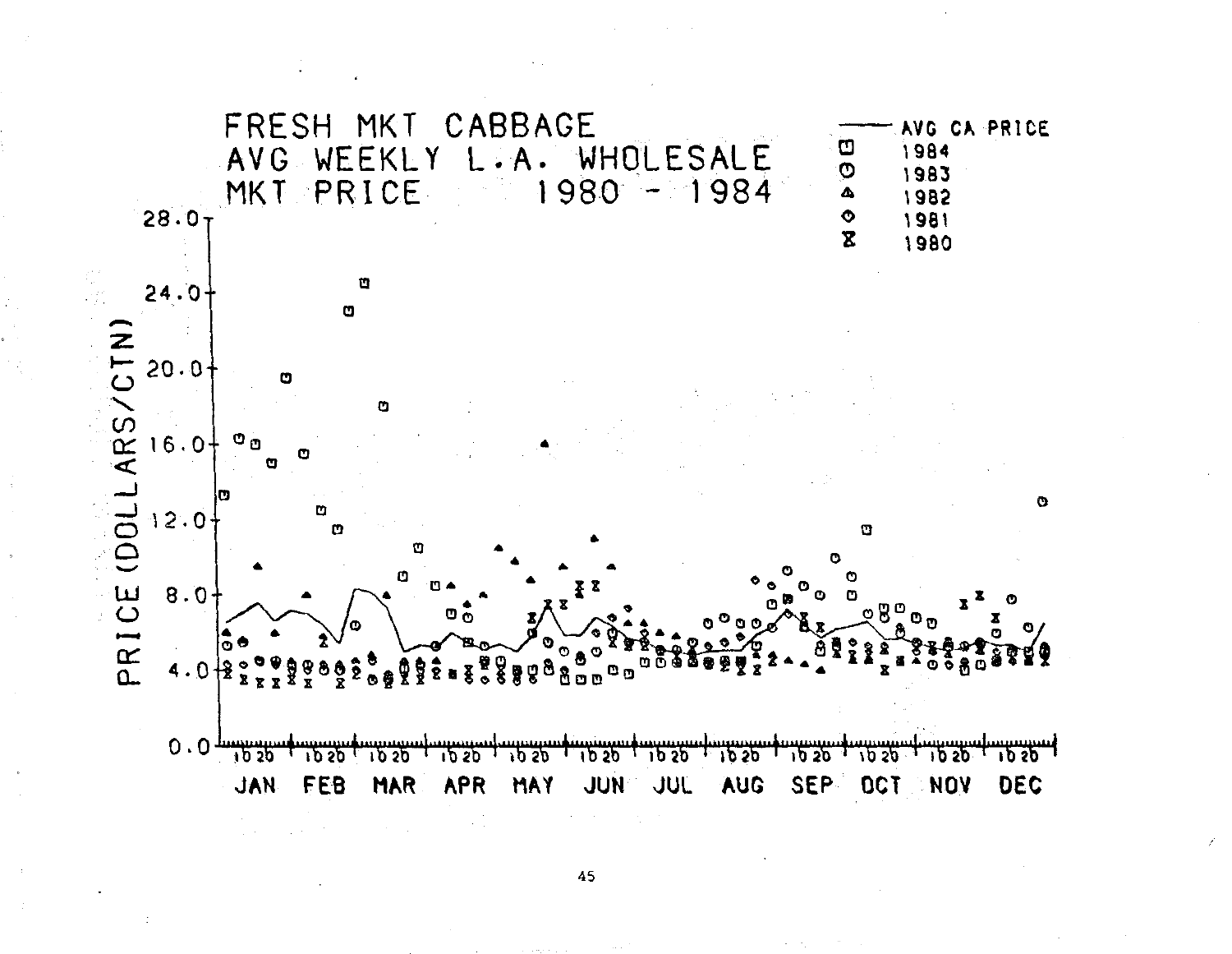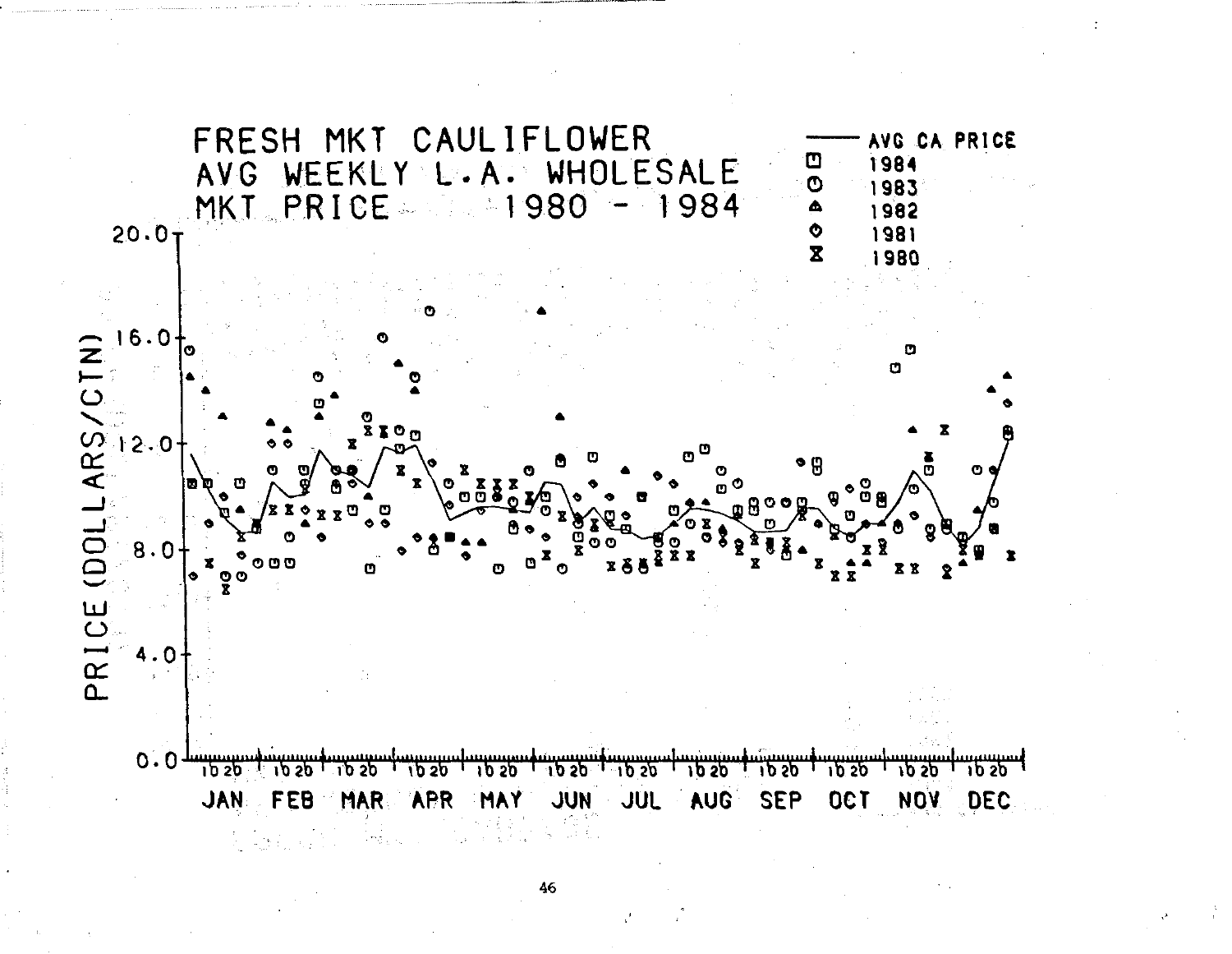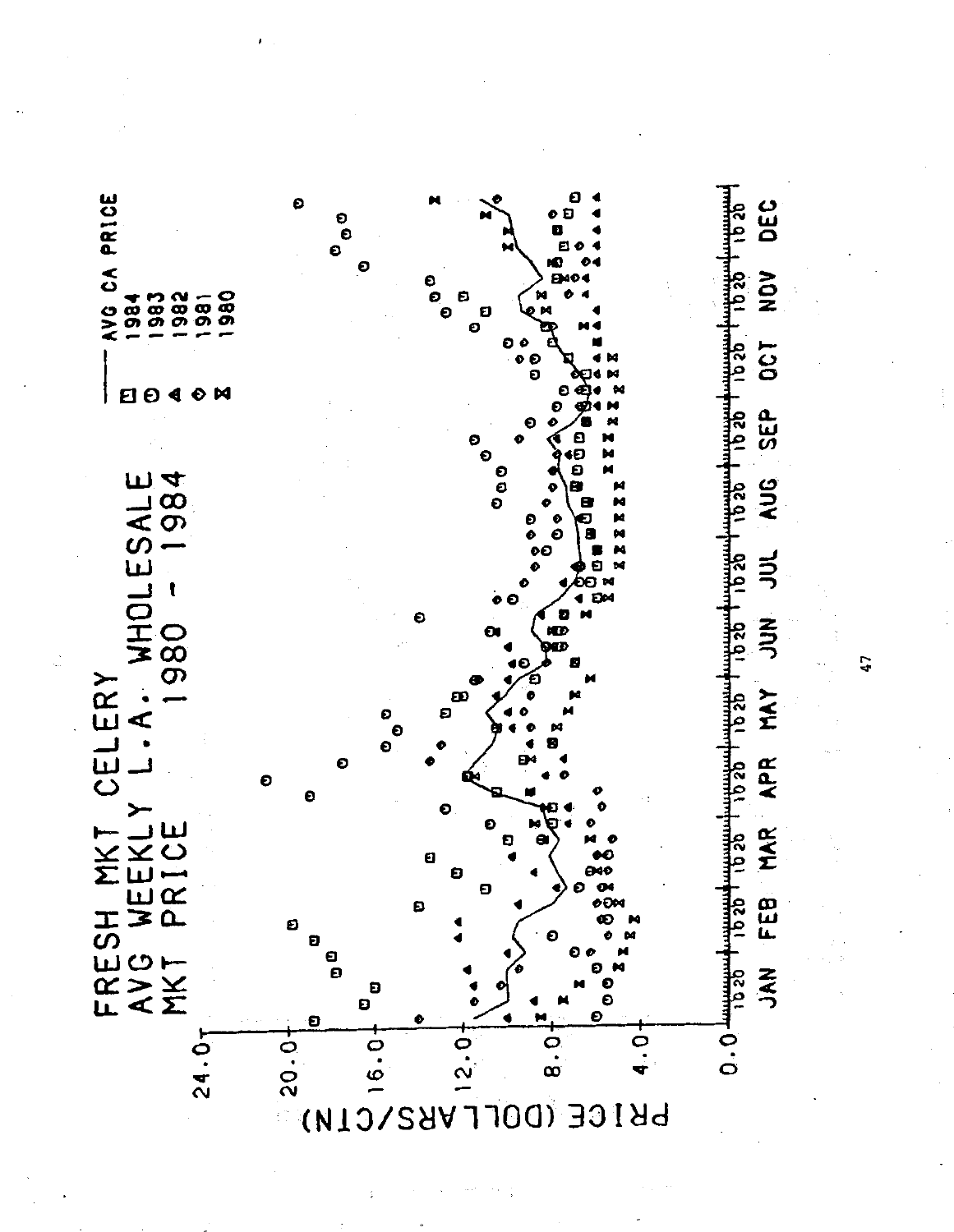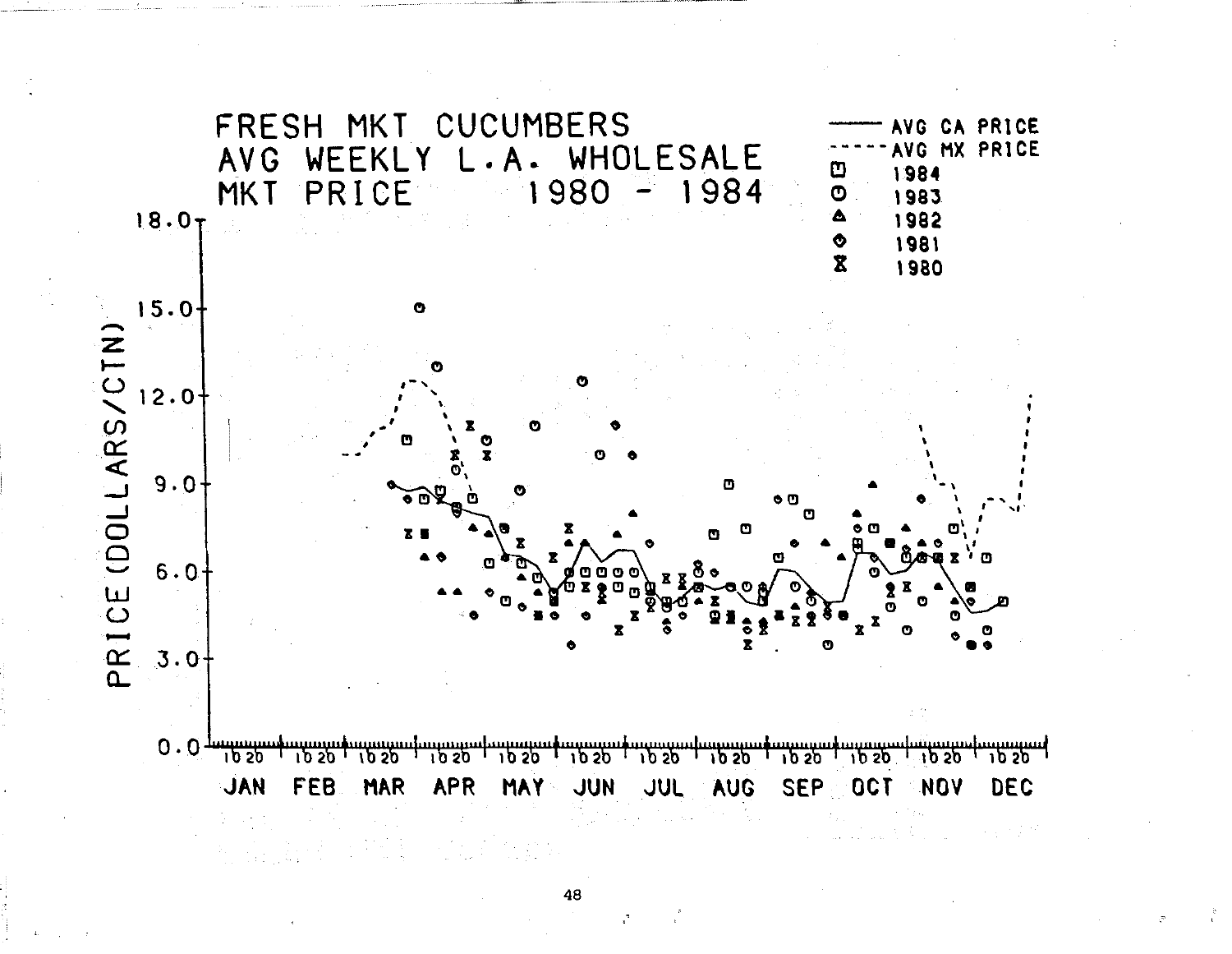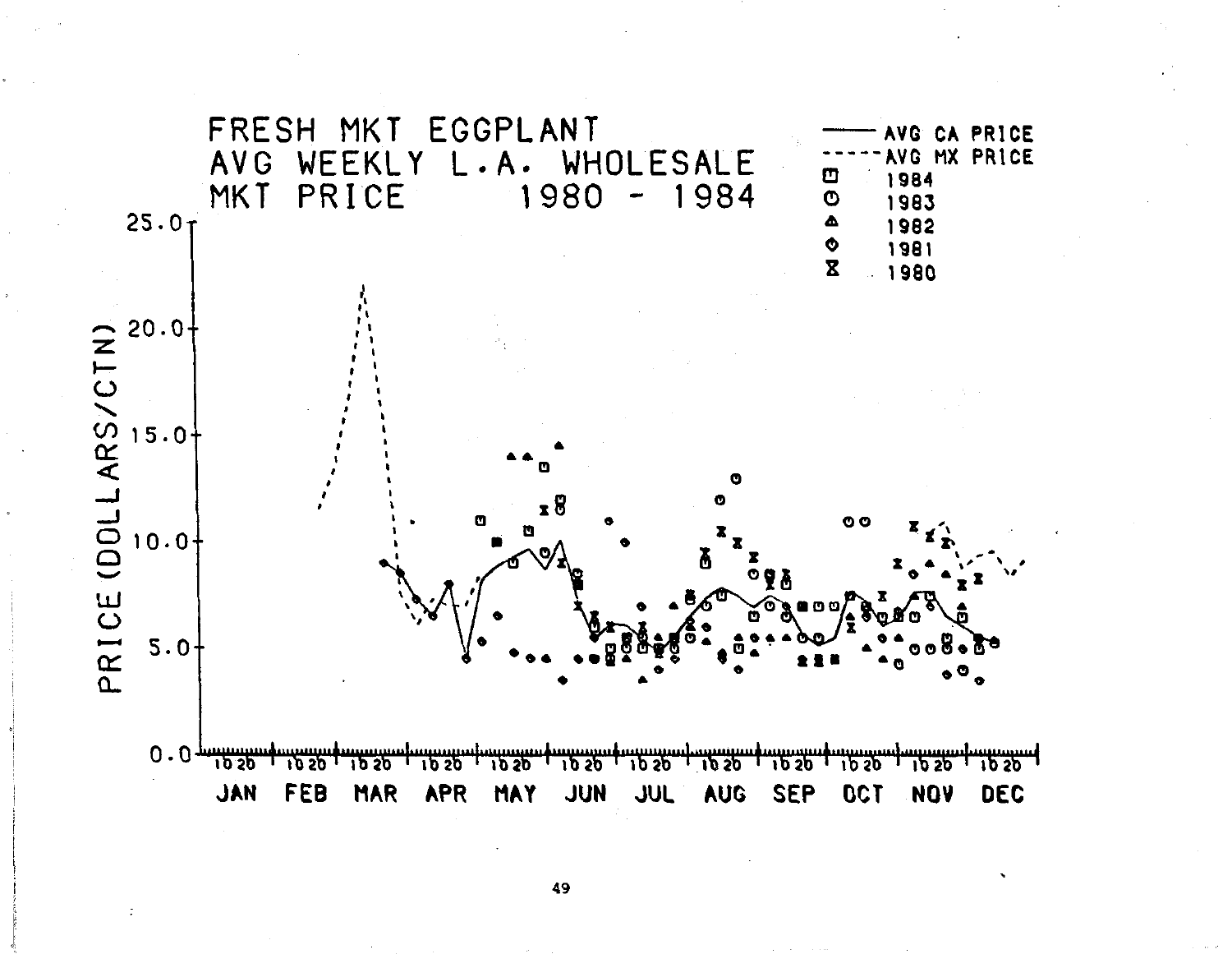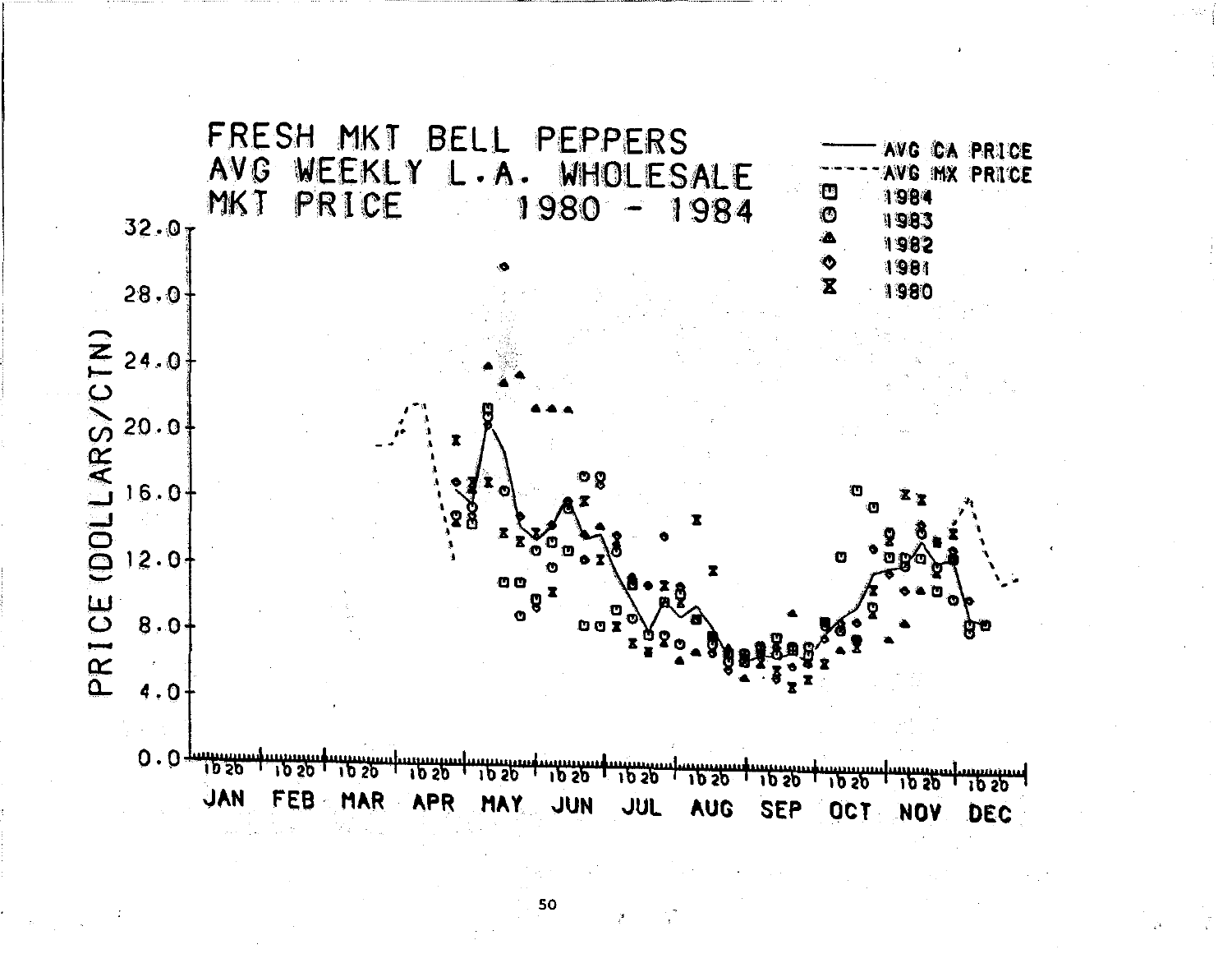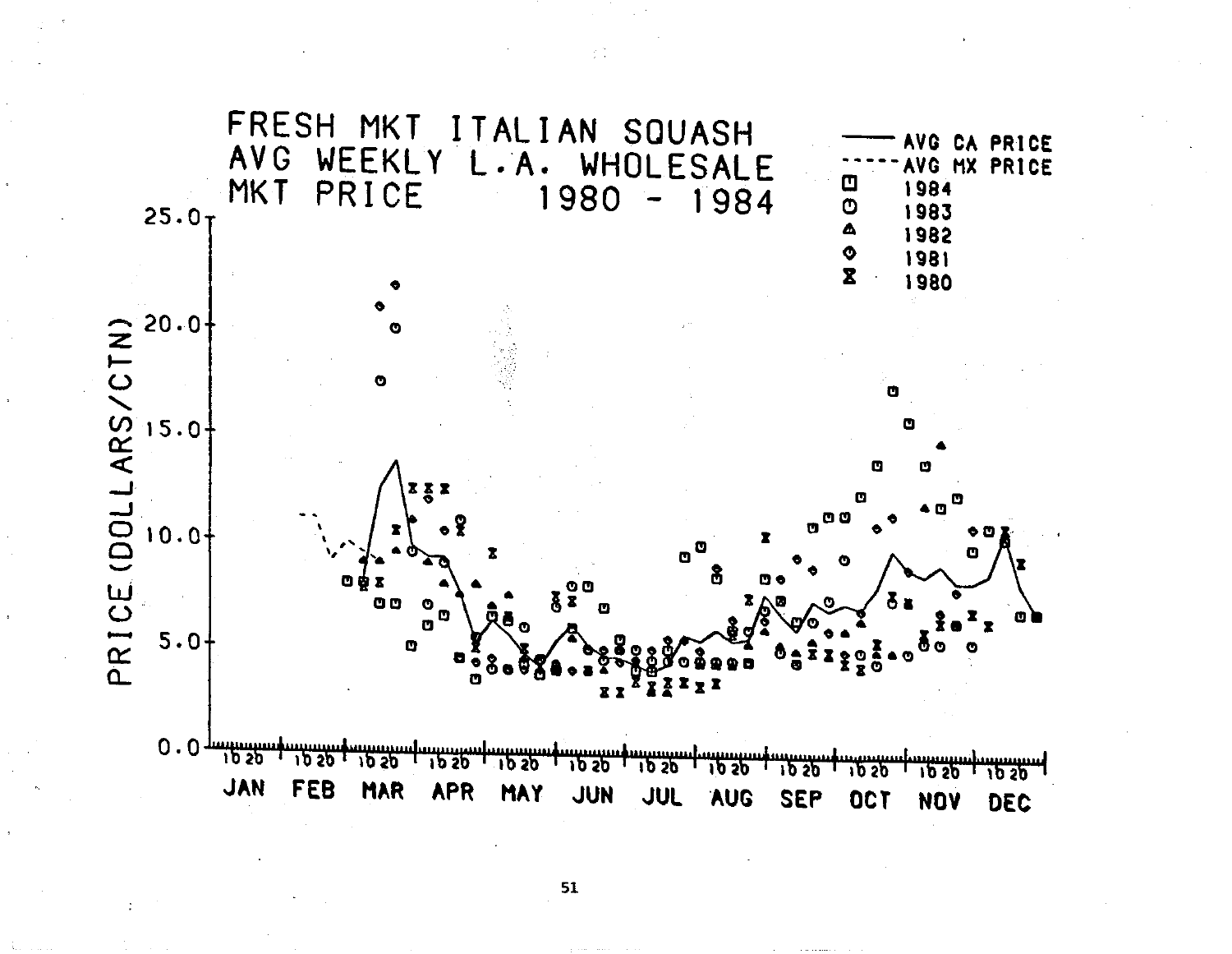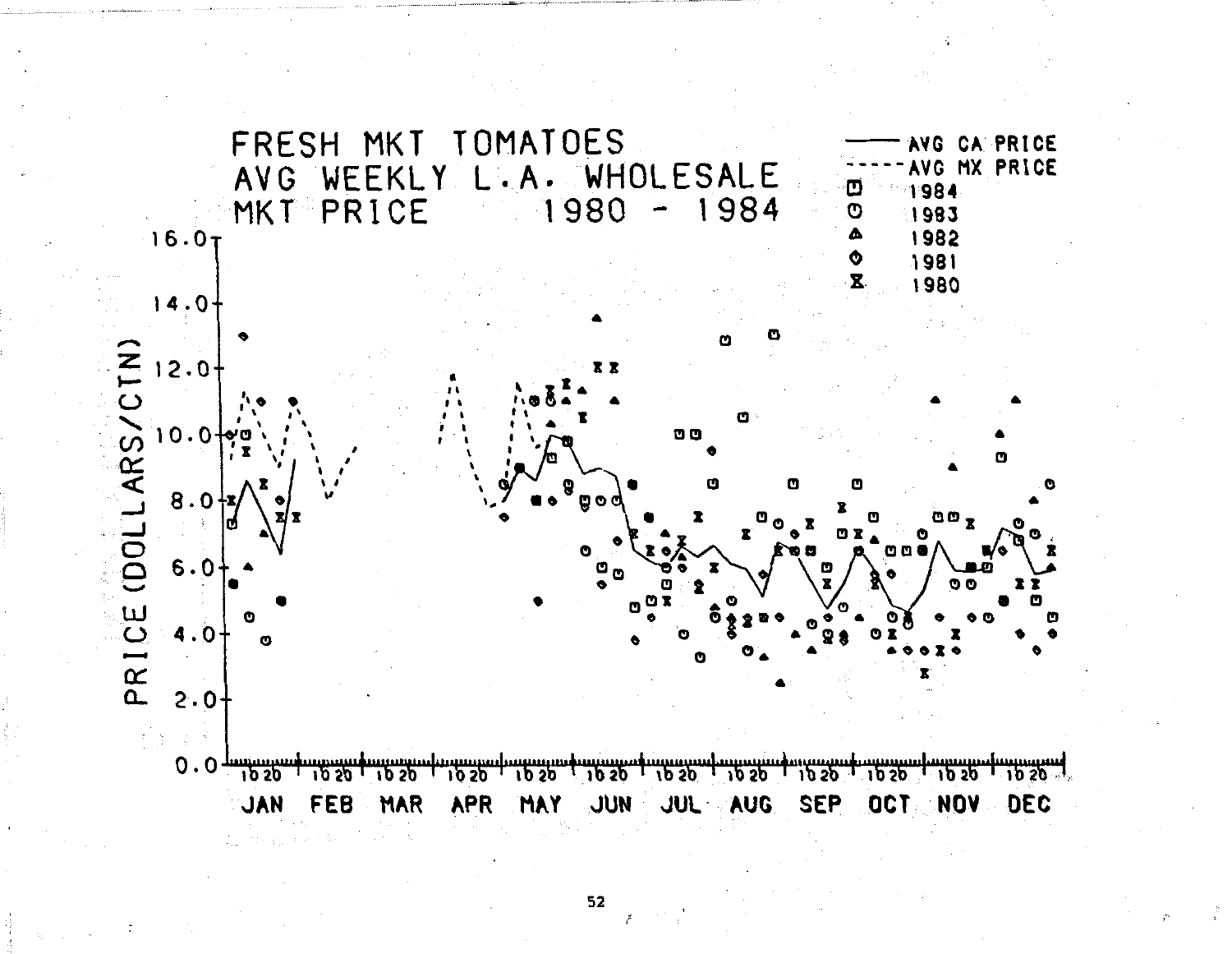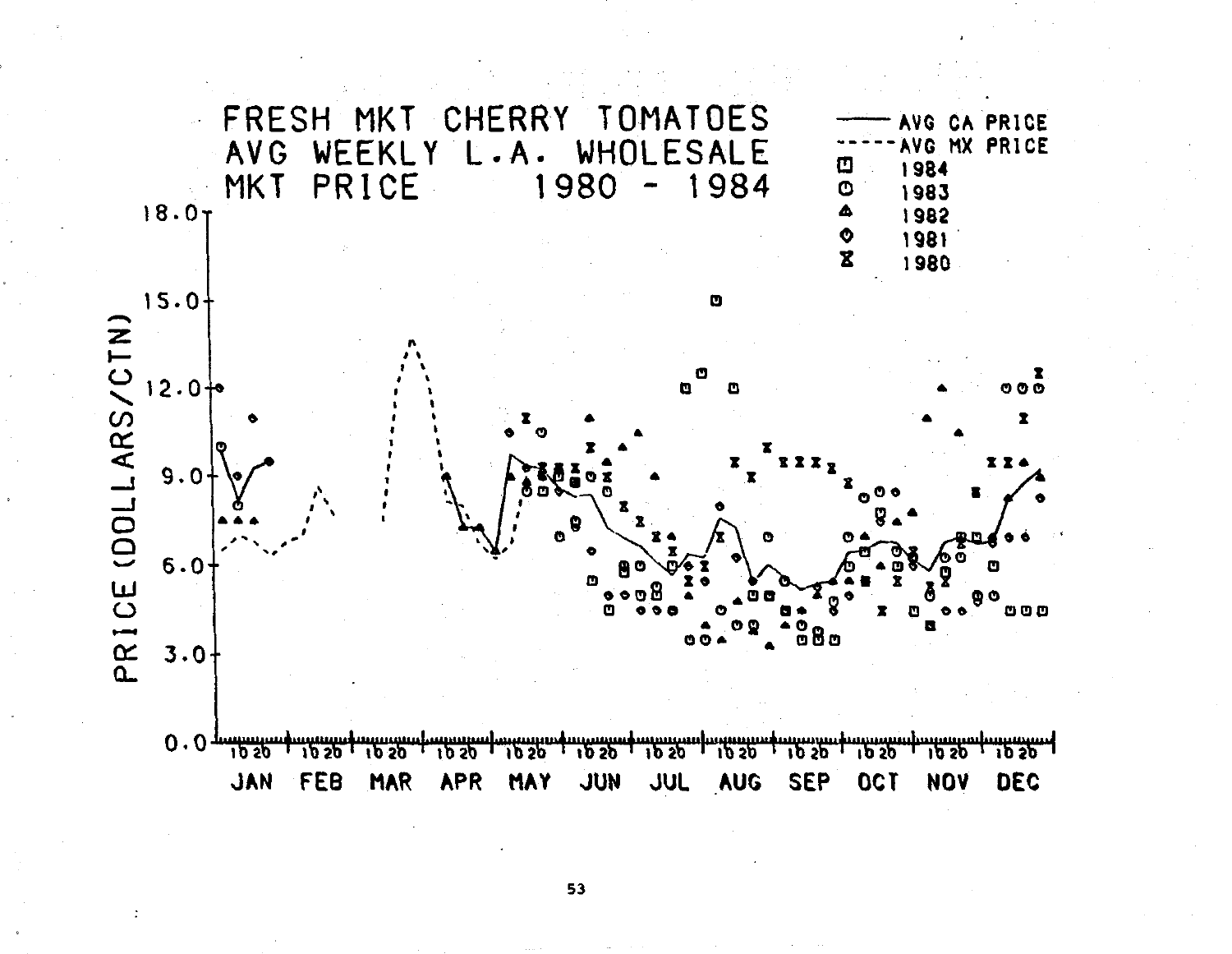### Organic Agriculture

### Organic Produce

Public concern about the effects of pesticides on health and the environment has led to the development of a market for organic vegetables. Organic produce generally sells for a higher price and'some farmers are interested in dedicating a part of their farming operation to the production of organic vegetables to take advantage of this marketing opportunity. Organic farming oan reduce the cost of production by eliminating chemical inputs, but growers of organic produce face difficulties in managing pests and maintaining soil fertility.

 $^L$ ,,

Organic farmers maintain fertile soil by applying compost and manure, plowing in legumes, and rotating crops. They build up the organic matter in the soil to improve soil tilth and increase nutrients available to the crop. Organic growers say that building up the organic matter content of the soil is fundamental to their success.

Organic farmers pay close attention to insect pest populations and use a variety of techniques to keep them at manageable levels. Typically, organic farmers plant small acreages of several crop species to decrease the buildup of high pest populations. They use beneficial insects such as trichogramma wasps to keep pests at economically acceptable levels. If all else fails, organic farmers can use **Bacillus** thuringiensis and various naturally occurring pesticide spray,

Organic produce often brings a premium price but it pays to be sure that you have an outlet or broker to handle your organic vegetables before you start production. Like any other specialty item, large acreages of a single organically grown vegetable can severely depress the market price.

Consumer demand for organic produce is. increasing and the trend shows no sign of slowing down. Production of organic produce to diversify farming operations and to take advantage of new markets may become an attractive option for many growers.

### Organic Production Regulations

The drganic Food Act of the California Health and Safety code, (Sections 26569,11-17) of 1982 states that "no synthetically compounded fertilizers, pesticides, or growth regulators shall be applied by the grower to the field or area in which the (organic)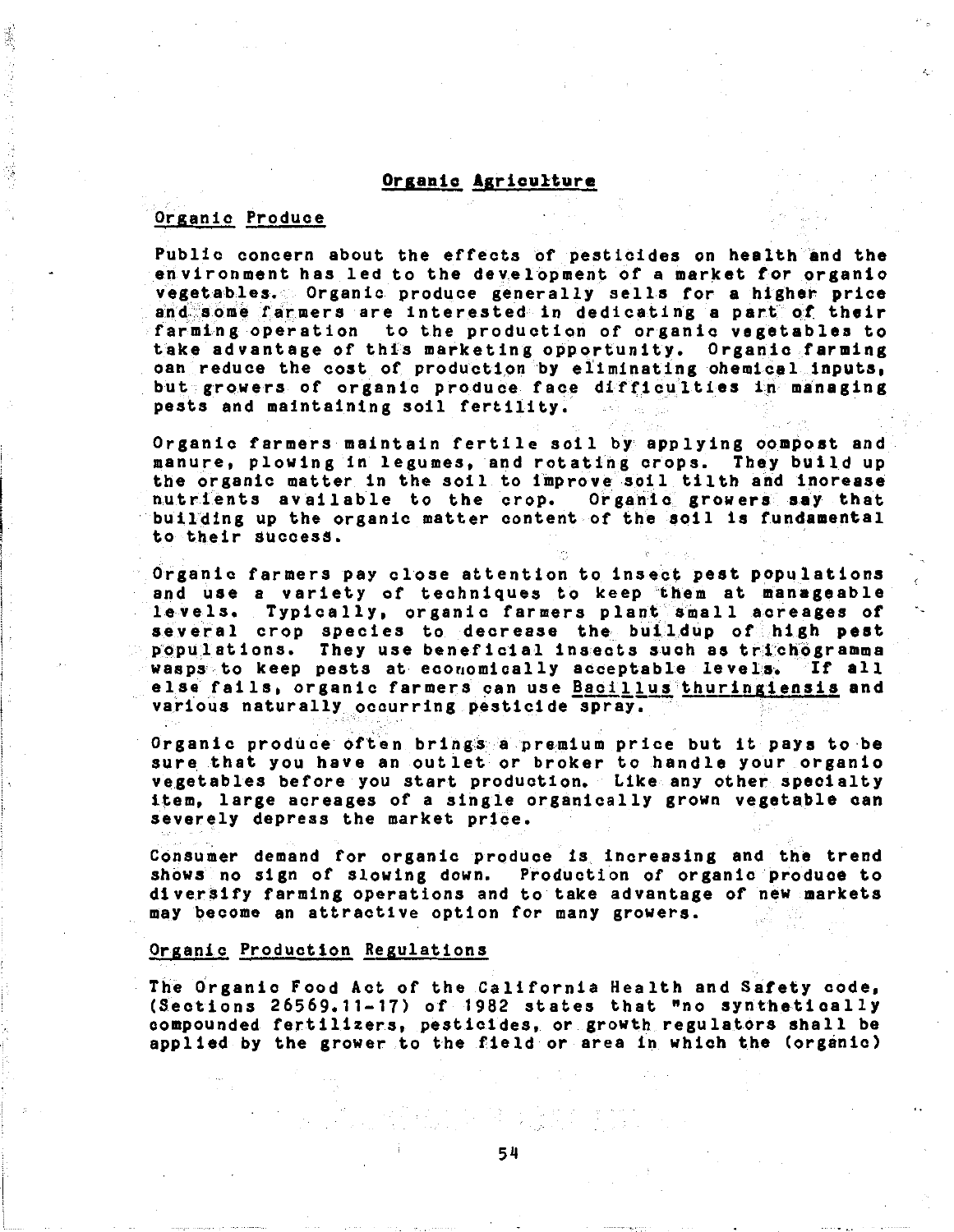commodity is grown for 12 month-s prior to seed planting or transplanting and throughout the entire growing and harvest season". The law also says what material can and cannot be used and outlines required record keeping procedures.

The California Certified Organic Farmers (C.C.O.F.) have a certification process for organic produce that satisfies the Organic Food Act. They have a reputation for quality produce and a logo that is gaining consumer recognition. There is a chapter in San Diego County.

 $\sim 10^7$ 

 $\sim 5\%$ 

 $\sim 12$ 

 $\mathcal{L}_{\rm{max}}$ 

 $\hat{\mathcal{A}}$ 

 $\mathcal{L}^{\mathcal{L}}(\mathcal{A})$  . The signal  $\mathcal{L}^{\mathcal{L}}(\mathcal{A})$ 

 $\mathcal{L}^{\text{max}}_{\text{max}}$ 

 $\mathcal{A}^{\text{max}}_{\text{max}}$ 

 $\Delta \sim 10^4$ 

 $\mathcal{A}=\mathcal{A}$ 

 $\mathcal{L}^{\mathcal{L}}$  , where  $\mathcal{L}^{\mathcal{L}}$  and  $\mathcal{L}^{\mathcal{L}}$  are  $\mathcal{L}^{\mathcal{L}}$  . Then  $\mathcal{L}^{\mathcal{L}}$ 

 $\mathcal{L}_{\mathrm{c}}$  ,  $\mathcal{L}_{\mathrm{c}}$  ,  $\mathcal{L}_{\mathrm{c}}$  ,  $\mathcal{L}_{\mathrm{c}}$ 

 $\mathcal{L}(\mathcal{A})$  , and  $\mathcal{L}(\mathcal{A})$  , and  $\mathcal{L}(\mathcal{A})$ 

 $\mathcal{L}^{\text{max}}_{\text{max}}$  and  $\mathcal{L}^{\text{max}}_{\text{max}}$ 

 $\frac{1}{\sqrt{2}}\left(\frac{1}{2}\left(1-\frac{1}{2}\right)\right)\frac{1}{2}=\frac{1}{2}\left(\frac{1}{2}\right)\frac{1}{2}$ 

 $\mathcal{A}^{\text{max}}_{\text{max}}$ 

 $\sim 20\,M_\odot$ 

 $\mathcal{L}_{\mathcal{A}}(t)$  and  $\mathcal{L}_{\mathcal{A}}$ 

 $\frac{1}{2} \left( \frac{1}{2} \right)^2$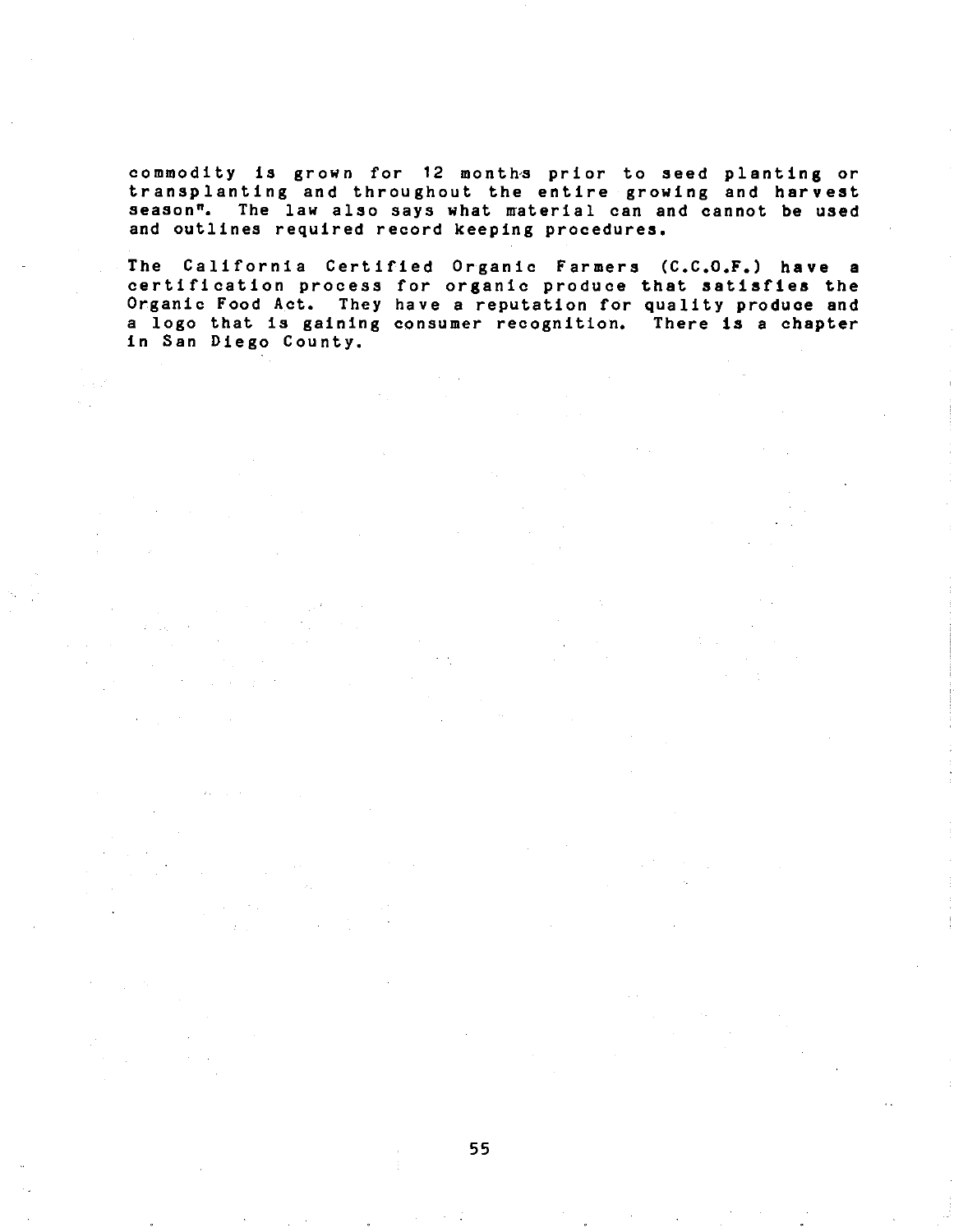### Postbarvest Handlins and Storage

### Temperature Management

Temperature management is the most important consideration in postharvest handling of produce. The optimal storage temperature for individual vegetables and fruits varies. wrong temperatures reduces quality and shelf life. Below optimal temperatures cause chilling or freezing injuries. A few hours at field temperature can cause the loss of days of storage life. Never leave harvested produce in the sun.

Produce starts to deteriorate as soon as it is harvested. The faster produce can be cooled to an ideal storage temperature, the<br>longer it will remain at an acceptable quality level. Produce longer it will remain at an acceptable quality level. can be cooled with ice, hydrocooling, or with forced air cooling.

Roadside operations usually try to combine forced air cooling<br>with cool room storage, which involves some compromises. Rememwith cool room storage, which involves some compromises. ber that just putting produce into a cool room will not remove the field heat from the fruit or vegetables. In order to cool the produce, the air must be forced to flow through the packaged commodity. An adequate airflow for cooling is about one to three cubic feet per minute per pound of produce.

Forced air coolirig of produce can be accomplished in cool room storage if air can be forced past the commodity (i.e. through all of the packages of produce in the stack), and if the cool room has adequate refrigeration capacity. Produce must be boxed in packages that have 3 to 5 percent of the wall area open to permit adequate airflow. Cooling produce requires a lot more refrigeration power that just holding precooled commodities at a given temperature.

### Temperature Uniformity and Humidity

Temperature uniformity in the storage facility is very important. Uniformity is maintained by installing fans to circulate air. Fan capacity should be 7.5 room volumes per hour. Actual storage temperature should be checked periodically with a calibrated thermometer. Relative humidity should be held near 95 percent to keep produce from wilting. High humidity can be maintained in a small facility by keeping the floor wet. Assure safety, however, by installing nonskid material or wooden floor slats.

### Ethylene Gas

Some commodities produce large amounts of ethylene gas, a naturally occurring ripening agent, which may cause unwanted ripening or deterioration in other commodities. Don't store ethylene producing commodities next to ethylene sensitive perishables. Roadside operations need to be particularly aware of this problem because many items are stored in a single cool **room.**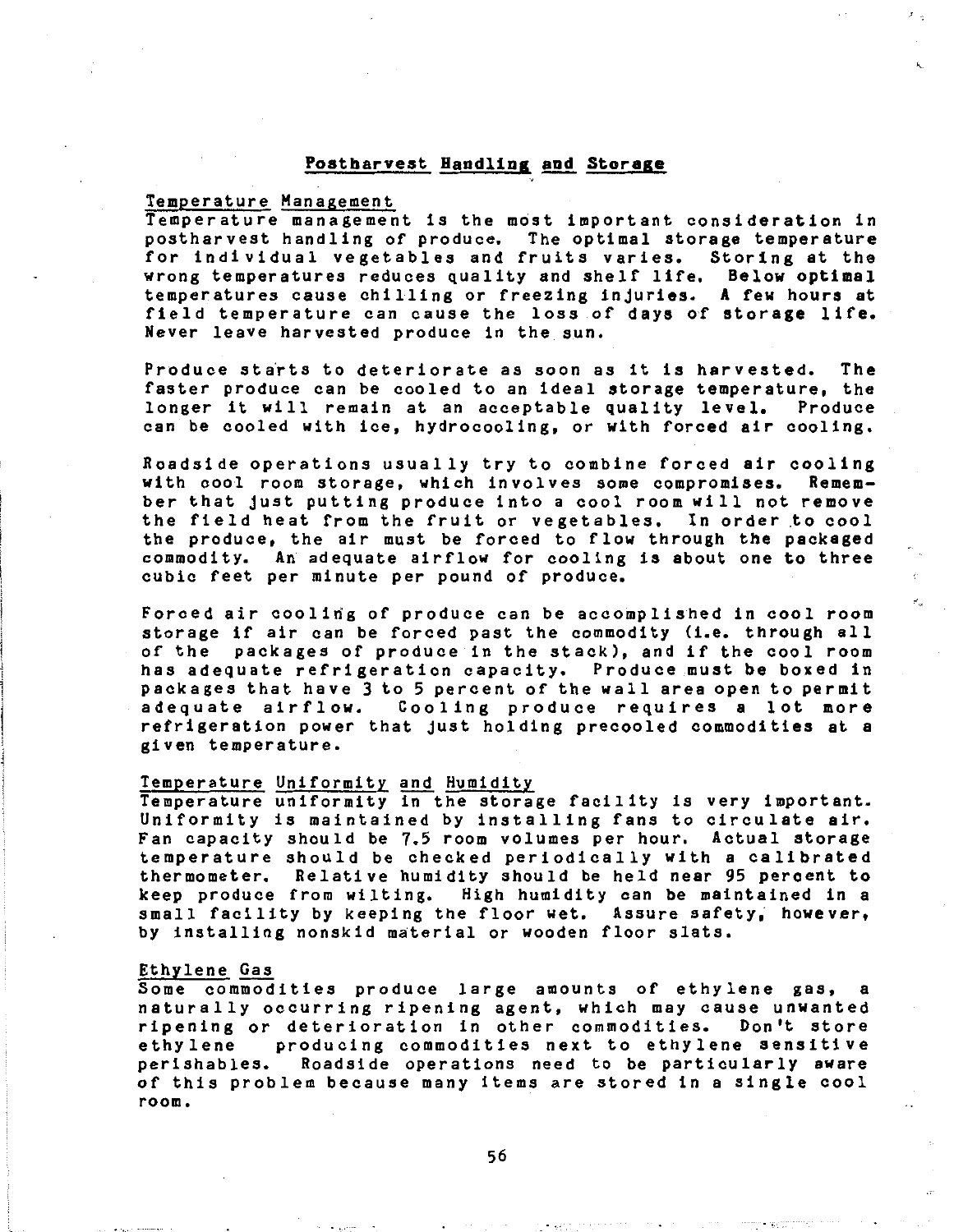### RECONNERDED STORAGE CONDITIONS FOR SELECTED VEGETABLES

| Commodity                                      | Storage<br>Temp.<br>(F) | Relative<br>Humidity<br>(percent) | Approximate<br>Storage Life | Ethylene<br>Production<br>Rate (1) | Sensitivity<br>to Ethylene<br>Action (2) | Air Exchange<br>Requirements<br>(3) |
|------------------------------------------------|-------------------------|-----------------------------------|-----------------------------|------------------------------------|------------------------------------------|-------------------------------------|
| Artichoke, globa                               | 32                      | $95 - 100$                        | $2-3$ weeks                 | VL                                 |                                          |                                     |
| Asparagus                                      | $32 - 35$               | $95 - 100$                        | $2-3$ weeks                 | VL                                 |                                          | н                                   |
| Beans, green or snap                           | 40-45                   | 95                                | $7-10$ days                 | L                                  |                                          | Ħ                                   |
| Beets, bunched                                 | 32                      | $98 - 100$                        | $10 - 14$ days              | VL                                 |                                          | VL.                                 |
| Beets, topped                                  | 32                      | $98 - 100$                        | 4-6 months                  | VL                                 |                                          | YL                                  |
| <b>Broccoli</b>                                | 32                      | $95 - 100$                        | $10-14$ days                | ۷L                                 | H                                        | H                                   |
| Cabbage, Chinese                               | 32                      | $95 - 100$                        | $2-3$ months                | VL                                 | Ħ                                        | н                                   |
| Cabbage, green                                 | 32                      | $98 - 100$                        | 5-6 months                  | VL.                                |                                          | н                                   |
| Carrots, topped                                | 32                      | $98 - 100$                        | $7-9$ months                | VL.                                |                                          | ٧L                                  |
| Cauliflower                                    | 32                      | $95 - 98$                         | 3-4 weeks                   | VL                                 | H                                        | н                                   |
| Celery                                         | 32                      | $98 - 100$                        | $2 - 3$ months              | VL                                 | H                                        | н                                   |
| Chard                                          | 32                      | $95 - 100$                        | $10 - 14$ days              | YL                                 |                                          | H                                   |
| Corn, sweet                                    | 32                      | $95 - 98$                         | $5-8$ days                  | VL.                                |                                          | VL                                  |
| Cucumbers                                      | $50 - 55$               | 95                                | $10-14$ days                | L                                  |                                          | N                                   |
| Eggplant                                       | 46-54                   | $90 - 95$                         | 1 week                      | L                                  |                                          | VL                                  |
| Greens, leafy                                  | 32                      | $95 - 100$                        | $10 - 14$ days              | VL.                                | H                                        | H                                   |
| Leeks                                          | 32                      | $95 - 100$                        | $2-3$ months                | ٧L                                 | н                                        |                                     |
| Lettuce                                        | 32                      | $98 - 100$                        | $2-3$ weeks                 | VL                                 | н                                        |                                     |
| <b>Mushrooms</b>                               | 32                      | 95                                | $3-4$ days                  | VL                                 |                                          |                                     |
| Peas, green                                    | 32                      | $95 - 98$                         | 1-2 weeks                   | YL                                 | н                                        | н                                   |
| Peppers, bell (sweet)                          | $-55 - 55$              | $90 - 95$                         | 2-3 weeks                   | L                                  |                                          |                                     |
| Potatoes, table                                | varies                  | $90 - 95$                         | $5-10$ months               | VL                                 |                                          | L                                   |
| Pumpkins                                       | $50 - 55$               | 50-70                             | $2 - 3$ months              | L                                  |                                          | VL                                  |
| Radishes, spring                               | 32                      | $95 - 100$                        | 3-4 weeks                   | VL                                 |                                          | VL                                  |
| Spinach                                        | 32                      | $95 - 100$                        | $10-14$ days                | VL                                 | H                                        | Ħ                                   |
| Squashes, summer                               | $41 - 50$               | 95                                | 1-2 weeka                   | L                                  | н                                        | L                                   |
| Squashes, winter                               | 50                      | $50 - 70$                         | varies                      | L.                                 |                                          | ۷L                                  |
| Tomatoes, mature-green<br>Tomatoes, breaker to | $55 - 70$               | $90 - 95$                         | $1-3$ weeks                 | VL.                                | Ħ                                        |                                     |
| light pink                                     | $16 - 50$               | $90 - 95$                         | 4-7 days                    | н                                  | H                                        | н                                   |

1) VL = very low ( $0.1$  ul [microliter]  $C_2H_R/Kg+hr$ )  $L = \text{low}$  (0.1-1.0 ul [microliter]/Kg-hr)  $M =$  moderate (1.0-10.0 ul [microliter]/Kg-hr)  $H = h1gh$  (10-100 ul [microliter]/Kg-hr) VH = very high (>100 ul [microliter]/Kg-hr)

(3) Introduction of fresh air into the container during transit to prevent accumulation of ethylene, CO<sub>2</sub>, or other gases;  $B = none$ ,  $L = 1$ ow (30 cfm), VL = very low (15 cfm), M = medium (45 cfm),  $H = h1gh$  (75 cfm), VH = very high (150 cfm).

2) Sensitivity to detrimental effects of ethylene; relative sensitivity is less when low O2 MA is used; H = highly sensitive, M = moderately sensitive,  $L =$  low sensitivity.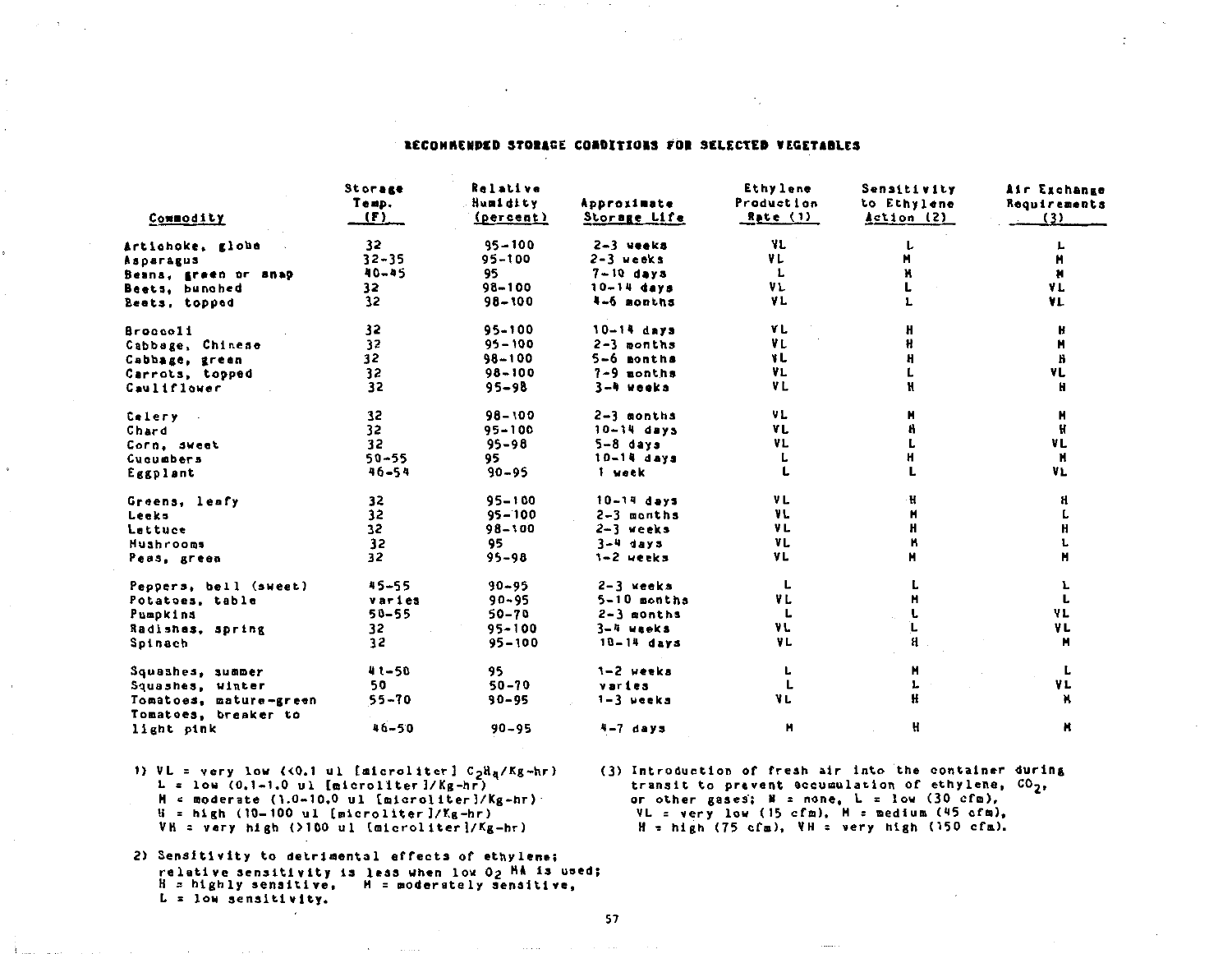### USEFUL REFERENCES

University of California Cooperative Extension Publications Publications Catalog -major headings: Animals Marine Resources<br>Chemicals Marine Plant Diseases Plant Diseases<br>Range and Pasture Economics and Farm Management Range and Pa<br>Engineering and Safety Soils, Water Engineering and Safety<br>Field Crops Plant Nutrition<br>Weather Fire Protection **Weather**<br>Food, Nutrition **Weather** Food, Nutrition Vegetables Family, and Consumer<br>Forestry Forestry **Wildlife**<br>Fruits and Nuts **Example 19** Spanish Spanish Language<br>Publications Insects and Other Arthropods<br>Landscaping 4-H Publications Books Knott's Handbook for Vegetable Growers, Second Edition, 1980 by Oscar A. Lorenz and Donald N. Maynard John Wiley and Sons, New York. Western Fertilizer Handbook Seventh Edition 1985 by California Fertilizer Association The Interstate Printers and Publishers, Inc. Danville, Illinois 61832 The Commercial Storage of Fruits, Vegetables, and Florist and Nursery Stocks, 1986 United States Department of Agriculture, Handbook Number 66 Superintendent of Documents, Goverment Printing Office Washington, D.C. 20402 The Buying Guide For Fresh Fruits, Vegetables, Herbs, and Nuts

Seventh Edition, 1980 P.O. Box 1118 Hagerstown, Marland 21740

Fruit and Vegetable Quality Control - Standardization Extracts, 1982 California Department of Food and Agriculture 1220 "N" Street Sacramento, CA 95814